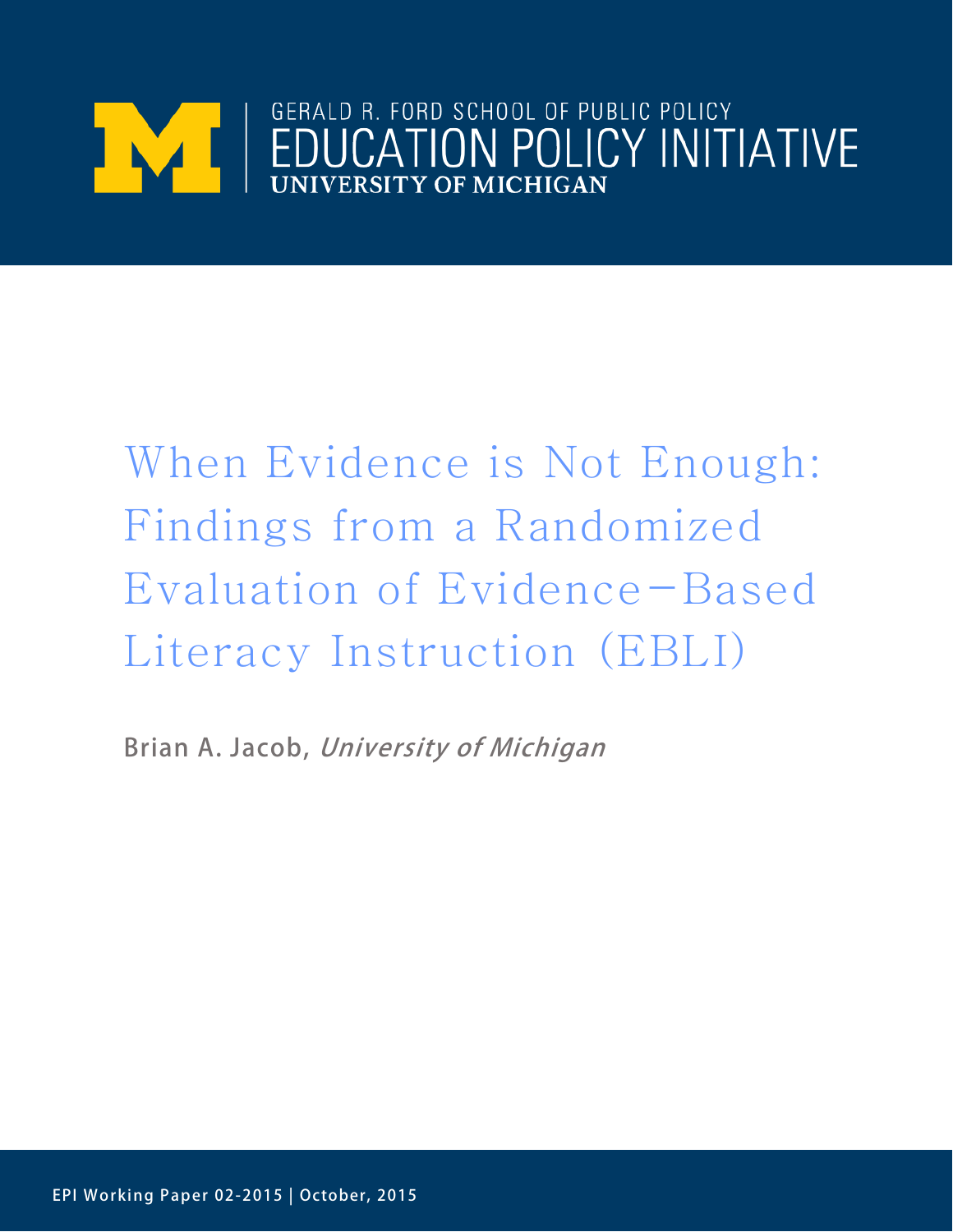## When Evidence is Not Enough: Findings from a Randomized Evaluation of Evidence-Based Literacy Instruction (EBLI)[∗](#page-1-0)

Brian Jacob, University of Michigan

Originally posted as NBER Working Paper No. 21643

October 2015

## Abstract

This paper reports the results of an experimental evaluation of Evidence Based Literacy Instruction (EBLI). Developed over 15 years ago, EBLI aims to provide teachers with instructional strategies to improve reading accuracy, fluency and comprehension. Sixty-three teachers in grades 2-5 in seven Michigan charter schools were randomly assigned within schoolgrade blocks to receive EBLI training or a business-as-usual control condition. Comparing students in treatment and control classrooms during the 2014-15 school year, we find no significant impact on reading performance. Teacher survey responses and interviews with program staff suggest that several implementation challenges may have played a role in the null findings.

<span id="page-1-0"></span><sup>∗</sup> I would like to thank the staff at the Grand Valley State University (GVSU) Charter School Office and Evidence-Based Literacy Instruction (EBLI) for their assistance throughout this project. Wendy Miller, Nora Chahbazi and Ram Ravikumar were especially generous with their time. I would also like to thank staff at the Education Policy Initiative for all their hard work, including Julie Monteiro de Castro, Scott Krywko, Carrie (Wenjing) Xu, and Tedi Engler. All errors and omissions are my own. This RCT was registered in the American Economic Association Registry for randomized control trials.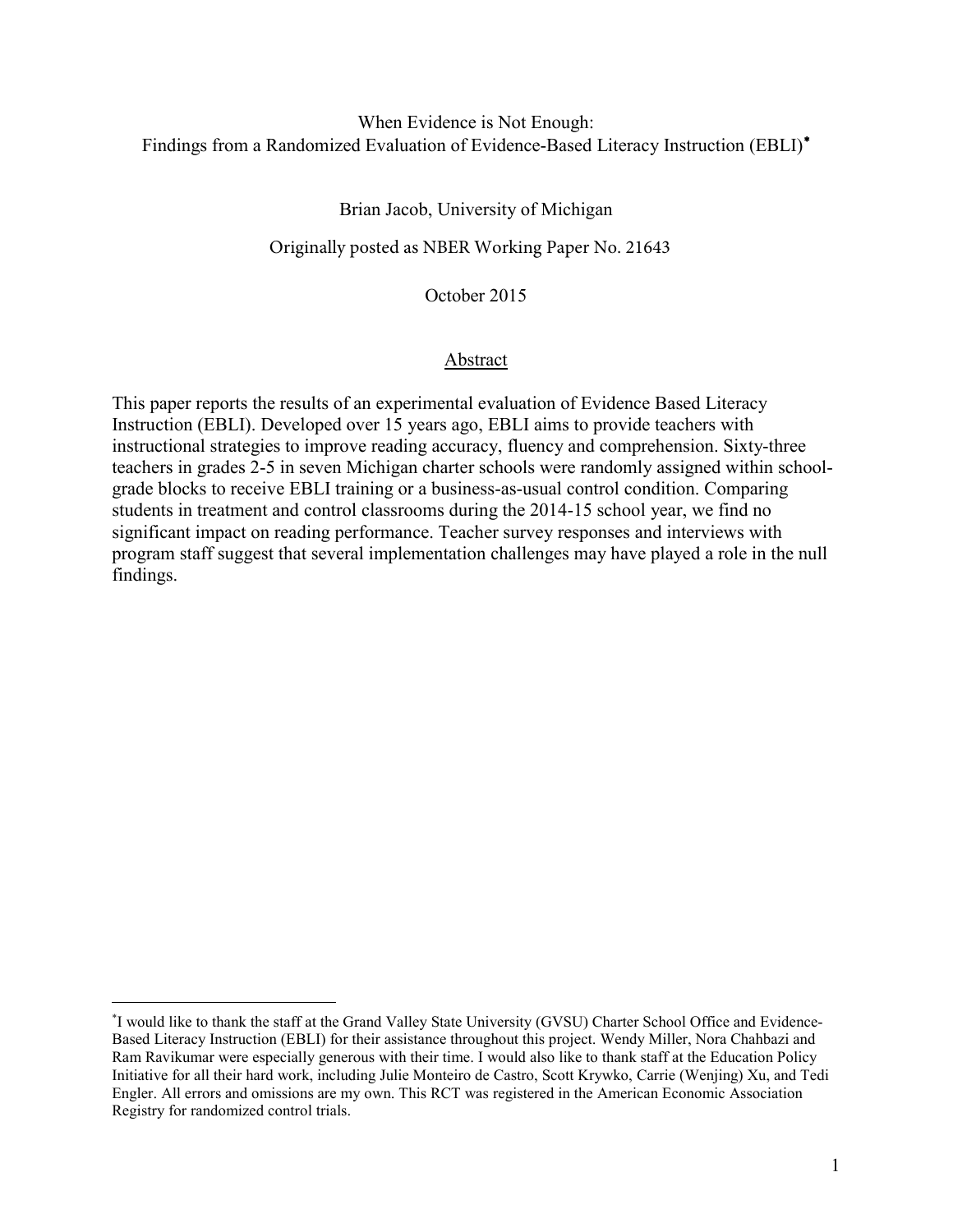## **Introduction**

Reading is arguably the single most important skill that students learn in elementary school. Students who become competent and confident readers are well poised to develop in other areas, not to mention being able to enjoy the myriad other benefits of reading. Recognizing the importance of early literacy, dozens of states have adopted policies to ensure that students master basic reading skills by third or fourth grade (Workman, 2014).

Yet, most elementary school children in the United States have, at best, a weak grasp of basic reading skills. According to the 2013 National Assessment of Educational Progress (NAEP) reading assessment, only 34 percent of fourth graders in the country were proficient readers. Among economically disadvantaged students, the rate was only 20 percent. Indeed, only half of economically disadvantaged fourth graders (51 percent) scored at the "Basic" level on the NAEP reading assessment, with many falling into the "Below Basic" category.

Despite a tremendous amount of basic research on reading, only a modest number of actual programs have been found to improve student performance based on rigorous evaluation (Slavin et al., 2009). More generally, reading has proved less malleable than math in the face of popular policy interventions. While reforms such as charter schools and test-based accountability have been found to improve math scores, they often have little or no impact on reading scores. In a comprehensive synthesis of prior research, Slavin et al. (2009) argue that programs aimed at changing daily teaching practices show the most promise to improve student reading.

 This paper reports the results of an experimental evaluation of just such a program, Evidence Based Literacy Instruction (EBLI). Developed in Michigan over 15 years ago, this program aims to provide teachers with several instructional strategies to improve reading accuracy, fluency and comprehension. In summer 2014, 63 teachers in grades 2-5 in seven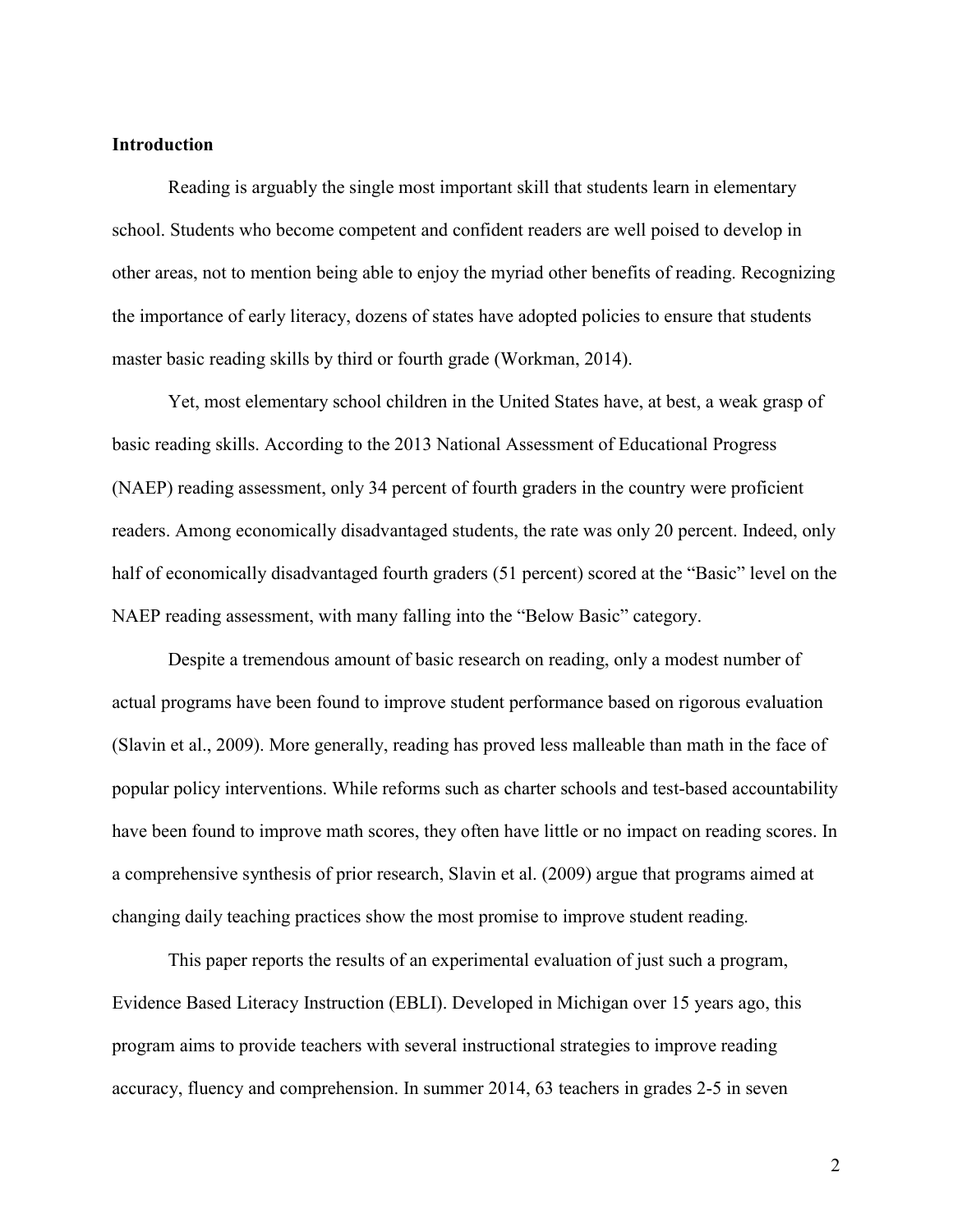Michigan charter schools were randomly assigned within school-grade blocks to receive EBLI training either during the summer or the following year. While treatment teachers generally expressed satisfaction with the program and reported utilizing some of the targeted strategies more often than control teachers, there was no significant difference between reading performance across the treatment and control classrooms. Teacher survey responses and qualitative evidence suggest that several implementation challenges may have played a role in the null findings.

 The paper proceeds as follows. In section 2, I review the prior literature. In section 3, I provide background on EBLI. Sections 4 and 5 present the methodology and results. Section 6 concludes.

## **Prior Literature**

Given the importance of reading in elementary instruction in the United States, educators have attempted a host of interventions to improve student performance, from whole-school reform to 1-on-1 tutoring. Slavin et al. (2009) provide a comprehensive overview of the research evidence on interventions aimed at improving reading ability among elementary school children. The authors distinguish between four types of interventions: reading curricula, instructional technologies, instructional process programs, and combinations of instructional and curricula processes. Their analysis is particularly valuable as context to the current study in that it focuses on evaluations of actual programs available to teachers and schools, rather than discussing findings from basic research on how children learn to read.

 In total, the authors review 63 beginning reading (grades K-1) and 79 upper elementary (grades 2-5) reading studies, which meet various criteria to ensure that the studies can provide at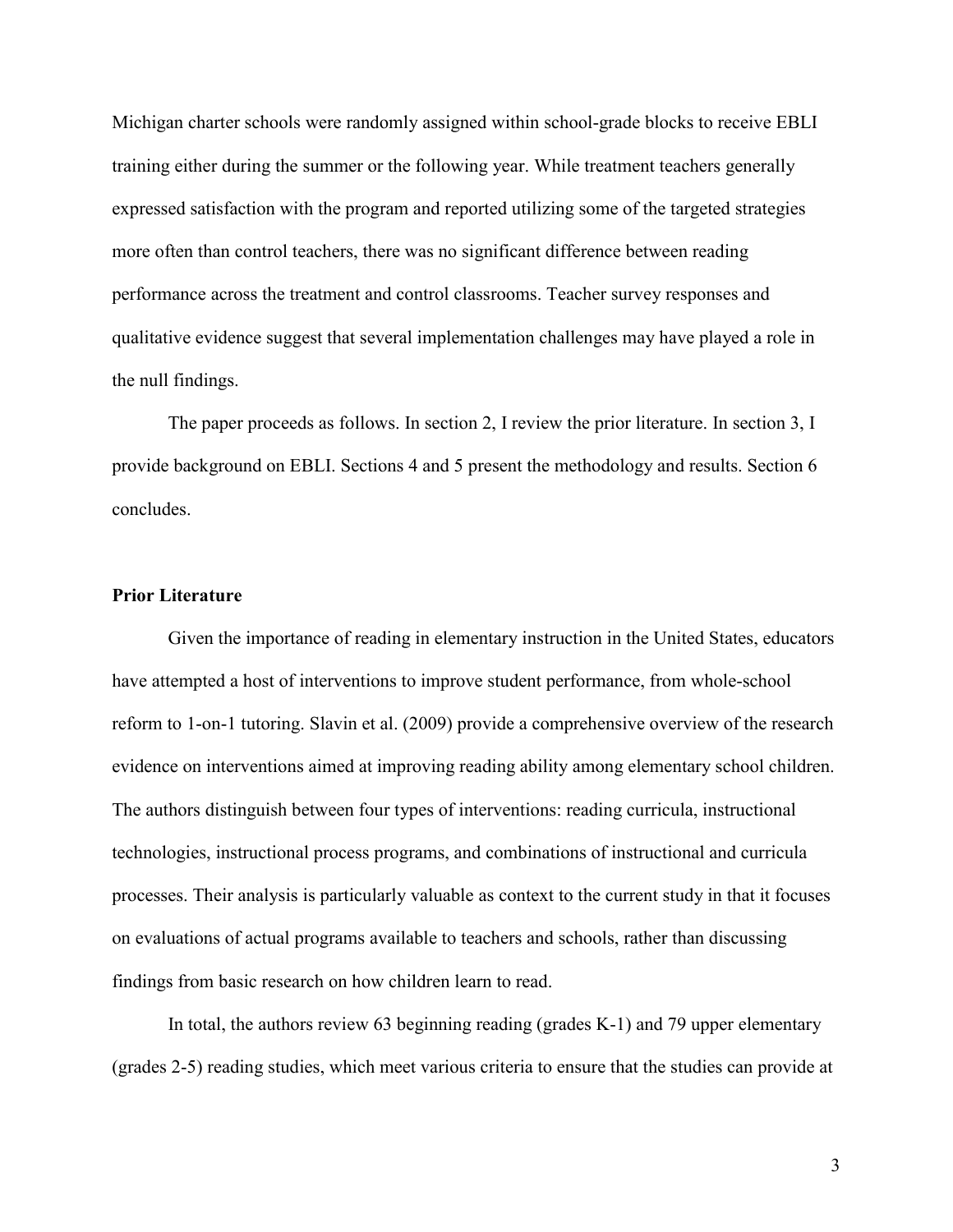least moderately rigorous evidence on effectiveness. Not surprisingly, they find a wide range of results, including some individual programs that appear to be effective and many that do not. More generally, they find stronger evidence to support interventions designed to change daily teaching practice, rather than programs that simply provide a new curriculum or engage students in technology-aided instruction. Indeed, they find that programs that rely on curricular materials or instructional technology alone typically have very little, if any, impact on student learning. Conversely, they find that programs that incorporate multiple components – including professional development aimed at improving teaching practices along with curricular materials and other supports – are most effective at improving reading performance. Two of the largest and most widely studied such programs are *Success for All* and *Direct Instruction*.

 Unfortunately, none of the phonics-oriented professional development programs for beginning readers and only one such program for upper elementary students was evaluated with a random assignment design. However, the single randomized control trial of phonics-oriented professional development was a large, well-designed study conducted by the American Institutes of Research and MDRC that included 90 schools and 5,530 students in six urban districts across the country (Garet et al., 2008). While the researchers found some positive impacts on teacher knowledge of scientifically-based reading instruction and on some teacher instructional practices, they found no significant impact on student reading test scores at the end of the oneyear intervention, or at the end of the next school year. Researchers found similar results when evaluating Reading First, a \$1 billion per year federal initiative to improve early elementary reading largely by providing teachers with intensive, targeted professional development that emphasized scientifically-based reading practices, especially those designed to enhance phonemic awareness. Evaluations found that while teachers in Reading First schools spent more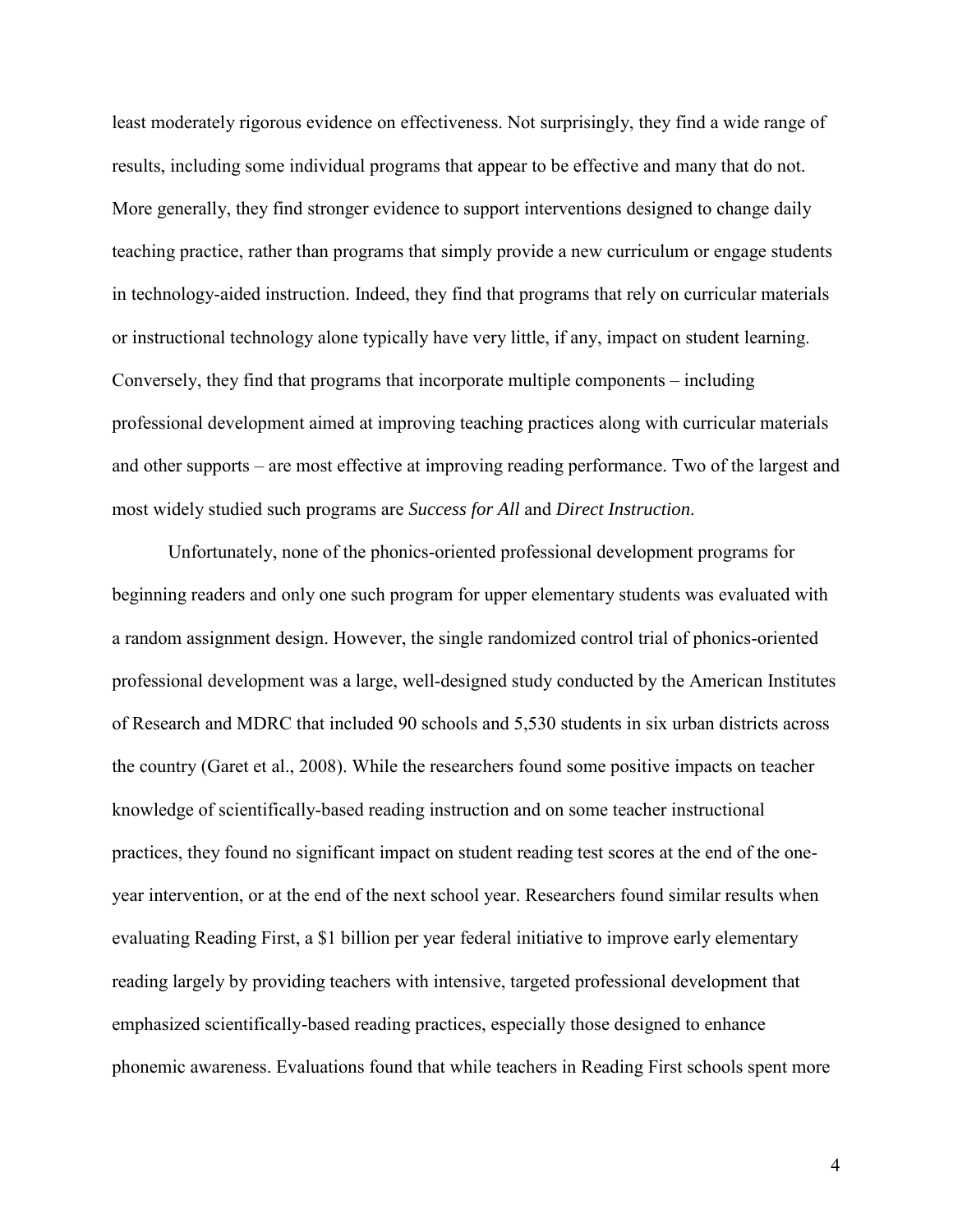time teaching reading and focused more on phonics and were more likely to know about scientifically-based strategies (Moss et al., 2008), there was little evidence that their students performed better than comparison students (Gamse et al., 2008).

## **Background**

 Developed in 2003, EBLI comprises several instructional strategies to improve reading accuracy, fluency and comprehension. EBLI targets teachers and reading specialists at any grade level (K-12) and instructs them on how to implement its literacy strategies in whole class, small group or one-on-one sessions. Since first developing the system, EBLI has trained thousands of teachers across the country and has reached tens of thousands of students. Over 260 schools, mainly located in Michigan, have implemented the EBLI system.

At its core, EBLI is a phonics-based reading program. The program's theory of change states that mastered reading accuracy has subsequent beneficial effects on students' reading fluency and comprehension. The emphasis on improving reading accuracy differentiates EBLI from other whole language/balanced literacy systems that focus first on fluency and speed by encouraging word guessing when students are unsure about the correct pronunciation.

To achieve reading accuracy, EBLI uses awareness of sounds (phonetic awareness) and the different ways the same sound can be spelled. The program emphasizes several key concepts. The first concept ("1, 2, 3 or 4 Letters Can Represent a Sound") highlights the fact that individual sounds in the English language may be comprised of anywhere from one to four letters. For instance, the sound "u" in up is made of one letter – u. The sound "e" in tea is made of two letters – ea. The sound "ur" sound in earn is made of three letters – ear. And, finally, the "ay" sound in weigh is made of four letters – eigh. The second concept ("Same Sound / Different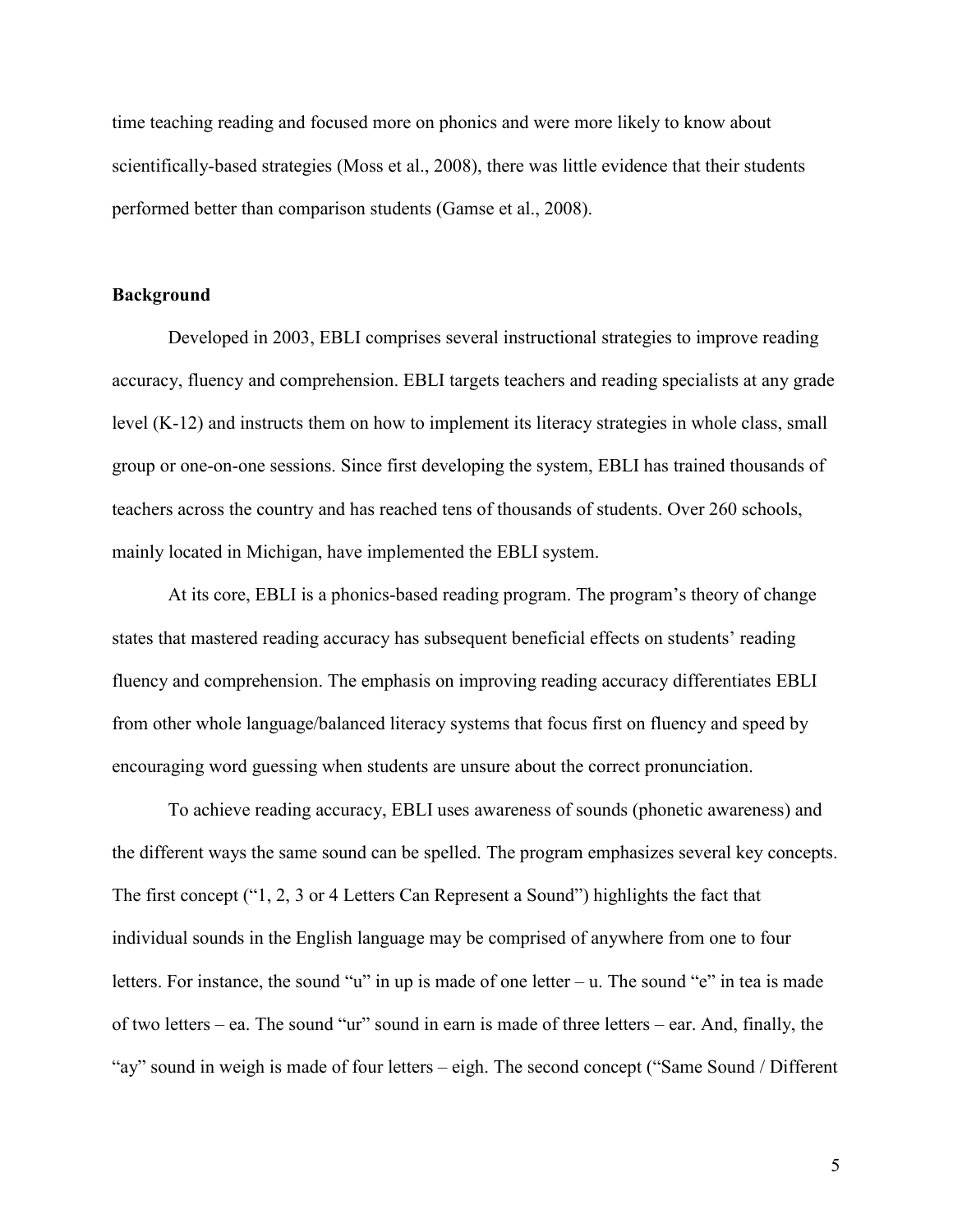Spelling") captures the idea that same sound can be spelled with many different combinations of letters. For example, the "ee" sound in feet is spelled with ee; the "ee" sound in treat is spelled with ea; the "ee" sound in brief is spelled with ie. The third concept ("Same Spelling / Different Sound") is the converse – namely, in the English language the same spelling may create different sounds in words. For instance, the spelling "ea" sounds like the following sounds in different words: sounds like "ee" in beast, "a" in break, and "e" in head.

EBLI teachers also learn how to teach students phonemic awareness skills such as segmenting, blending and phoneme manipulation within the context of single and multi-syllable words as opposed to in isolation. In segmenting, teachers break words into individual syllables and further into sounds within syllables. For example, "brother" is separated into two syllables – bro / ther and each of these syllables is broken into sounds  $-\underline{b}$  r  $\underline{o}$  / th er. This separation helps to reinforce correct spelling. In blending, instruction focuses on pushing individual sounds together to create a word. For the segmented "brother", the sounds are blended back together to form the full word and reinforce correct pronunciation. Phoneme manipulation activities help reinforce word comprehension and spelling by removing letters from the words and reviewing what remains. For instance, focusing on the word "spot", the instructor will first ask how many sounds are in the word spot, then will ask what "spot" is without the /s/, what "spot" is without the /p/. The student may segment the individual sounds or may say "pot" or "sot". Then the instructor repeats the exercise, using dots in the place of letters. Using dots in place of letters forces the student to listen to individual sounds.

According to its developers, EBLI differs in several important ways from other popular phonics-based reading programs such as Orton-Gillingham, Open Court, Saxon Phonics, Wilson, and Lexia (software). First, EBLI is a system of logic rather than a set of phonics rules,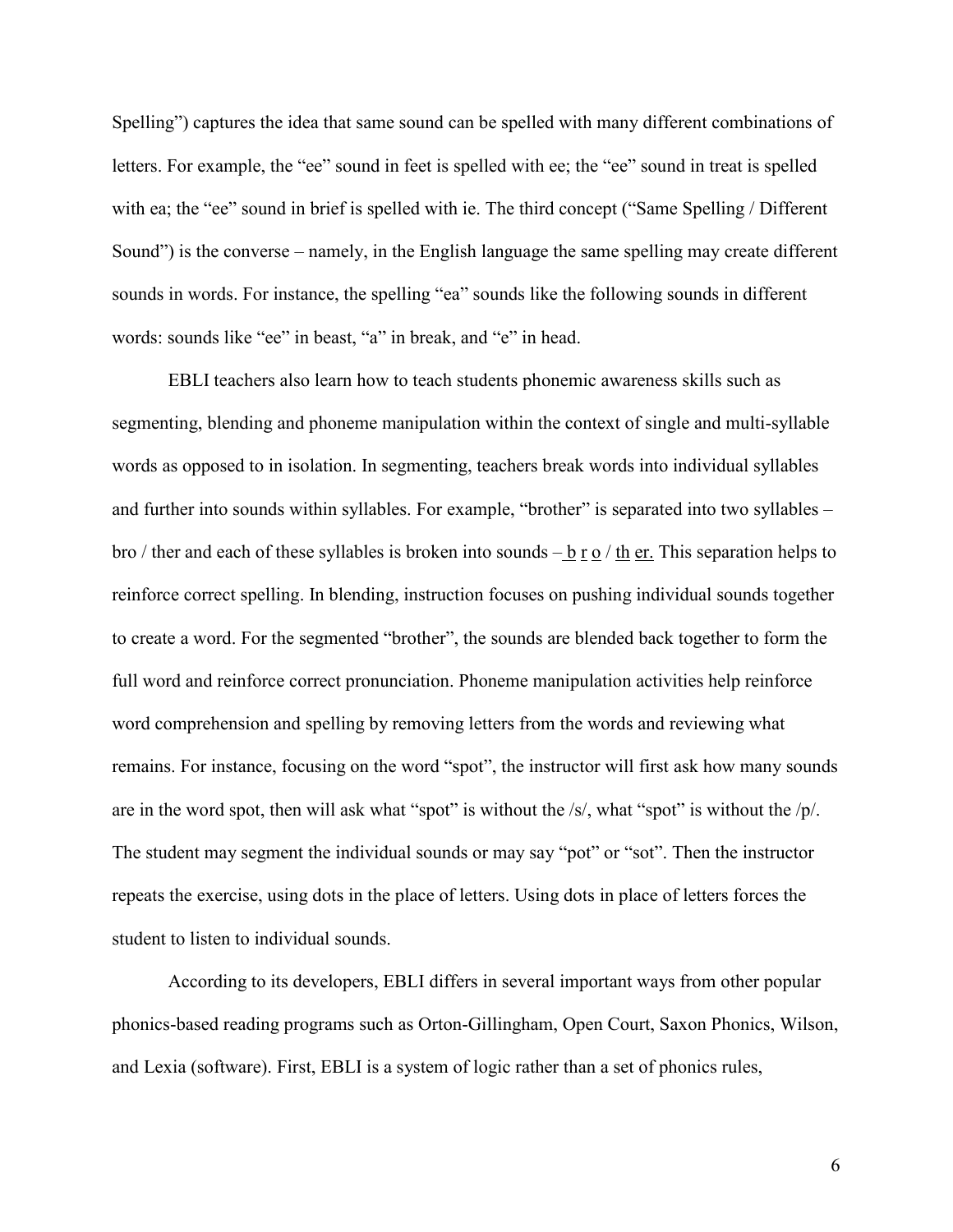exceptions and drills. Second, EBLI developers argue that typical phonics programs focus more heavily on drill and worksheets with less focus on reading in books. Third, EBLI trains teachers to be diagnostic and prescriptive when delivering instruction as opposed to training them to simply deliver pre-fabricated materials to students. For example, the EBLI system of instruction includes guidance for teachers on how to provide error corrections in the moment. Finally, EBLI instruction is multi-sensory, with students saying, seeing, hearing and writing in the course of EBLI activities.

During a three-day in-person training, program staff introduce teachers to the EBLI philosophy and teach them specific strategies and instructional techniques. Trainees practice the three concepts described above in isolation, and then pull them together with EBLI's multisyllable strategy of segmenting, blending, and phoneme manipulation. Teachers learn how to diagnose student reading difficulties and strategically insert some of the EBLI strategies above to help students overcome their challenges. Teachers also receive ideas about how to individualize instruction within whole class settings. EBLI discourages word guessing and incorrect spelling through several instructional techniques, including introduction of difficult words, immediate error correction, student self-correction, reading varied and challenging text, and checking for comprehension. During the training, teachers have the opportunity to practice each of the EBLI techniques to become familiar with the system and receive direct feedback in a training environment. At the conclusion of the three-day session, trainees are provided with materials required to teach the EBLI system.  $^1$  $^1$  Following this initial training, educators are supported with

 $\overline{a}$ 

<span id="page-7-0"></span><sup>&</sup>lt;sup>1</sup> Materials include: training binder with 15 lesson plans, additional centers and/or practice activities, stories with vocabulary to pre-teach, supplemental resources, and directions on infusing EBLI into content area curriculum; Chicken Soup book; 30 EBLI dry-erase markers; EBLI poster; 12 x 18 inch whiteboard and small eraser. Not included in the materials, but necessary for implementation, are 12 x 18 whiteboards and erasers for each student, as well as replacement markers. Trainees also receive a lifetime subscription to the EBLI Online Member's Area, with videos, lessons and other EBLI-related resources.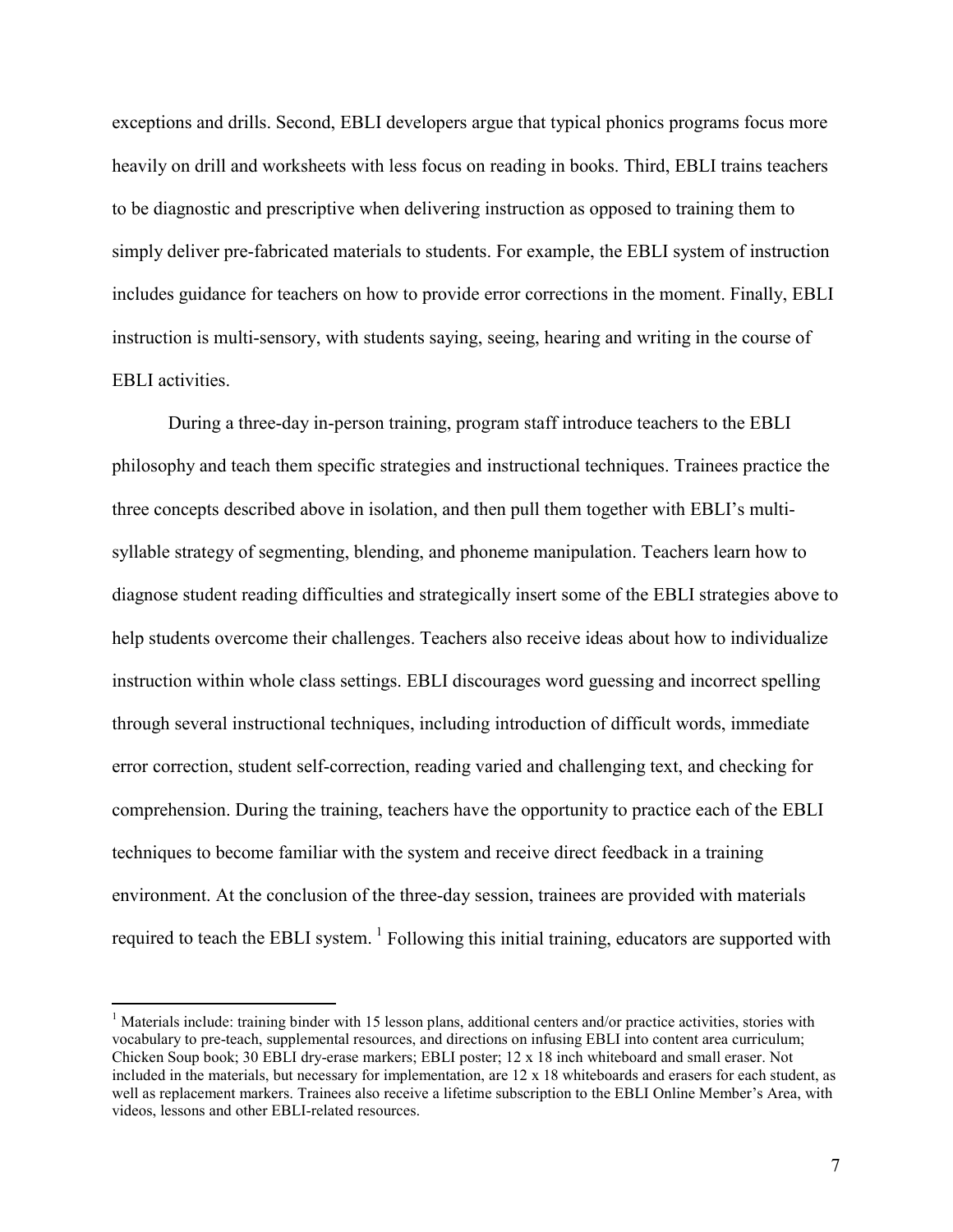online consultation resources, as well as three on-site instructional visits to clarify questions about the implementation of EBLI in the classroom.

#### *The Setting*

Grand Valley State University (GVSU) is one of the largest charter authorizers in the state of Michigan, overseeing 71 school buildings that serve over 34,000 students. Unlike many charter authorizers, GVSU plays an active role in the operations of its schools, providing instructional support to its teachers in a variety of areas. GVSU has worked with EBLI since 2012, during which time 402 teachers in 39 GVSU schools have received EBLI training outside of the context of this study. In fall 2013, GVSU and EBLI expressed an interest in formally evaluating the literacy intervention.

 Teachers selected for the study (see below for more detail) attended the standard threeday EBLI training in late August or early September of 2014. Teachers received the standard trainee materials in order to implement the program in their own classrooms and also had access to a variety of online resources including hundreds of videos of master teachers modeling various lessons and additional content organized by activity, grade level and instructional setting.

During the course of the school year, EBLI trainers visited each treatment teacher's classroom three times. During the first visit, the EBLI coach taught an EBLI lesson to the class while the teacher observed and took notes. The lesson taught was determined jointly by the teacher and EBLI coach to best meet the needs of the teacher. During the second visit, the EBLI coach typically taught alongside the teacher (e.g., modeling an activity and having the teacher take over to teach it) and/or observed the teacher doing an EBLI lesson. After the lesson, the EBLI coach provided the teacher with feedback to help her (him) to refine her (his) practice. In the third and any subsequent visit, the EBLI trainer typically observed the teacher teach a lesson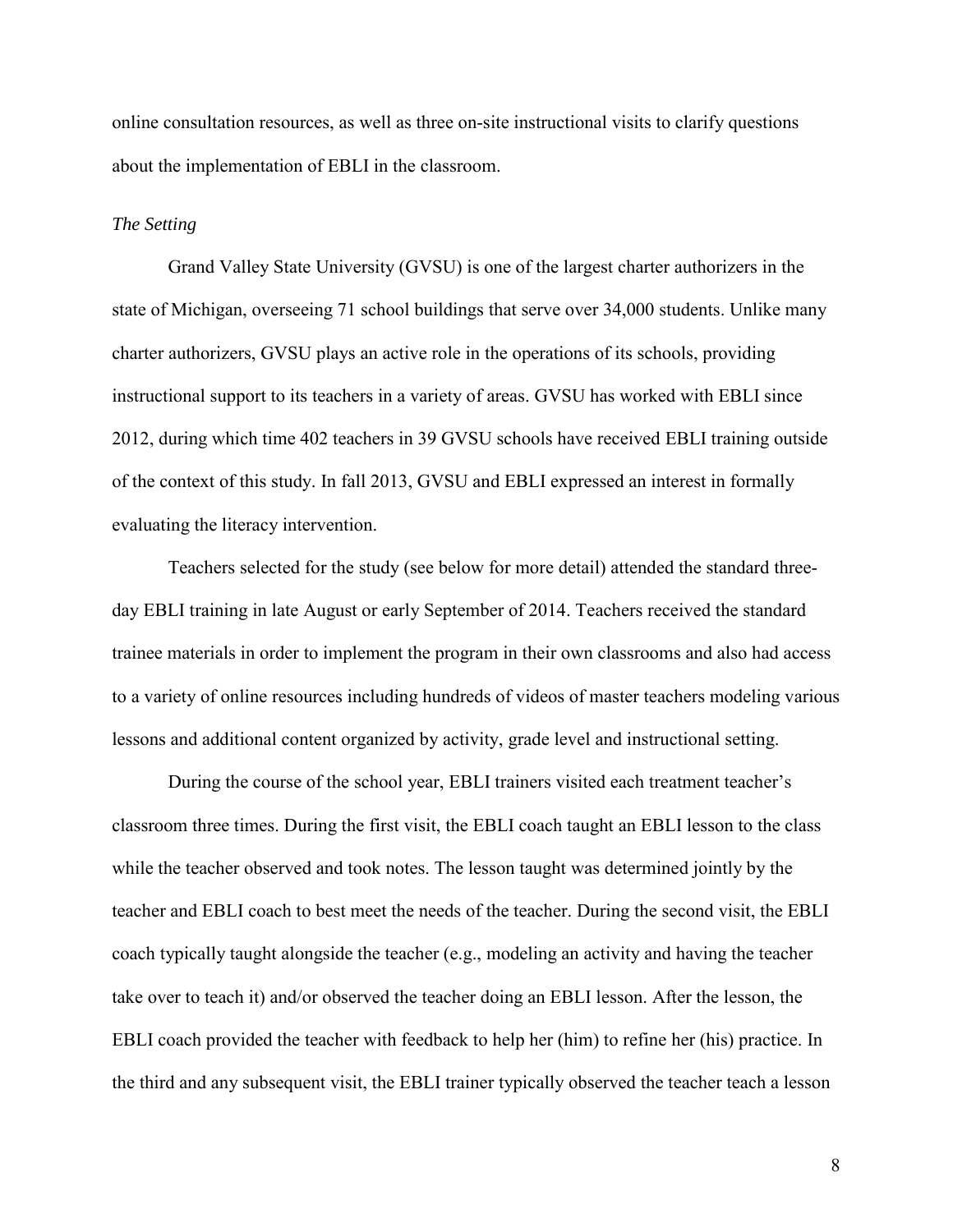and then provided the teacher feedback. It was also common for the trainer to model specific lesson(s) requested by the teacher and discuss the progress of individual children with the teacher.

## **Methodology**

 $\overline{a}$ 

 The evaluation was designed as a clustered randomized trial in which classrooms were randomly assigned to treatment or control status within school-grade blocks.<sup>[2](#page-9-0)</sup> In consultation with the program developers and school personnel, the research team determined that the likelihood of substantial spillovers across teachers within the same grade was unlikely because (a) the value of the intervention comes through participating in the training and 1-on-1 coaching rather than through the provision of specific curricular materials, and (b) there was little if any formal interaction between teachers at the same grade level (such as common planning time) in these schools.<sup>[3](#page-9-1)</sup> Moreover, control teachers (and their administrators) were told that they would receive training the next summer. As a further check, when possible we compared the fall to spring reading growth in the intervention year (2014-15) to the growth for the same teachers in the prior year (2013-14) and found no evidence of a change in performance across years for control teachers.

The program developer and research team decided to focus on teachers in grades 2-5 for several reasons. First, while the intervention has been used with older students, it is most commonly used with beginning readers in early elementary grades. Second, several of the kindergarten and first grade teachers at the target schools had been trained in EBLI before, but none of the teachers in grades 2-5 in these schools had received training. Third, the target schools

<span id="page-9-0"></span> $2^2$  Co-teachers and teacher aides were not trained, although the teacher who received training may have shared information with him or her.

<span id="page-9-1"></span> $3$  Of course, we recognize that there were undoubtedly informal interactions.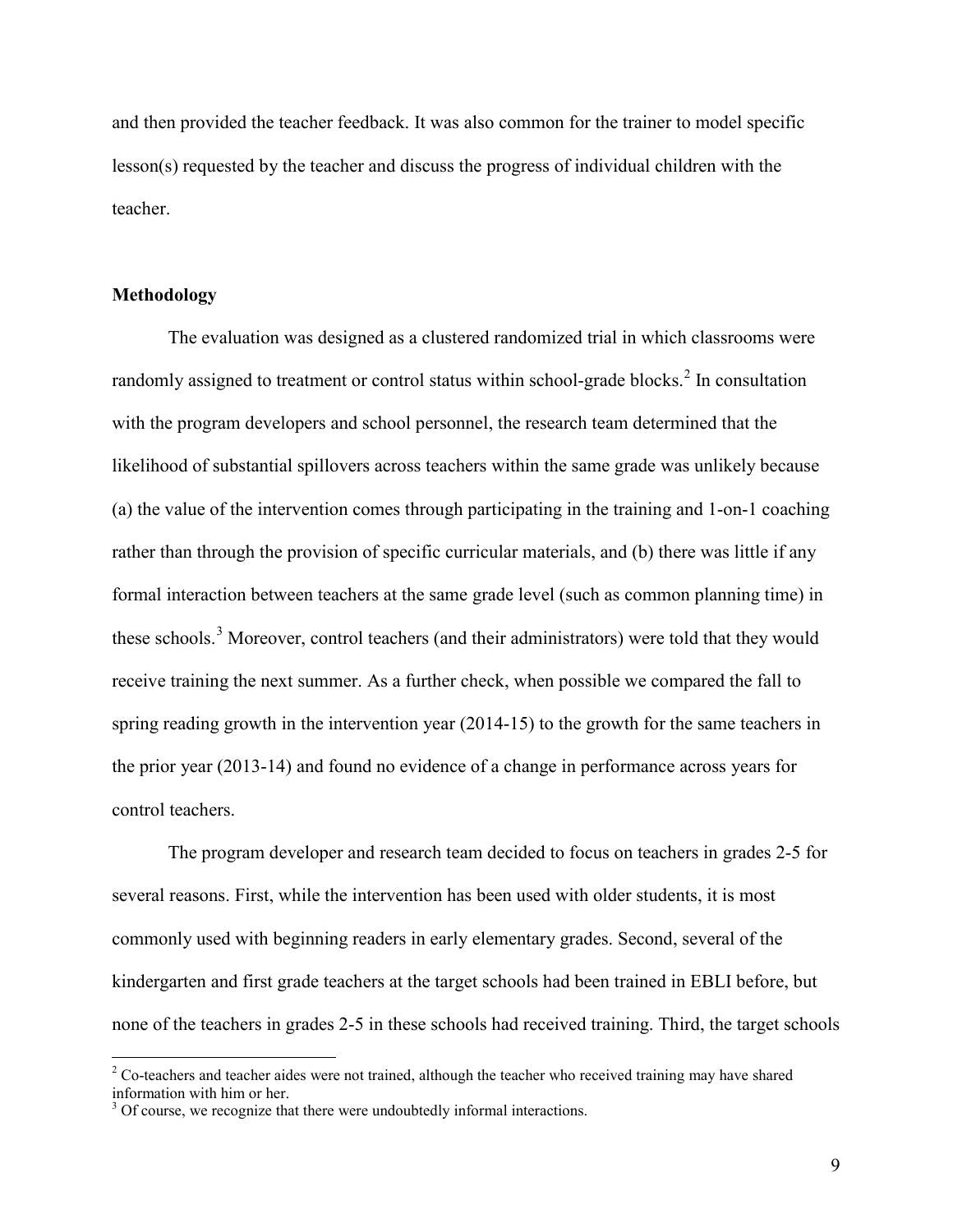each administered standardized reading exams to students in grades 2-5, which allowed us to gather outcome data without administering additional assessments.

Seven schools agreed to participate in the study.<sup>[4](#page-10-0)</sup> Table 1 provides statistics to help compare the study schools to other elementary schools in the state. Compared with the other elementary schools supervised by GVSU, the study schools have fewer African-American students and fewer students eligible for subsidized meals. Achievement levels at the study schools are also somewhat higher than other GVSU schools. For example, 58.7 (34.2) percent of students in study schools achieved proficiency in reading (math), compared with 53.5 (32.1) percent in other GVSU schools. Compared with the local traditional public schools, the study charter schools perform even better. For example, only 45.9 (20.7) percent of students in the local public schools scored proficient in reading (math).<sup>[5](#page-10-1)</sup>

We excluded four honors classes in one school from the study because students were not randomly assigned to the teacher and there were not a sufficient number of such classes to form a separate block. In another school, there was only a single ELA teacher per grade for grades 3-5, so random assignment was not possible in these grades.

One teacher within each of the 22 school-grade blocks was randomly assigned to receive EBLI training. With the exception of the honors classes mentioned above, the study schools did not explicitly track students into particular classes. School leaders indicated that they assigned students to classes in a semi-random manner, but with the explicit intention of balancing the size and gender distribution across classes within the same grade. Occasionally they also considered

 $\overline{a}$ 

<span id="page-10-1"></span><span id="page-10-0"></span><sup>&</sup>lt;sup>4</sup> These were the only schools contacted. There were no schools that were contacted but refused to participate.  $<sup>5</sup>$  In order to identify the traditional public school associated with a particular study school, we matched each charter</sup> school to the traditional public school students would most likely attend had they not enrolled in the charter school. Since we did not have students' assigned neighborhood schools, we used students' assigned school districts, residential zip codes, and grade levels to identify the most likely neighborhood schools. We then selected the school that appeared most often (i.e., the modal school) as the matched public school for that charter school. In cases where charter schools spanned more than one school level (e.g., a K-8 charter school), we matched to multiple public schools to cover all the grades (e.g., a separate elementary and middle traditional public school).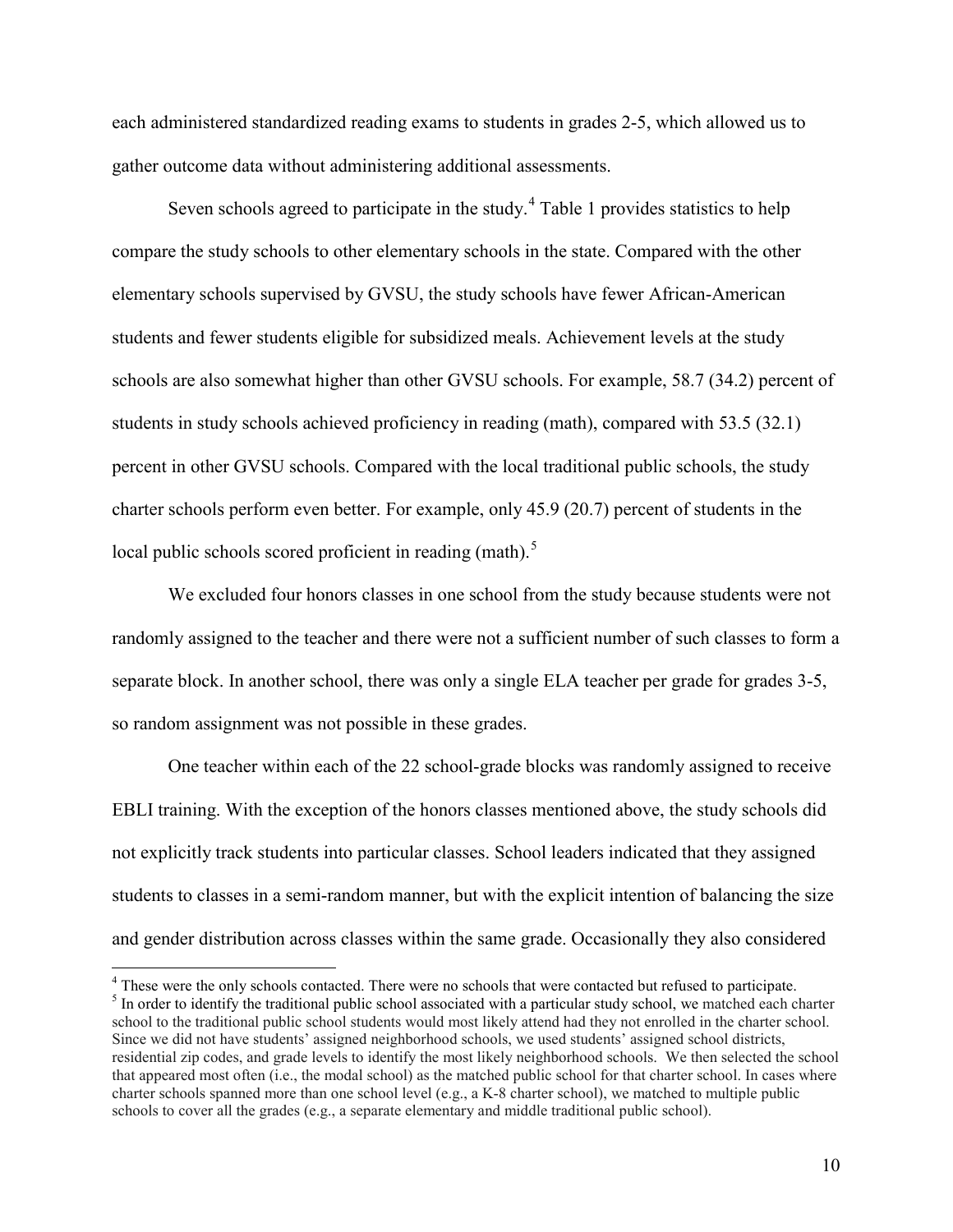other factors (e.g., a desire to separate or maintain sibling pairs, specific personality matches between students, etc.) in determining class assignments.

 Importantly, randomization occurred in summer 2014, *after* class rosters had been determined. Students who enrolled in the school after this time (late summer or during the following academic year) are typically assigned to classes based on enrollment in an effort to maintain balanced class sizes. Of course, it is possible that administrators may have assigned new students to teachers in part with an eye to which students would benefit most from the intervention. We explore this possibility more below.

We dropped two blocks (which included 4 teachers) after the randomization. In one case, the treatment teacher left the school in September for personal reasons and her replacement was not trained. In another case, the treatment classroom ended up with twice as many students as the control classroom. School leaders decided to provide a second teacher to the larger class rather than opening a third class at that grade level. While the student-teacher ratio was thus the same across treatment and control classes in that block, we felt that the experience for students might have been quite different. Finally, we dropped a fifth classroom in which the teacher, who had received training, left the school in early September for personal reasons. In this case, we randomly assigned one of the two remaining control teachers to receive training in mid-September, and were thus able to keep the block in the study. In total, we were left with a total of 63 classes, 22 treatment and 41 control. The results presented below are based on this sample. However, all of the results we present are robust to the inclusion of these five excluded classrooms described above.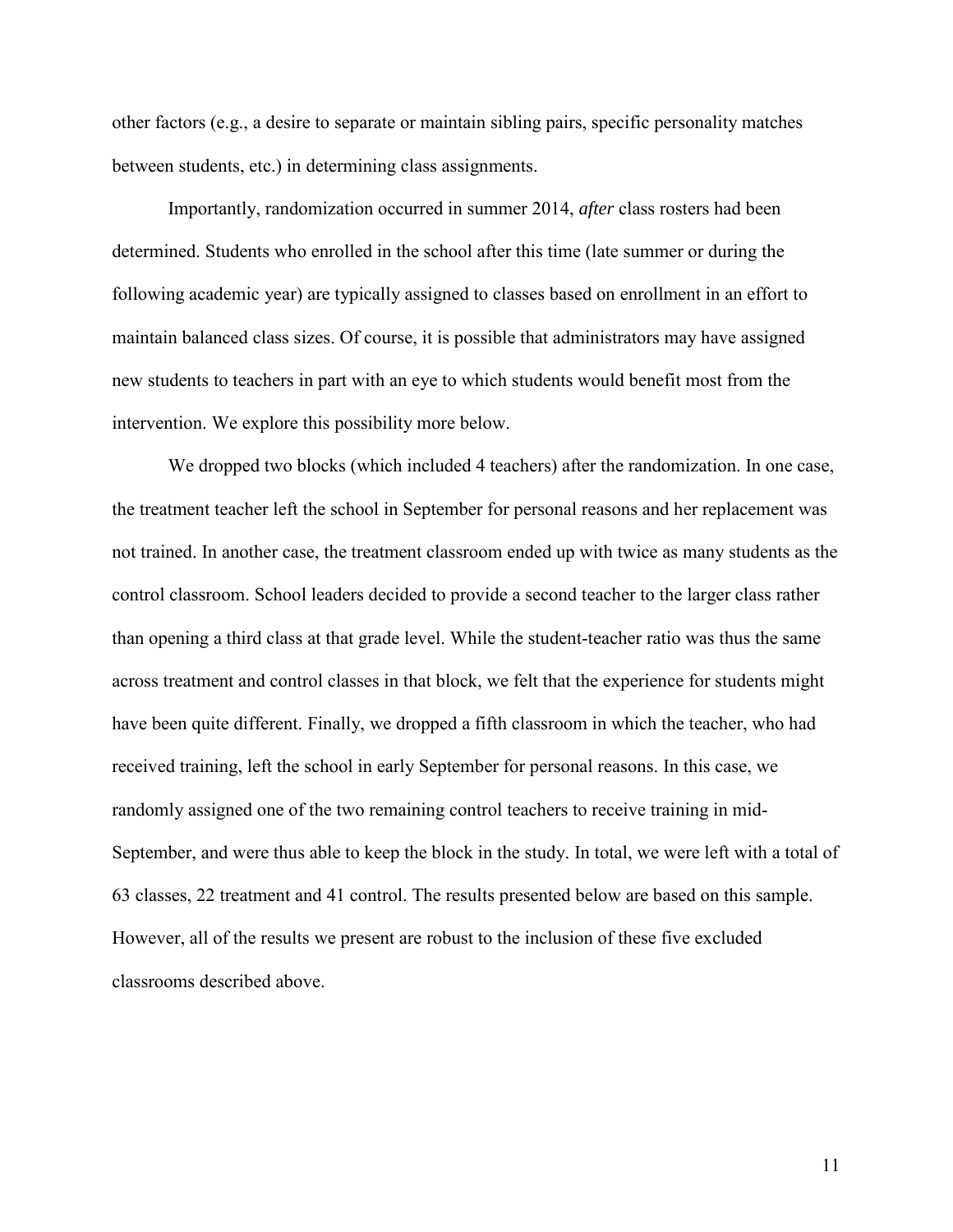*Data*

 The participating schools and GVSU provided the data for the study, including demographics and student achievement measures for all students in treatment as well as control classes. Our primary outcomes are standardized reading and math scores from the Measures of Academic Progress (MAP). Developed by the Northwest Education Association (NWEA), MAP are computer adaptive assessments that the study schools administered three times per year, in September, January and May. In reading, the assessment uses multiple choice questions to evaluate a student's facility with word meaning, literacy comprehension, interpretive comprehension and evaluative comprehension. For mathematics, the MAP examines a student's skills using multiple choice items in the seven domains of number/numeration systems, operations/computation, equations/numerals, geometry, measurement, problem solving, statistics/probability and applications (Wang et al 2013).

The MAP is intended to provide teachers diagnostic information to help them tailor instruction for individual students. The tests are highly predictive of a student's performance on state tests. Student achievement measures are reported in terms of Rasch Units (RITs), an equal interval scale that is design to allow one to measure year to year achievement growth (NWEA 2011). Like other measures based on item response theory, RITs assume a unidimensional latent ability that can be estimated based on student performance on the administered test items. *Covariate Balance* 

Table 2 presents summary statistics on baseline characteristics for the study sample. Columns 1 and 2 show mean values of each variable for the treatment and control classes respectively. To examine covariate balance, we estimate the following OLS regression:

 $(0.1)$   $y_{ijk} = \beta_0 + \beta_1 t$  *reatment* +  $\gamma_{ik} + \varepsilon_{ijk}$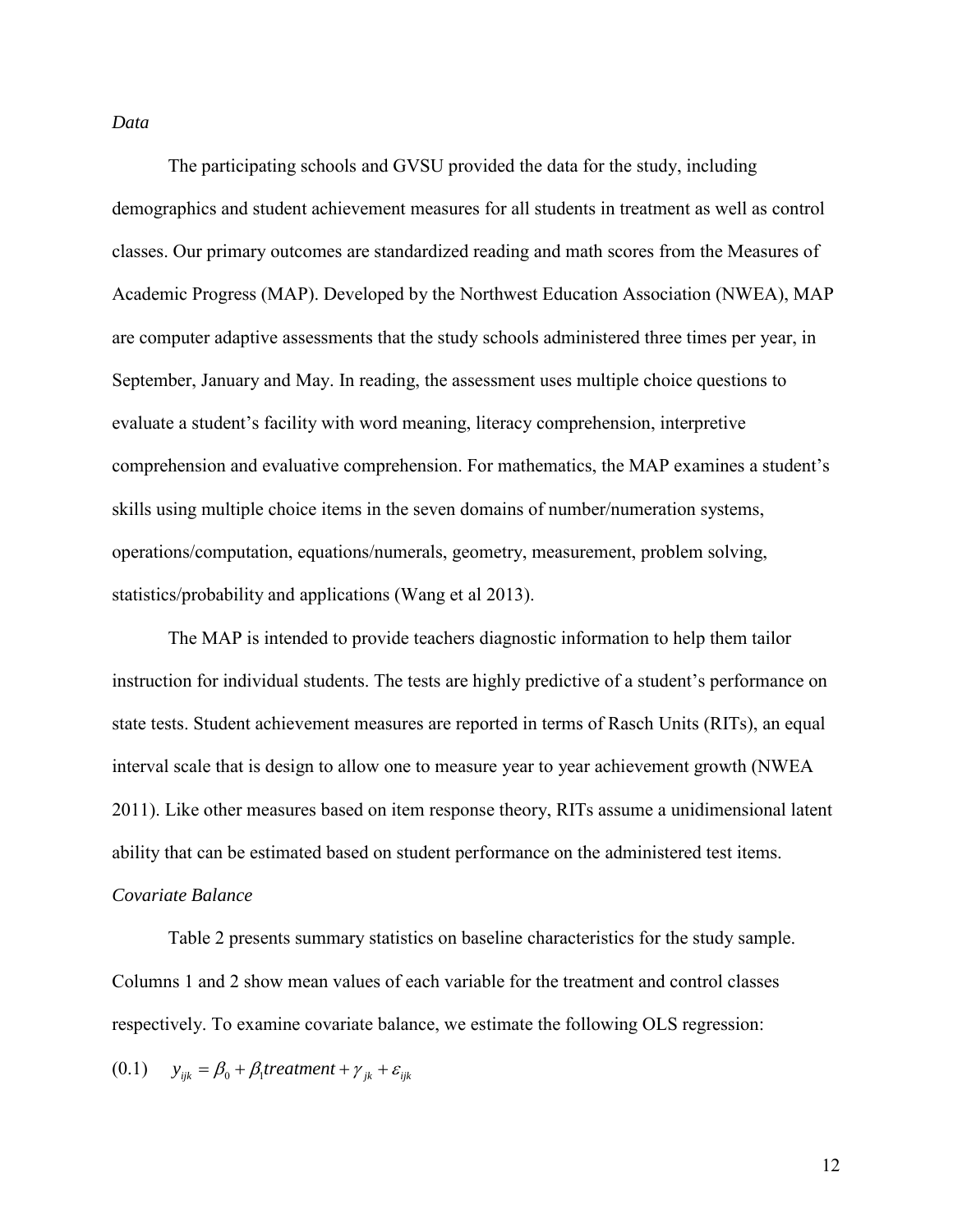where  $y_{ijk}$  is a student or classroom baseline characteristic for student *i*, in class *j*, within school *k*. The binary variable treatment equals 1 if the teacher in classroom *j* received EBLI training. The term  $\gamma_{ik}$  indicates fixed effects for each randomization block. Standard errors are clustered by classroom.

As expected, treatment and control classes are well balanced on all student demographics and most of the prior achievement scores.<sup>[6](#page-13-0)</sup> One disturbing exception is that students in treatment classrooms scored roughly 2.4 points (0.07 standard deviations) lower than their counterparts in control classrooms on the fall 2014 MAP reading test. This is surprising given that the difference in the Spring 2014 reading score and Fall 2014 math scores are only one-third this size and not significantly different than zero.<sup>[7](#page-13-1)</sup>

 To test whether the observed differences between treatment and control students are significantly different than one might expect by chance, we conduct a permutation test that accounts not only for the clustering of students within classrooms, but also the correlation among the various student characteristics. Specifically, in each of 1,000 permutations, we randomly assign one classroom per block to the treatment condition, and then estimate a Seemingly Unrelated Regression (SUR) that allows for correlations across the error term in each of the outcome regressions. For each permutation, we then conduct a test of whether the coefficient on the treatment indicator is jointly zero across all of the outcomes. We save the test statistic and pvalue for each permutation. Finally, we conduct the same estimation based on the actual random

 $\overline{a}$ 

<span id="page-13-0"></span><sup>6</sup> It is worth noting that a small number of students in several schools received 1-on-1 tutoring from EBLI trained Title I teachers. However, as shown in the table, only 3 percent of students received this type of intervention and the fraction was identical across treatment and control classrooms within block.  $\frac{7}{1}$  If one focuses only on students with spring 2014 reading scores, there is still a significant difference across

<span id="page-13-1"></span>treatment and control classrooms in fall 2014 reading scores, suggesting it is not merely a composition difference that explains the fall 2014 reading score difference.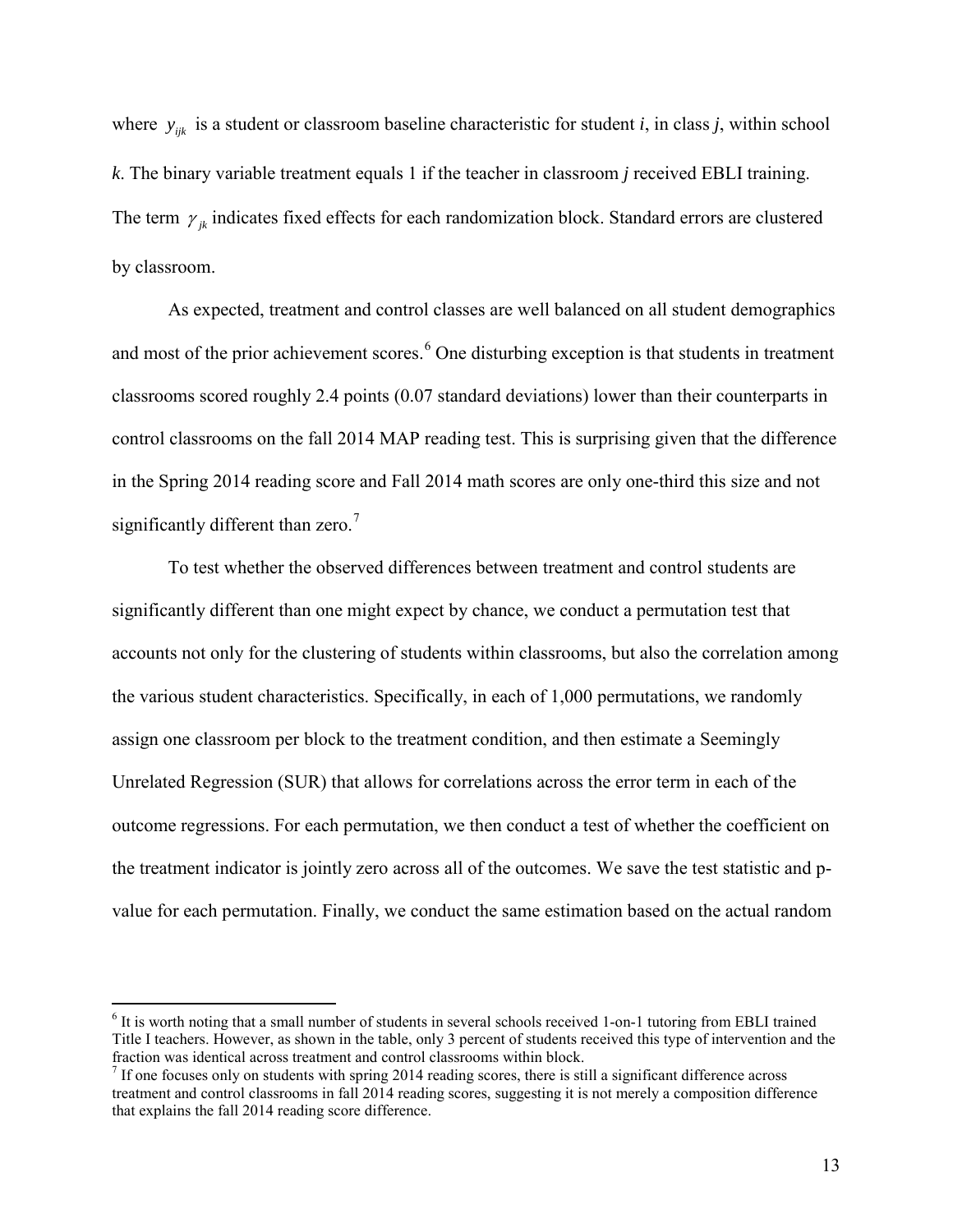assignment in the study, and determine where the test statistic from the randomization falls in the distribution of test statistics from these 1,000 permutations.

We find that the test statistic from the actual randomization falls at the  $72<sup>nd</sup>$  percentile of test statistics generated in our permutations, which implies a p-value of 0.28. This suggests that the distribution of covariates across treatment and control classes that we find is not significantly different than what one would expect to find by chance. However, given the potential importance of the fall reading score, we adopt several estimation strategies to test the sensitivity of our results.

#### *Estimation*

 In theory, the successful randomization implies that we should be able to simply compare the mean outcomes across treatment and control groups (within blocks) to determine the impact of the program. We show these results below. In addition, in order to account for the few differences we do see (most importantly the fall 2014 reading score), we also estimate OLS models, such as the following, that control for a rich set of controls for student background characteristics:

(0.2)  $reading_{ijk} = \beta_0 + \beta_1 treatment + \prod X_{ij} + \gamma_{ik} + \varepsilon_{ijk}$ 

where reading is the spring 2015 MAP reading score, and X is a vector of student and classroom characteristics. To facilitate interpretation, we standardize all test score measures using the mean and standard deviation of the control classrooms. We control for all of the variables shown in Table 2, as well as a variable indicating the date on which students in a particular class took the spring 2015 exam. For students with missing spring 2014 test scores, we set the score to zero and include a missing variable indicator. We allow all variables to vary by grade. To account for heteroscedasticity, we present robust standard errors that are clustered by classroom.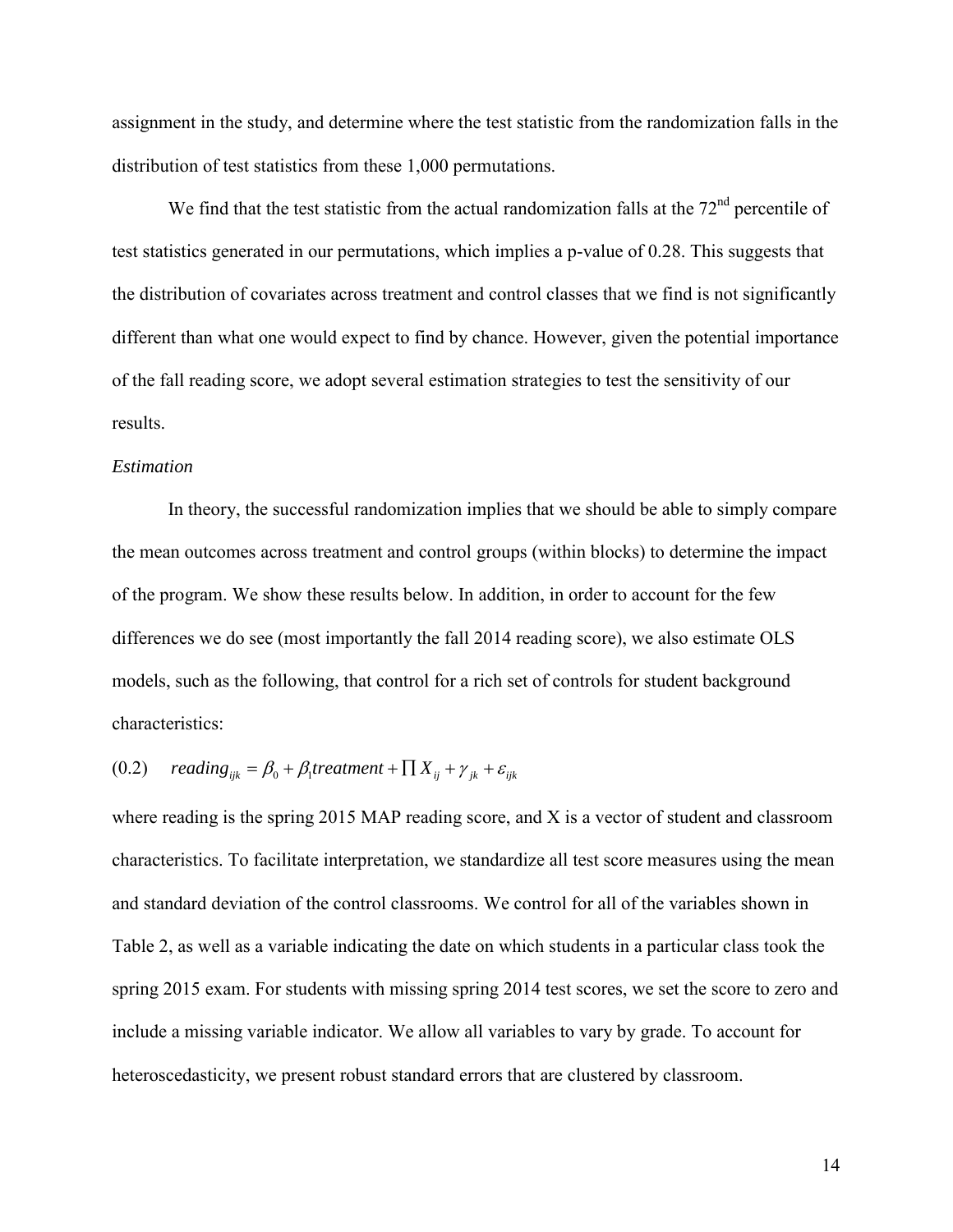Finally, we take advantage of the fact that we have fall and spring scores in math as well as reading to further control for any remaining differences between treatment and control students. Conceptually, we calculate what might be described as a difference-in-difference estimate:

$$
(0.3) \qquad DD = (\overline{y}_{\text{treat}}^{\text{read}, \text{spring}} - \overline{y}_{\text{control}}^{\text{read}, \text{spring}}) - (\overline{y}_{\text{treat}}^{\text{math}, \text{spring}} - \overline{y}_{\text{control}}^{\text{math}, \text{spring}})
$$

Or controlling for fall scores, we could calculate:

$$
(0.4) \quad DDD = \left(\overline{y}_{\text{treat}}^{\text{read}, \text{spring}} - \overline{y}_{\text{treat}}^{\text{read}, \text{fall}}\right) - \left(\overline{y}_{\text{control}}^{\text{read}, \text{spring}} - \overline{y}_{\text{control}}^{\text{read}, \text{fall}}\right) - \left(\overline{y}_{\text{treat}}^{\text{match}, \text{spring}} - \overline{y}_{\text{treat}}^{\text{math}, \text{spring}}\right)
$$

In practice, we estimate a more flexible version of the triple difference above that includes other covariates and allows the effect of these covariates to differ by subject. We expand the data so that we have two observations per student, with one capturing the child's reading score and the other reflecting the child's math score, and estimate the following OLS regression model.

$$
(0.5) \quad score_{ijk} = \beta_0 + \beta_1 treatment + \beta_2 reading + \beta_3 treatmentXreading + \prod X_{ij} + \gamma_{jk} + \varepsilon_{ijk}
$$

where *reading* is a binary variable that equals 1 if the outcome is a reading score and 0 if the outcome is a math score, *treatmentXreading* is an interaction term, and the covariate vector X is allowed to have separate effects for math and reading outcomes. If one is concerned about the result of the initial random assignment, the estimate of the interaction term,  $\beta_3$ , provides an additional robustness check. The only remaining concern would be the existence of unobservable student factors that are correlated with treatment assignment and influence the *growth* of reading scores *differently* than the growth of math scores, conditional on the other covariates included in the model. In fact, to the extent that the intervention led teachers to shift class time and/or their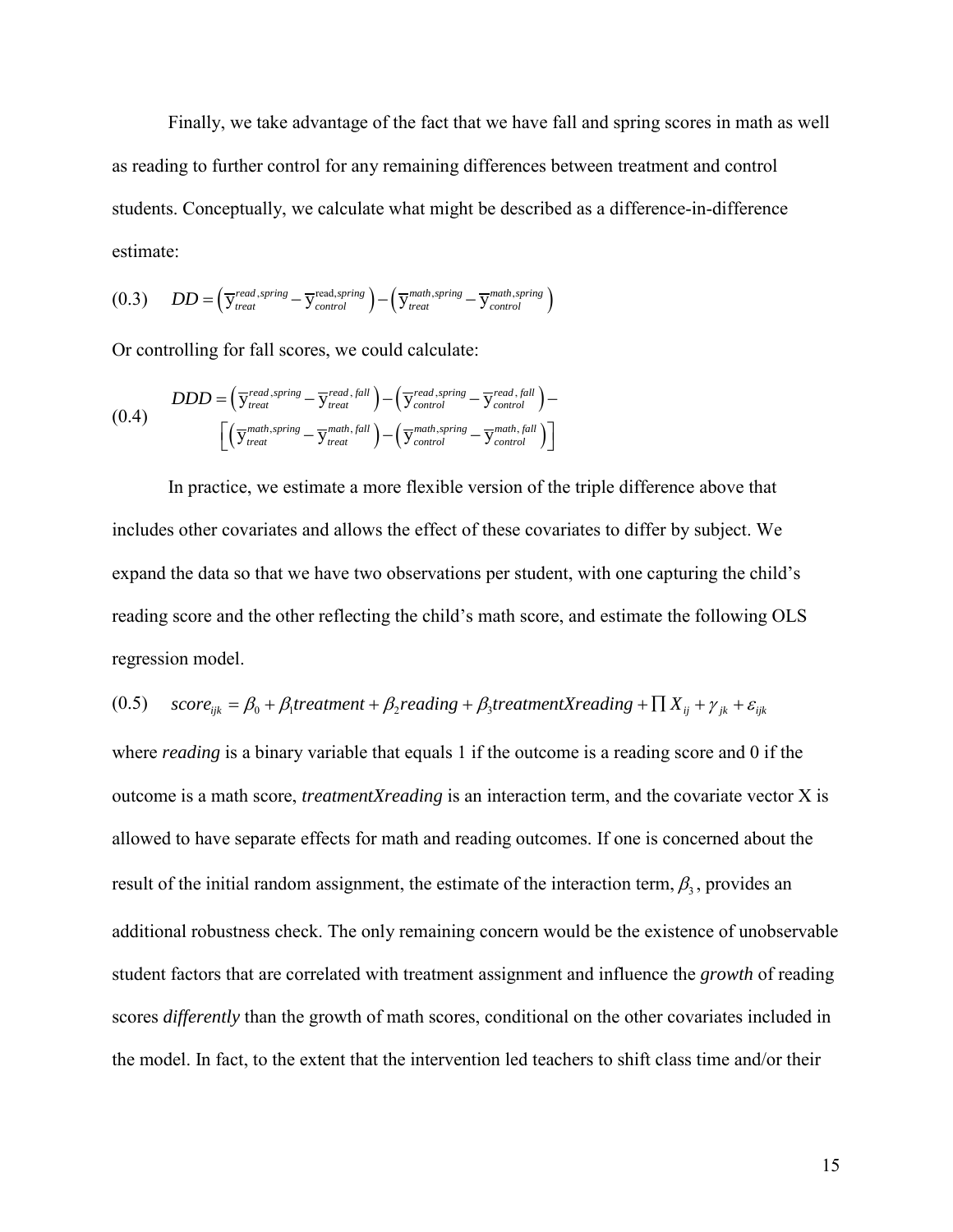energy from math to reading,  $\beta_3$  might be biased upward. Hence, we believe it should be interpreted as an upper bound on the treatment effect of the intervention on reading achievement.

## **Results**

Table 3 presents the main results of the experiment. Each column reports the results from a separate regression. The estimates in columns 1 and 2 document that there was no treatmentcontrol difference in the fraction of students taking the spring reading exam. Column 3 shows that, when one simply controls for block fixed effects, treatment classes score roughly 0.14 standard deviations below control classes. However, once we control for student demographics and prior test scores in column 4, the estimate drops more than 75 percent and is no longer significant at conventional levels.

These estimates suggest that the intervention had no significant effect on student performance. However, one might still be concerned about the modest baseline difference in reading (though not math) scores. For this reason, we utilize student math performance across classrooms as a robustness test. In columns 5-6, we show estimates from equation (1.5), which compares student growth in reading relative to math in treatment versus control classrooms. The point estimates on the treatment x reading interaction are positive, but small and statistically insignificant. As noted above, these estimates should be interpreted as upper bounds on the treatment effect because treatment teachers may have shifted effort across subjects. Based on these set of results, we are able to rule out even small impacts. Using the estimate shown in column 4, we can reject that the intervention improved reading scores on average by more than 0.03 standard deviations. Columns 7-8 show results for the winter 2015 reading exam. Students in treatment classrooms were slightly more likely to take this exam relative to students in control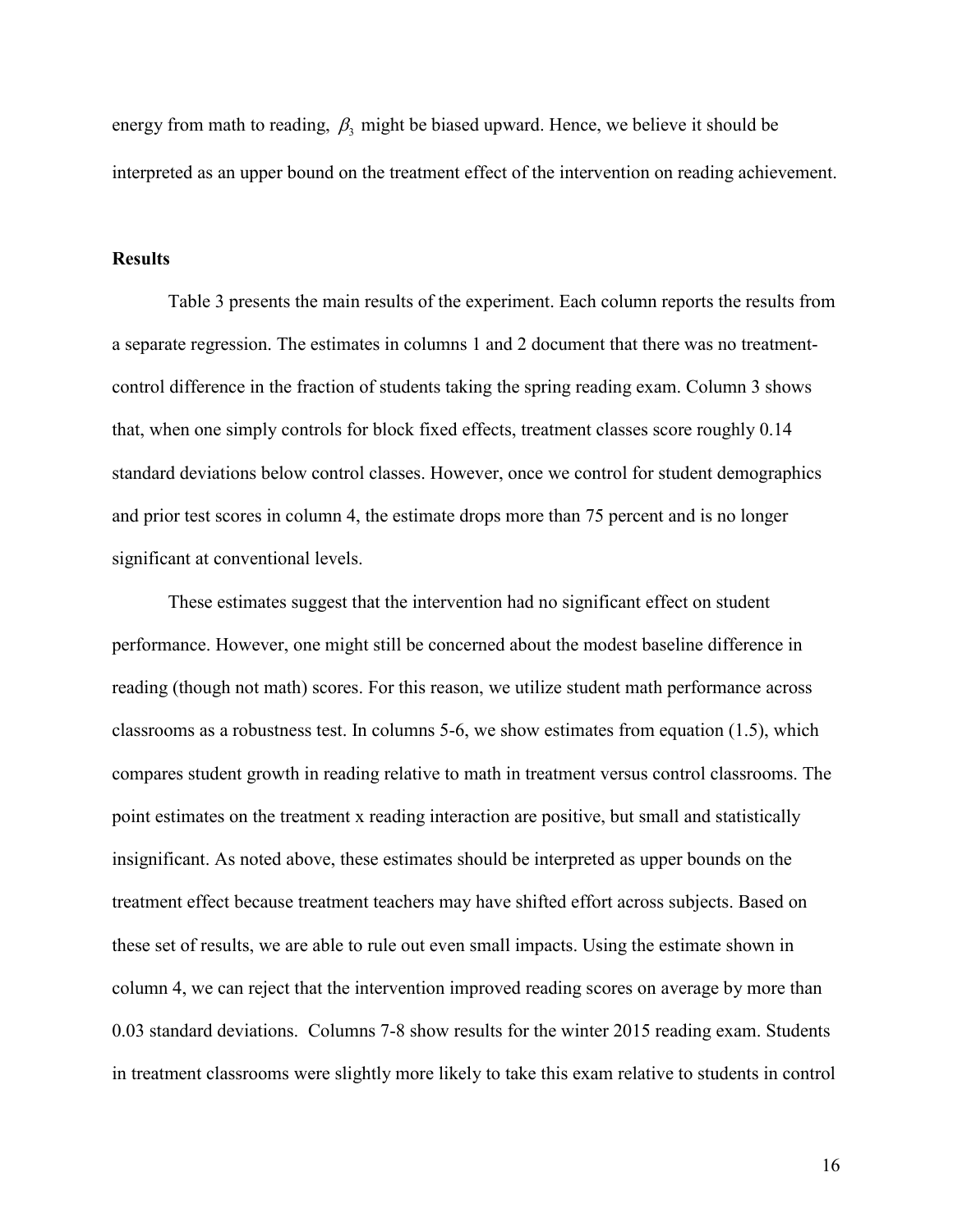classrooms (column 7), but the point estimate of the intervention impact is virtually identical to the estimate for the spring scores (column 8).

 While the intervention had no effect on average, it is possible that it might have impacted students differently. To explore this possibility, Table 4 shows estimates for several common subgroups. It appears that the intervention actually reduced reading performance for male students and non-black (predominantly Caucasian) students. The sex and race differences are statistically significant with p-values of 0.03 and 0.04 respectively. There is some evidence that the intervention was least effective for non-black and male students. Figure 1 shows point estimates and 95% confidence intervals for the effect of the intervention in each of the seven participating schools, arranged from left to right by the number of observations in the analysis sample in the school.<sup>[8](#page-17-0)</sup> There is suggestive evidence that the intervention was effective in school 5, although we cannot reject that the individual school effects are statistically different than each other at conventional levels.

#### *Effects on teacher attitudes and behaviors*

 $\overline{a}$ 

 The results above suggest that the intervention had no impact on student reading achievement overall. As in any situation in which a program is newly implemented, such null effects might be the result of many factors. It might be the case that the treatment group did not implement the intervention properly, the control group received some alternative intervention, or that the intervention was implemented but simply did not influence student performance. Using a survey administered to all study teachers in spring 2015 along with observations recorded by the

<span id="page-17-0"></span><sup>&</sup>lt;sup>8</sup> Because of problems with multicollinearity, the following controls are excluded from these specifications: class sizes, team teaching, changing teacher. In addition, because of the small number of clusters, we estimate these specifications with a mixed model which includes block fixed effects and random effects for classrooms, but does not cluster the standard errors by classroom.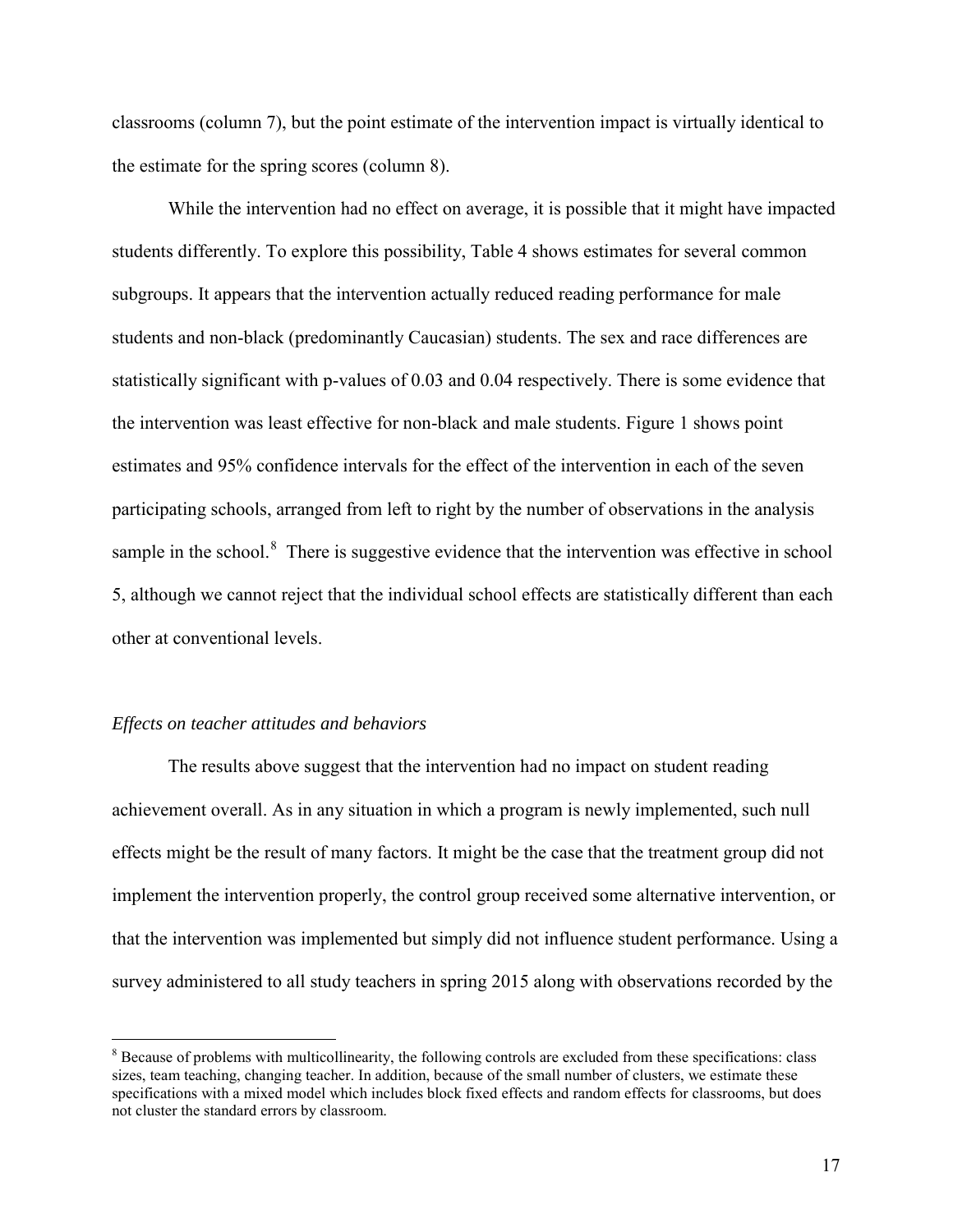EBLI trainer after school visits throughout the year, we attempt to explore what factors may have contributed to the lack of any achievement effects.

The researchers administered a survey to all study teachers in spring 2015 to measure a host of attitudes and behaviors associated with reading instruction. In addition to asking treatment teachers to report on various aspects of the intervention, the survey asked both treatment and control teachers to describe how confident they felt in their ability in various aspects of teaching reading. In addition, teachers were asked to describe how often they utilized different types of materials and how often they engaged in a variety of "best practice" reading instructional techniques. These aspects of the survey were adapted from teacher surveys used in the Reading First Implementation Evaluation (Moss et al., 2006), which were intended to measure teacher knowledge and use of evidence-based practices. A complete version of the survey can be found in Appendix A. Overall, the response rate was 81.5 percent, with 90.9 percent of treatment teachers responding and 76.7 percent of control teachers responding.

Table 5 provides information on how much treatment teachers reported using EBLI resources and how satisfied they were with the training. The results are positive, but not particularly strong. Only 55 percent of teachers indicated they were satisfied or very satisfied with the EBLI program, although 75 percent indicated that they would recommend it to a colleague. While all teachers reported that the web-based resources were easy to access and 80 percent stated they had received all necessary materials to implement the program, only 65 percent agreed that EBLI had positively impacted his or her students' ability to read. Usage of the online resources was somewhat lower than the program developers recommend, although it is possible that teacher usage may have declined over the school year as teachers became more comfortable with the program.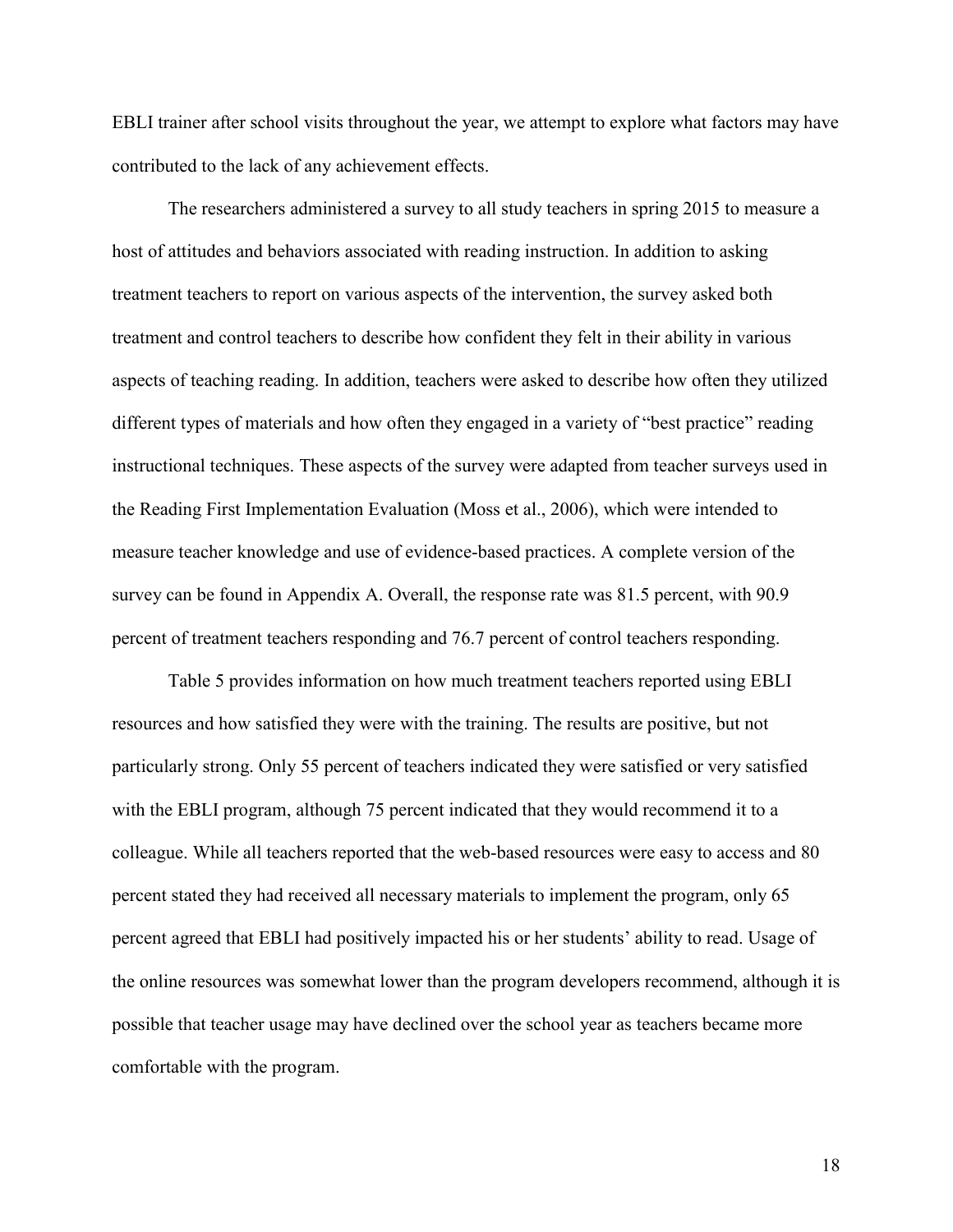Table 6 looks at how the type and amount of professional development differed across treatment and control teachers, as well as their self-reported level of understanding about teaching reading. Columns 1 and 2 report the mean survey responses among control and treatment teachers respectively. Columns 3 and 4 report the estimated difference between treatment and control teachers based from an OLS model that controls for block fixed effects and reports heteroscedasticity-robust p-values.

 While 80 percent of treatment teachers reported receiving some professional development in reading, so did 53 percent of control teachers. If teachers interpreted this question to include the EBLI training, 100 percent of treatment teachers should have reported receiving professional development. Hence, we suspect that some teachers interpreted this question differently. Overall, treatment teachers report participating in roughly 35 hours of professional development in reading compared with only 11 hours for control teachers. Despite this additional professional development, there are few differences between treatment and control teachers in terms of how well prepared they feel in various aspects of teaching. Virtually all teachers in both treatment and control groups indicated that they had a good understanding of how children acquire language skills and how to assess the progress of students in reading. Similarly, treatment and control teachers were equally likely to feel prepared to diagnose the challenges faced by struggling readers and bring these students to grade level.

 The one exception is that treatment teachers were significantly more likely to report feeling prepared to teach phonemic awareness. They were also substantially more likely to report being comfortable teaching decoding, although the difference was not statistically significant. Consistent with these results, there were few differences between treatment and control teachers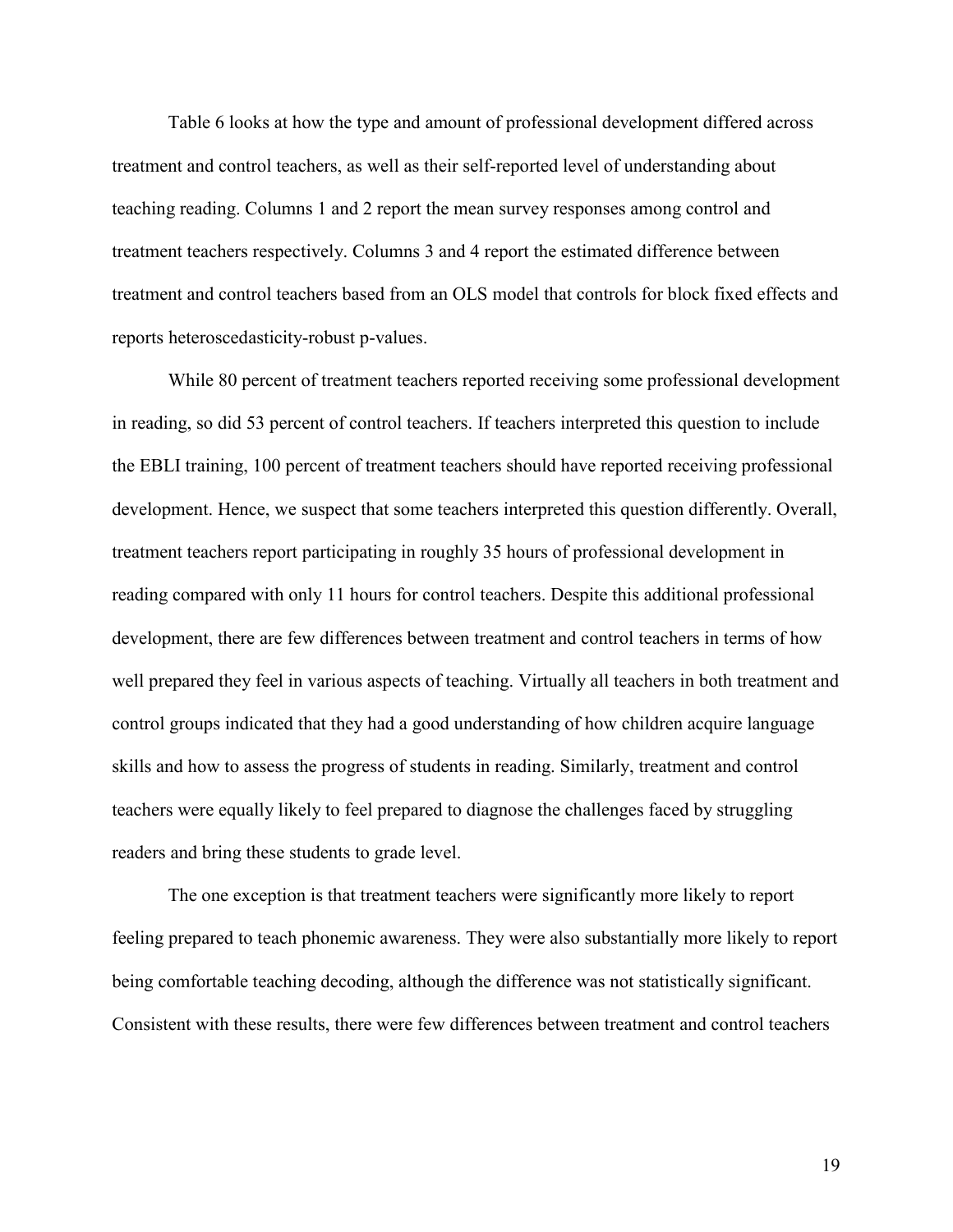in the frequency with which they received various types of support in teaching reading, such as mentoring by a reading coach or help diagnosing children for disabilities.

Table 7 looks at how instructional practices differed across treatment and control teachers. We create composite measures of a teacher's engagement in evidence-based practices in four areas: reading text, working with sounds and words, use of reading materials and writing activities. In each case, the measure reflects the fraction of practices that the teacher reports doing at least weekly. For example, the 0.772 for control teachers in reading text means that in the area of reading text control teachers reported doing 77 percent of evidence-based practices at least 2-4 times per week. For more detail on the construction of these measures, see Appendix B.

Across all four measures, we see small and statistically insignificant differences between treatment and control teachers. In addition to practices commonly endorsed by the literacy community and included in prior research, we also asked teachers about specific strategies or activities that EBLI either explicitly encourages or discourages. The result in rows 5 and 6 suggest that while EBLI-trained teachers were no more likely to engage in the encouraged activities, they were considerably *less* likely to engage in the *discouraged* practices. In summary, the results in Table 7 suggest that the intervention did not have an important impact on teachers' instructional practices, although it may have discouraged them from engaging in a few particular types of activities.

#### *Heterogeneity by implementation quality*

A common explanation for null results involves implementation challenges. Unfortunately, it is typically difficult to explore such issues for at least two reasons: (1) it is often hard to construct a measure of implementation quality; and (2) implementation quality – even if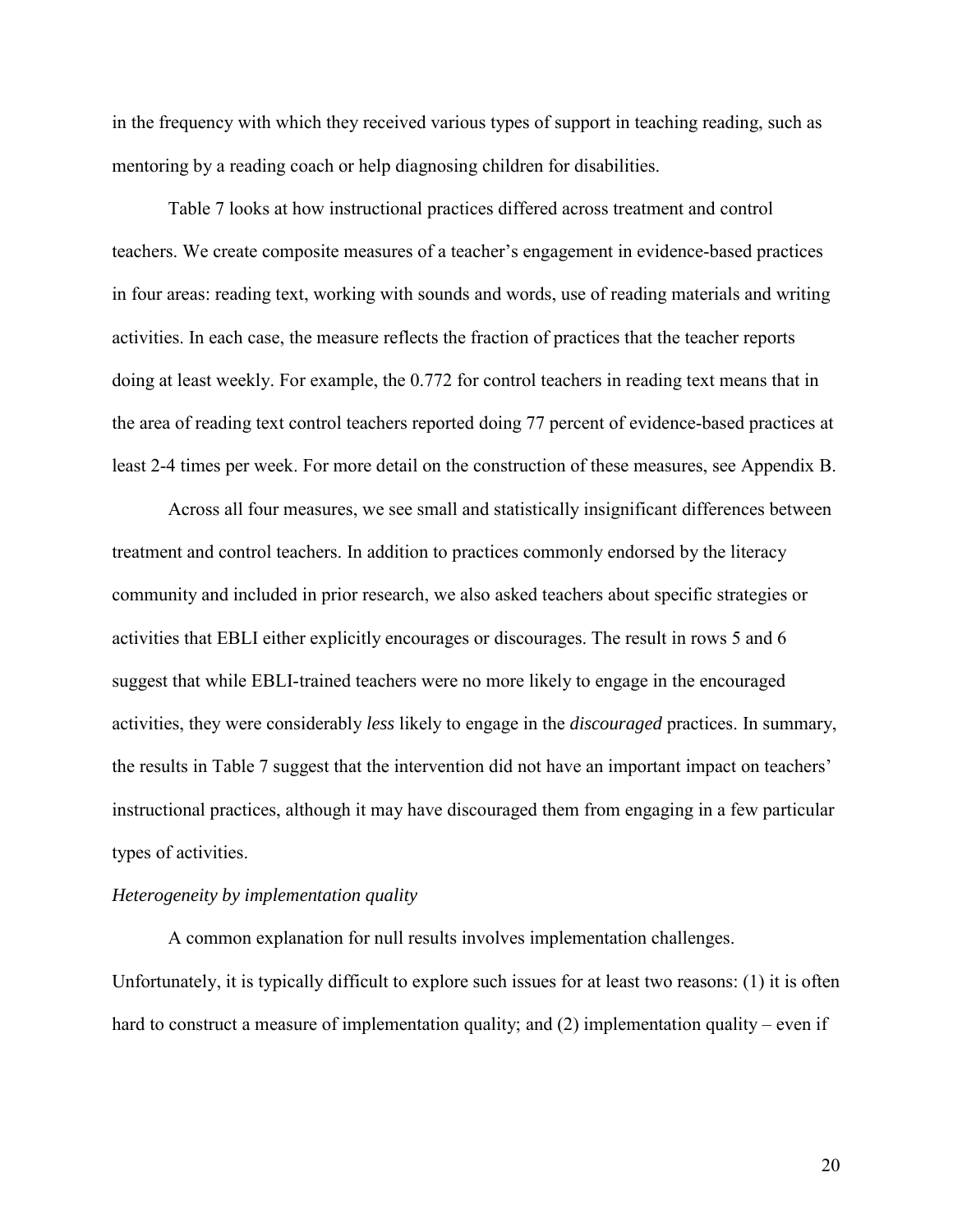measured – is not randomly assigned and thus one must hesitate in making causal inferences with regard to this dimension of practice.

We face both challenges in this case, but we attempt to provide at least descriptive information on implementation by using the notes taken by EBLI trainers when they visited teacher classrooms throughout the year. After each visit, the trainer wrote a short assessment of how well the teacher was using the EBLI protocols. Her assessment was based on discussions with the teacher and observations of the class. The research team read through these assessments and assigned a score from 1 (low) to 3 (high) for each visit. We averaged scores across all three visits to come up with a final measure of implementation quality.<sup>[9](#page-21-0)</sup> It is worth emphasizing that the trainer's notes, and thus the measures constructed from them, combine adherence to the EBLI techniques along with more general pedagogical skill. In this sense, our measure likely captures a teacher's general effectiveness, which might have been similar in the absence of the training.

Table 8 presents estimates from a model that allows for interactions between the treatment indicator and terciles of implementation quality. Column 1 presents estimates from our baseline model, corresponding to column 4 in Table 3. Column 2 presents estimates from the triple difference model, corresponding to column 6 in Table 3. Note that because we have no quality measure for control teachers, the estimates here are comparing treatment teachers with different levels of implementation quality to the full set of control teachers. For this reason, and because implementation quality was not randomly assigned, one cannot interpret these estimates causally. With those caveats in mind, the results suggest that treatment teachers who implemented EBLI with low quality were significantly less effective than control teachers, but

 $\overline{a}$ 

<span id="page-21-0"></span><sup>&</sup>lt;sup>9</sup> For examples of comments associated with different scores, see Appendix C.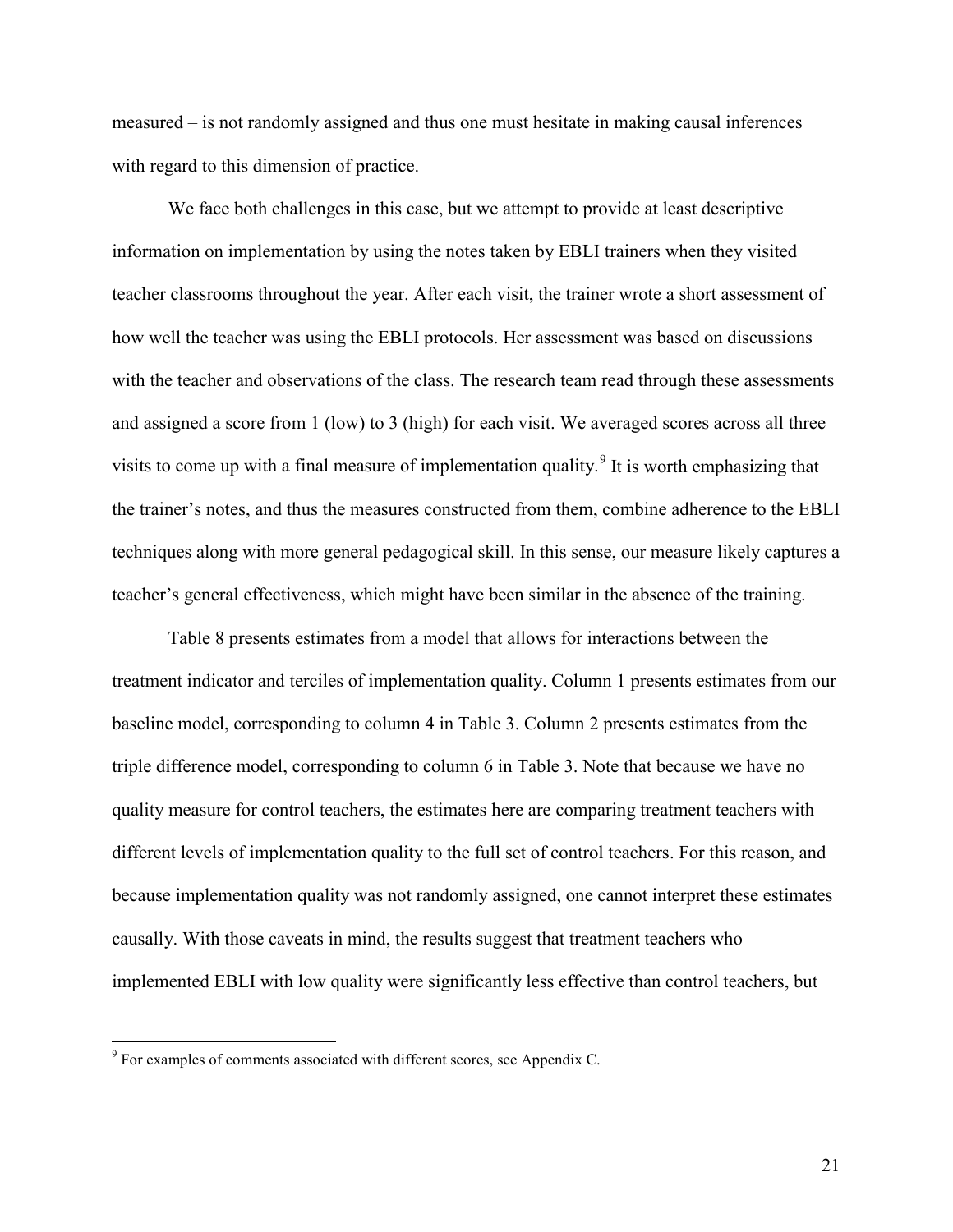that treatment teachers who implemented EBLI with moderate or high quality were equally effective as control teachers.

#### **Discussion and Conclusions**

 $\overline{a}$ 

This experimental evaluation finds that the Evidence-Based Literacy Instruction (EBLI) program had no significant impact on student reading performance. The estimates are quite precise, allowing us to rule out positive effects larger than 0.02 standard deviations, and robust to the inclusion of extensive controls for student demographics and baseline achievement. Moreover, there are no significant positive effects for any of the subgroups examined, including race, gender, and baseline achievement.

Teacher surveys suggest that control teachers did not receive any compensating professional development, and that treatment teachers had access to the materials and online resources they were supposed to receive. Yet, there were virtually no differences between treatment and control teachers in their self-reported confidence in various aspects of teaching reading or in their use of evidence-based instructional practices.

In assessing the external validity of these results, it is useful to consider the characteristics of the sample. While the study schools were not among the first group to request EBLI, with one exception they were initially quite interested in the program and very willing to participate.[10](#page-22-0) The statistics in Table 1 suggest that, as a whole, the study schools have somewhat fewer poor children and perform somewhat higher on standardized tests than other GVSU schools or the local (non-charter) public schools.

So what might explain these null results? One possibility lies in the nature of the intervention. EBLI is not a comprehensive reading program or a heavily scripted curriculum, but

<span id="page-22-0"></span><sup>&</sup>lt;sup>10</sup> One school was reluctant to participate, but eventually agreed after encouragement by the charter authorizer.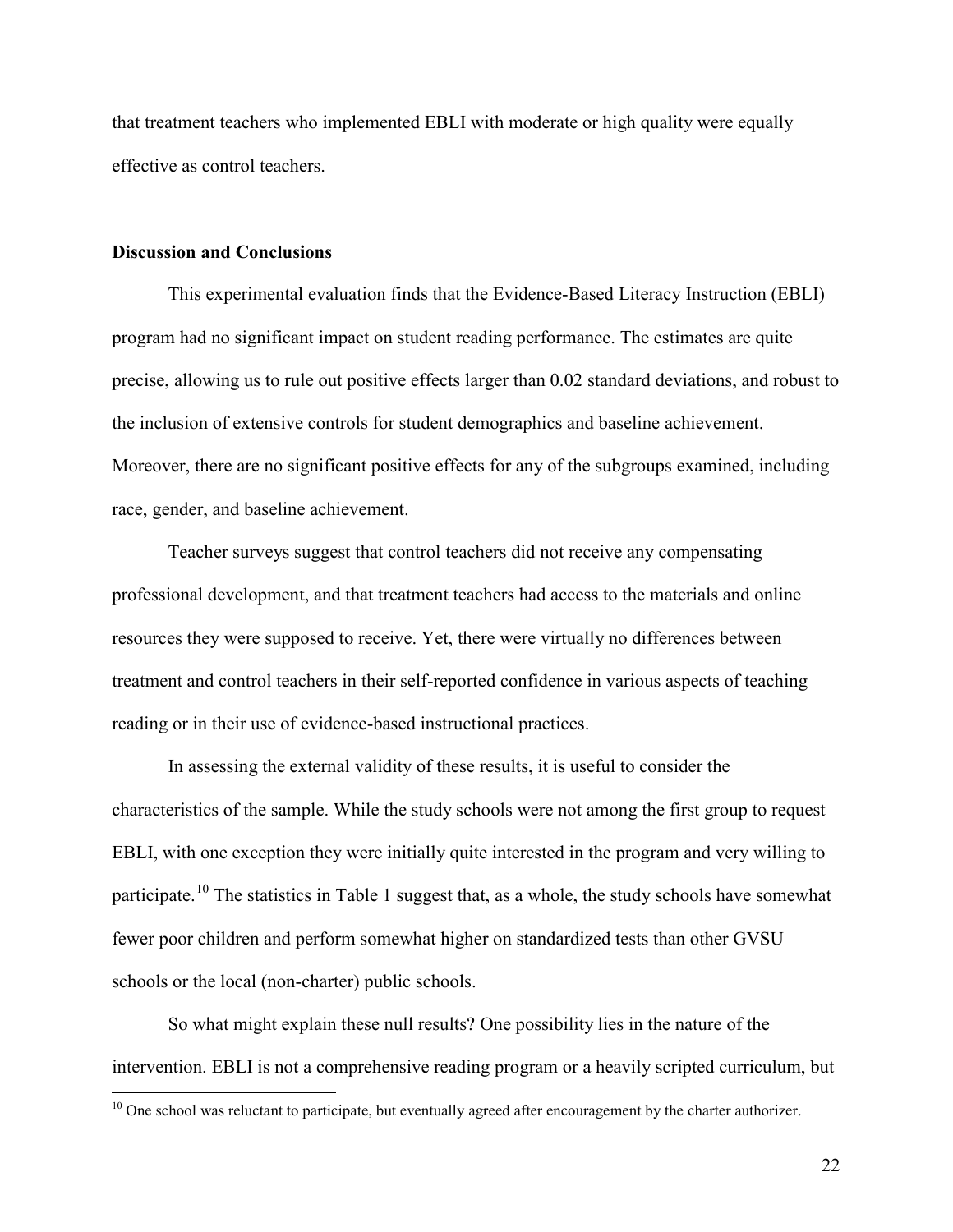rather a set of strategies and techniques that teachers must integrate into their own reading instruction. As such, EBLI requires teachers to not only fully understand the techniques themselves, but also to figure out when and how to best incorporate them into their daily **instruction** 

Initially, EBLI teachers are supposed to teach roughly 15 lessons to introduce students to the key EBLI concepts and activities. Teachers receive guidance about these lessons in the initial training and are provided lesson plans from which to work. Moreover, teachers are encouraged to watch a series of online videos to see master teachers implementing these lessons and to obtain other advice about how to structure the activities. Each lesson is intended to take about 30-40 minutes. Teachers can choose exactly how and when to integrate them into their normal reading program, though they are expected to have completed these initial lessons by November. After completing this initial set of lessons, teachers are encouraged to integrate the same type of activities into their daily reading instruction, and to infuse the EBLI reading, writing, and spelling activities into their content area instruction (in all subject areas). EBLI recommends that teachers utilize these techniques/activities at least several times per week. Teachers are expected to take advantage of the online resources for assistance.

Conversations with the staff from the charter authorizer suggest that most treatment teachers did teach the initial set of prescribed lessons, but many teachers then found it difficult to incorporate EBLI techniques into their reading instruction throughout the rest of the school year. In this way, the results of this evaluation echo many of the conclusions of research on the implementation of education reforms and the challenges of changing instructional practice. This body of work emphasizes the complexity of school environments (Cohen and Ball, 1999, 2001)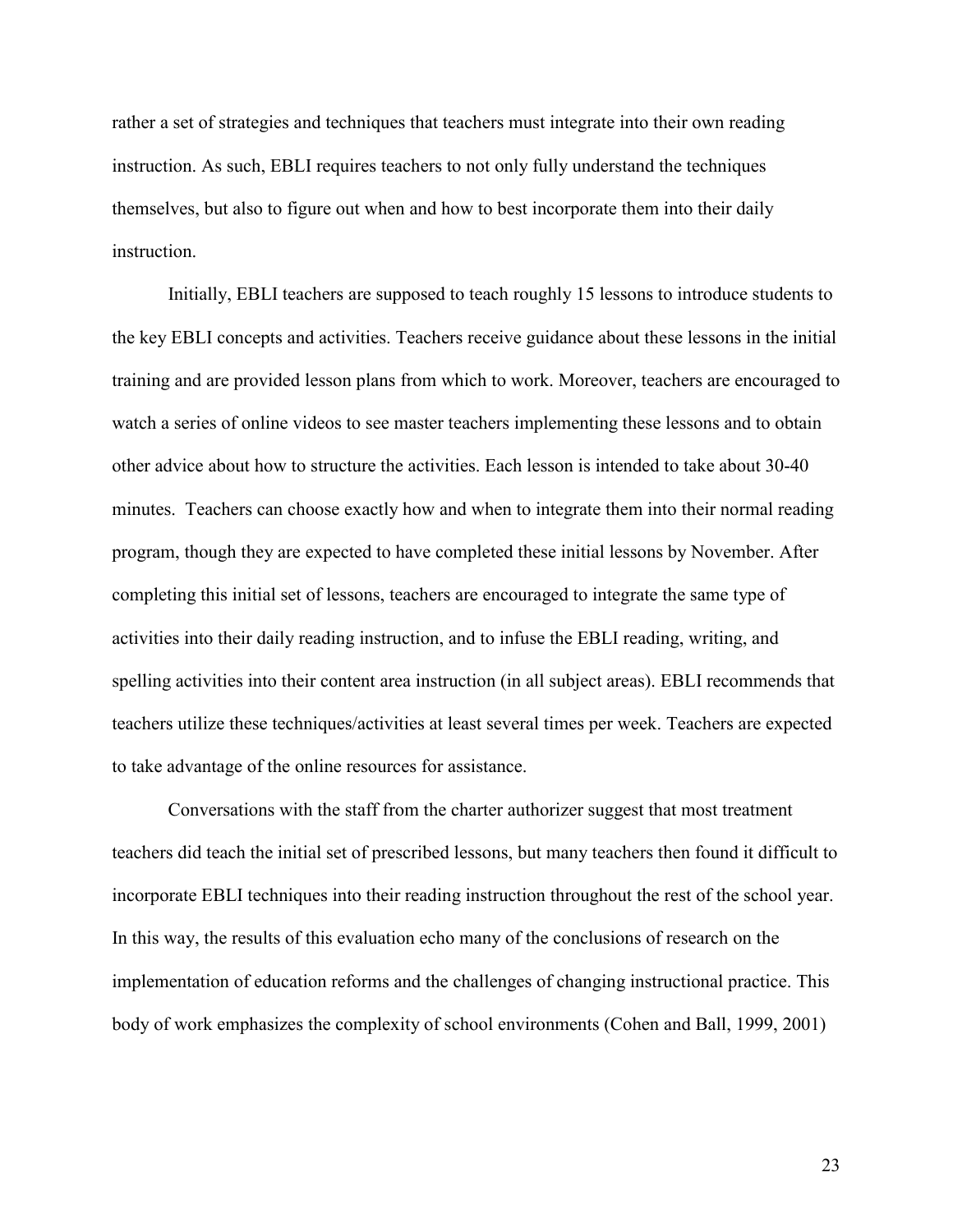and the importance of providing teachers sufficient structure and support for learning new instructional practices (Rowan et al., 2009, Rowan and Correnti 2009).

The developer of EBLI notes that teaching EBLI is "a paradigm shift for teachers, focusing more on teaching to the students than teaching to materials. This can be uncomfortable for teachers initially, until they become more automatic at the process." In describing the common factors in schools that have successfully implemented EBLI, she lists things such as a school-wide willingness to adopt EBLI, fully trained and/or highly involved administrators, and the incorporation of EBLI videos and discussion in grade-level and other staff meetings.

In part based on the results of this evaluation, EBLI has initiated a series of changes aimed at providing teachers with more guidance and support throughout the school year. Most importantly, the program has increased its focus on making sure teachers incorporate EBLI techniques into their daily instruction after the initial lessons are taught. For example, lesson plans for upper grades have been changed to include templates to help teachers infuse EBLI into all content-area instruction that includes reading, writing, and spelling. In addition, the program created a thorough system of formative assessment that measures phonemic awareness, phonics, fluency, vocabulary, comprehension, writing, and spelling, which is now available for teachers. Finally, the program is in the process of creating an online training to replace the three-day inperson training, and spread instruction for teachers over several weeks in a way that will allow them to better integrate newly learned techniques into their class.

The hope is that this study is the start – and not the end – of a cycle of improvement and evaluation – that will ultimately lead to the creation of a literacy program that is effective at improving reading consistently for all children.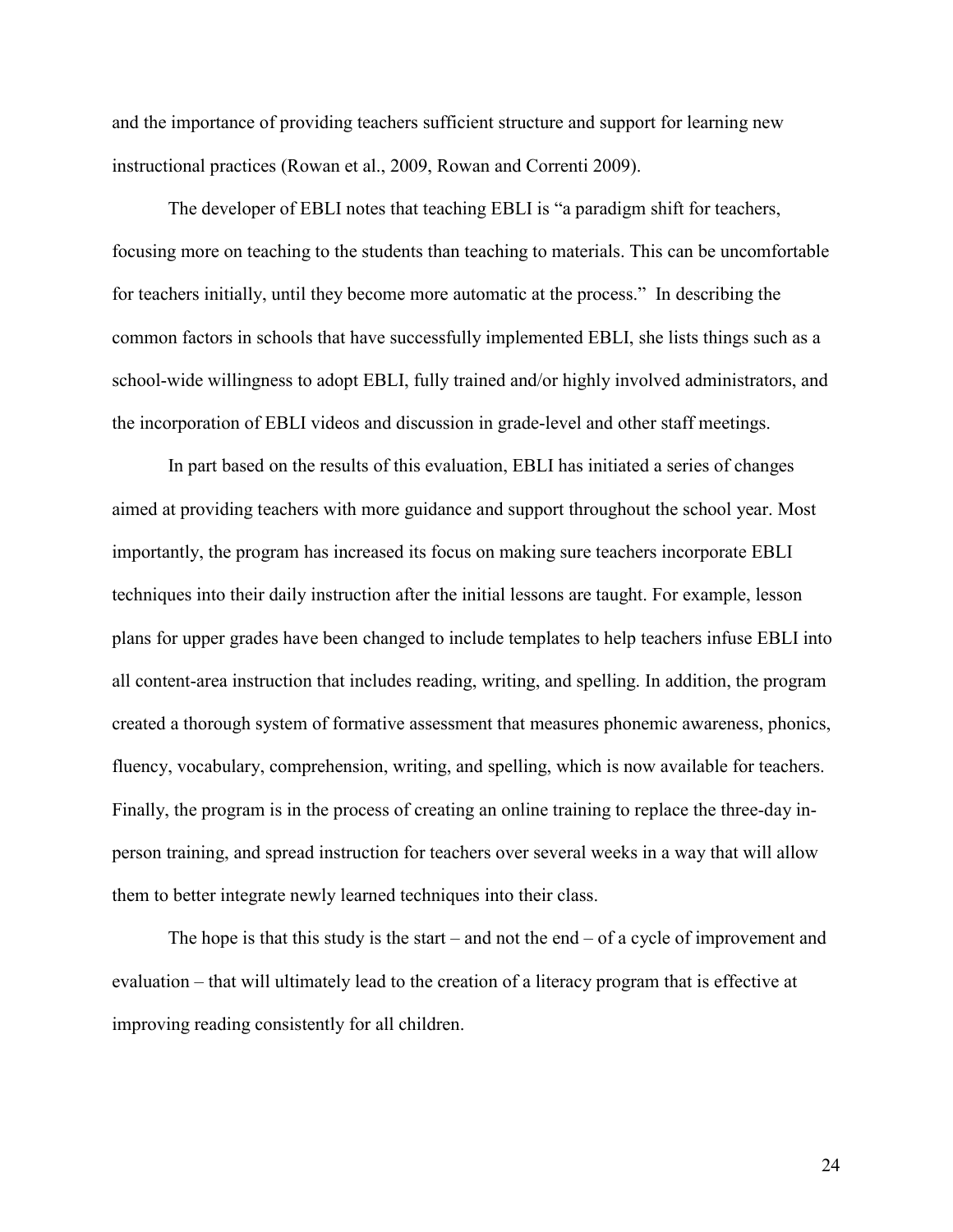## **References**

Ball, D. L. & Cohen, D.K. (2000). The Study of Instructional Improvement. Working Paper. [Instructional Innovation: Reconsidering the Story.](http://www-personal.umich.edu/%7Edkcohen/downloads/InstructionalInnovation.PDF) The University of Michigan.

Ball, D. L. & Cohen, D. K. (2000). [Challenges of improving instruction: A view from the](http://www-personal.umich.edu/%7Edkcohen/downloads/ws1999ball.pdf)  [classroom.](http://www-personal.umich.edu/%7Edkcohen/downloads/ws1999ball.pdf) Washington, DC: Council of Basic Education.

Cohen, D. K. & Ball, D. L. (1999). [Instruction, capacity, and improvement.](http://www-personal.umich.edu/%7Edkcohen/downloads/instruction_capacity.pdf) (CPRE Research Report No. RR-043). Philadelphia, PA: University of Pennsylvania, Consortium for Policy Research in Education.

Cohen, D. K., & Ball, D. L. (2001). [Making change: Instruction and its improvement.](http://www-personal.umich.edu/%7Edkcohen/downloads/CohenBallKappan.pdf) *Kappan*.

Cohen, D.K., Moffitt, S.L., & Goldin, S. (2007). [Policy and practice: The dilemma.](http://www.journals.uchicago.edu/doi/pdf/10.1086/518487) American Journal of Education, 113.

Correnti, R., & Rowan, B. (2007). Opening Up the Black Box: Literacy Instruction in Schools Participating in Three Comprehensive School Reform Programs. *American Educational Research Journal, 44*(2), 298-339.

Garet, M., Cronen, S., Eaton, M., Kurki, A., Ludwig, M., & Jones, W. (2008). *The impact of two professional development interventions on early reading instruction and achievement* (Rep.). New York: MDRC.

Moss, M., Fountain, A., Boulay, B., Horst, M., Rodger, C., & Browns-Lyons, M. (2008). *Reading First implementation evaluation: Final report* (Rep.). Cambridge, MA: Abt Associates.

Moss, M., Jacob, R., Boulay, B., Horst, M., Rodger, C., & Browns-Lyons, M. (2006). *Reading First implementation evaluation: Interim report* (Rep.). Cambridge, MA: Abt Associates.

Northwest Evaluation Association. (2011). *Measures of academic progress® (MAP®) parent toolkit: A guide to NWEA™ assessments*. Portland, OR: Author.

Rowan, B., & Correnti, R. (2009). Interventions to improve instruction: How implementation strategies affect instructional change. In W. K. Hoy & M. DiPaola (Eds.), *Studies in school improvement: A volume in theory and research in educational administration* (Vol. 8). Greenwich, CT: Information Age.

Rowan, B., Barnes, C., & Camburn, E. (2004). Benefiting from comprehensive school reform: A review of research on CSR implementation. In C. Cross (Ed.), *Putting the pieces together: Lessons from comprehensive school reform research*. Washington, DC: National Clearninghouse on Comprehensive School Reform.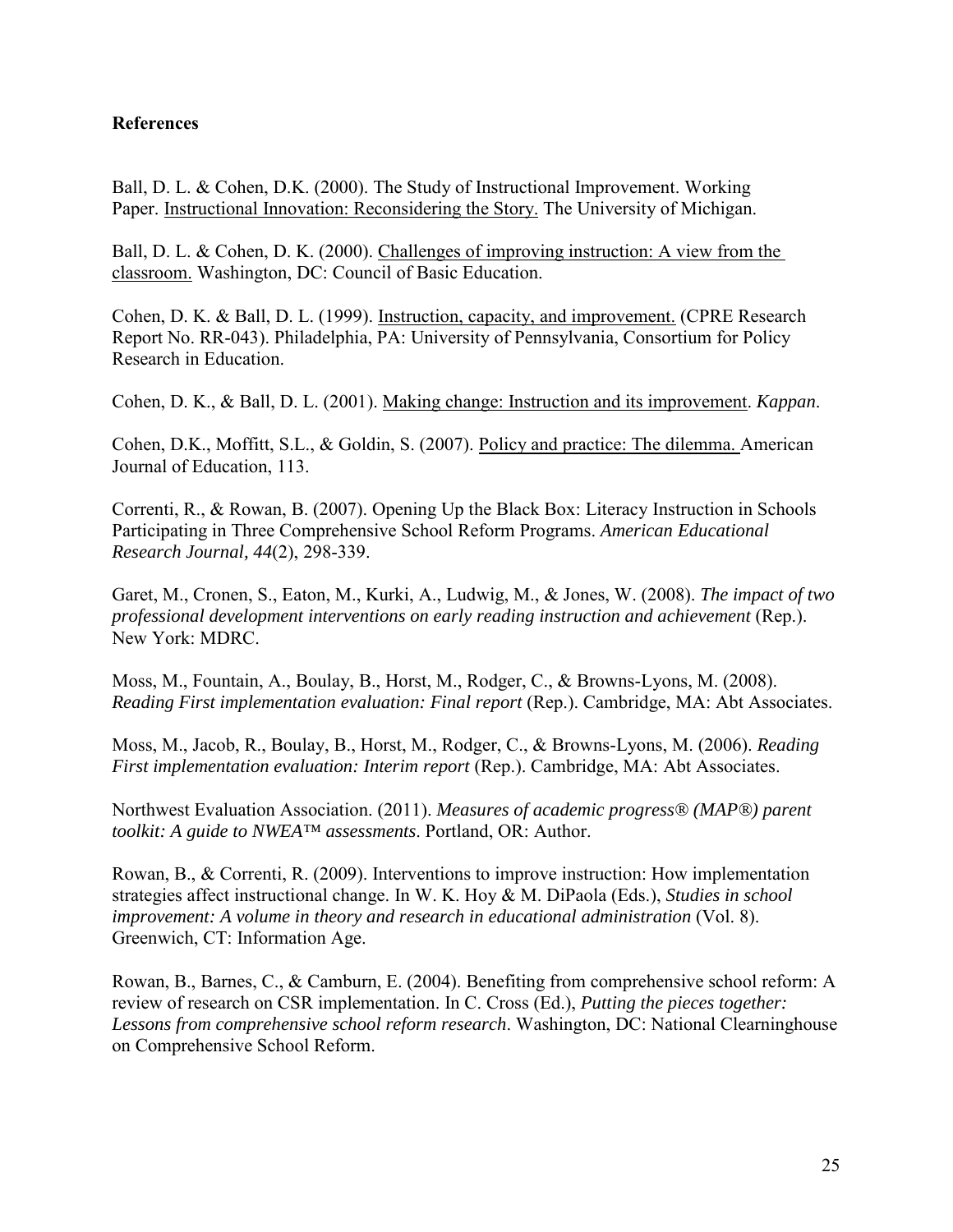Rowan, B., Camburn, E. M., Miller, R. J., & Correnti, R. (2009). School Improvement by Design: Lessons from a Study of Comprehensive School Reform Programs. In *Handbook of education policy research*. London: Taylor & Francis.

Rowan, B., Correnti, R., Miller, R., & Camburn, E. (2009). School Improvement by Design: Lessons From a Study of Comprehensive School Reform Programs.

Slavin, R. E., Lake, C., Chambers, B., Cheung, A., & Davis, S. (2009). Effective Reading Programs for the Elementary Grades: A Best-Evidence Synthesis. *Review of Educational Research, 79*(4), 1391-1466.

Wang, S., Mccall, M., Jiao, H., & Harris, G. (2013). Construct Validity and Measurement Invariance of Computerized Adaptive Testing: Application to Measures of Academic Progress (MAP) Using Confirmatory Factor Analysis. *Journal of Educational and Developmental Psychology JEDP, 3*(1).

Workman, E. (2014, December). *Third-grade reading policies* (Issue brief). Retrieved September 3, 2015, from Education Commission of the States website: http://www.ecs.org/clearinghouse/01/16/44/11644.pdf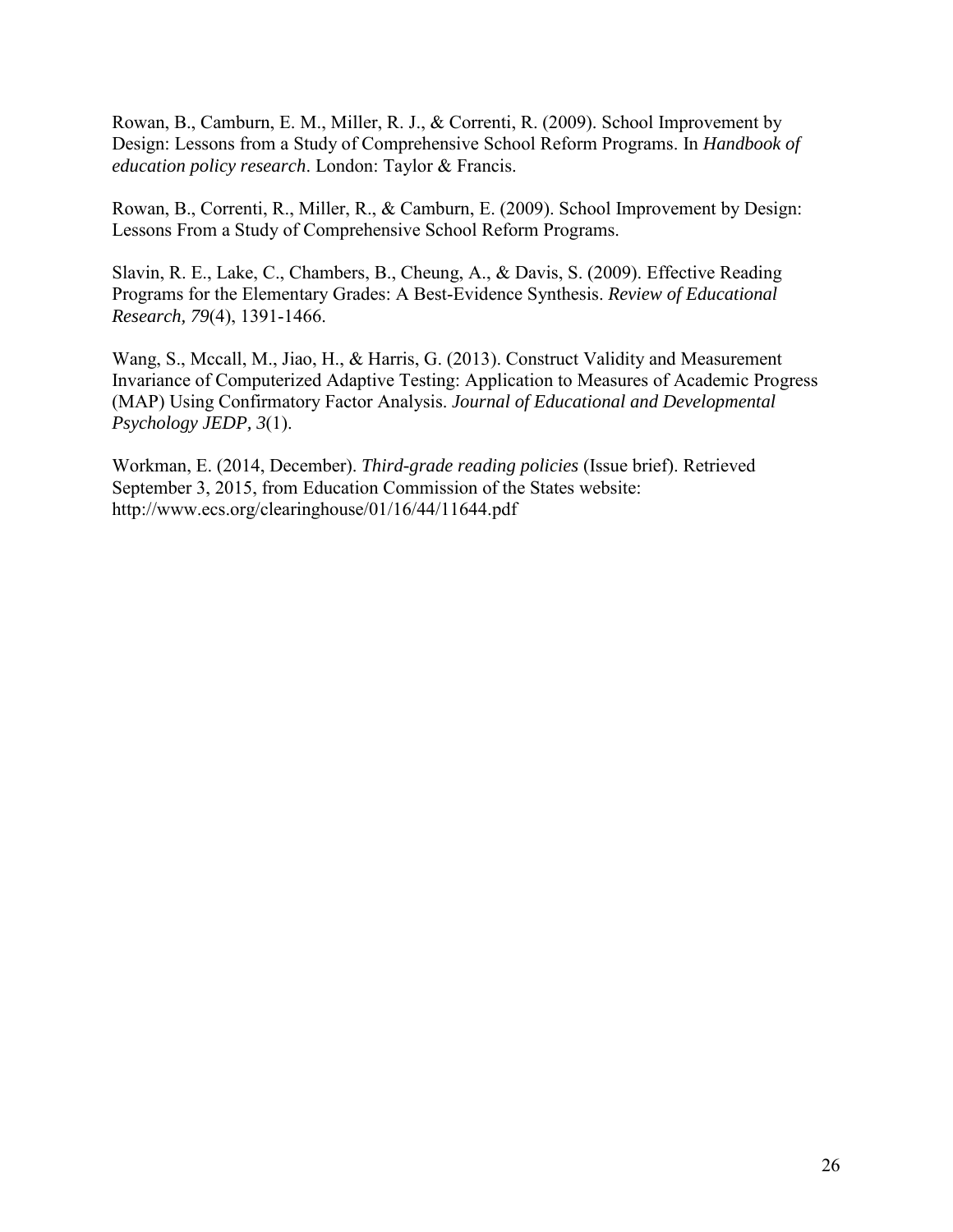## **Appendix A**

## **Literacy Instruction Practices Survey Spring 2015 Results Coding**

**1.** Including this year, how long have you been teaching? *(Please check one box in each row*).

|                                | 0-1 years | 2-5 years | 6-10 years | $11 +$ years |
|--------------------------------|-----------|-----------|------------|--------------|
| (1a) Any grade and any subject |           |           |            |              |
| (1b) Grades K-5 any subject    |           |           |            |              |
| (1c) Grades K-5 ELA            |           |           |            |              |

- **2.** What is your highest level of education?
- Bachelor's degree **(2a 1)**
- Master's degree **(2a 2)**
- Education Specialist (EdS) **(2a 3)**
- Doctor of Philosophy **(2a 4)**
- Other (please explain) \_\_\_\_\_\_\_\_\_\_\_\_\_\_\_\_\_\_\_\_ **(2a 5)**
- **3.** Did you teach ELA this year?
- Yes **(3a1)**
- No **(3a2)**
- **4.** Please indicate the grades to which you taught ELA (Mark all that apply).
- Second grade **(4a 0/1)**
- Third grade **(4b 0/1)**
- Fourth grade **(4c 0/1)**
- Fifth grade **(4d 0/1)**
- Sixth grade **(4e 0/1)**
- Seventh grade **(4f 0/1)**
- Eight grade **(4g 0/1)**
- Other (specify) \_\_\_\_\_\_\_\_\_\_\_\_\_\_\_\_\_\_\_\_ **(4h 0/1) + (4hTEXT)**

**5.** In a typical week, approximately how many minutes do you spend each day on ELA instruction, including reading, writing, and spelling?

|             | Monday | Tuesday | Wednesday        | Thursday | Friday          |
|-------------|--------|---------|------------------|----------|-----------------|
| Whole group | 5aM    | 5aT     | 5aW              | 5aTh     | 5aF             |
| Small group | 5bM    | 5bT     | 5 <sub>b</sub> W | 5bTh     | 5 <sub>bF</sub> |
| Individual  | 5cM    | 5cT     | 5cW              | 5cTh     | 5cF             |
| Total       | 5dM    | 5dT     | 5dW              | 5dTh     | 5dF             |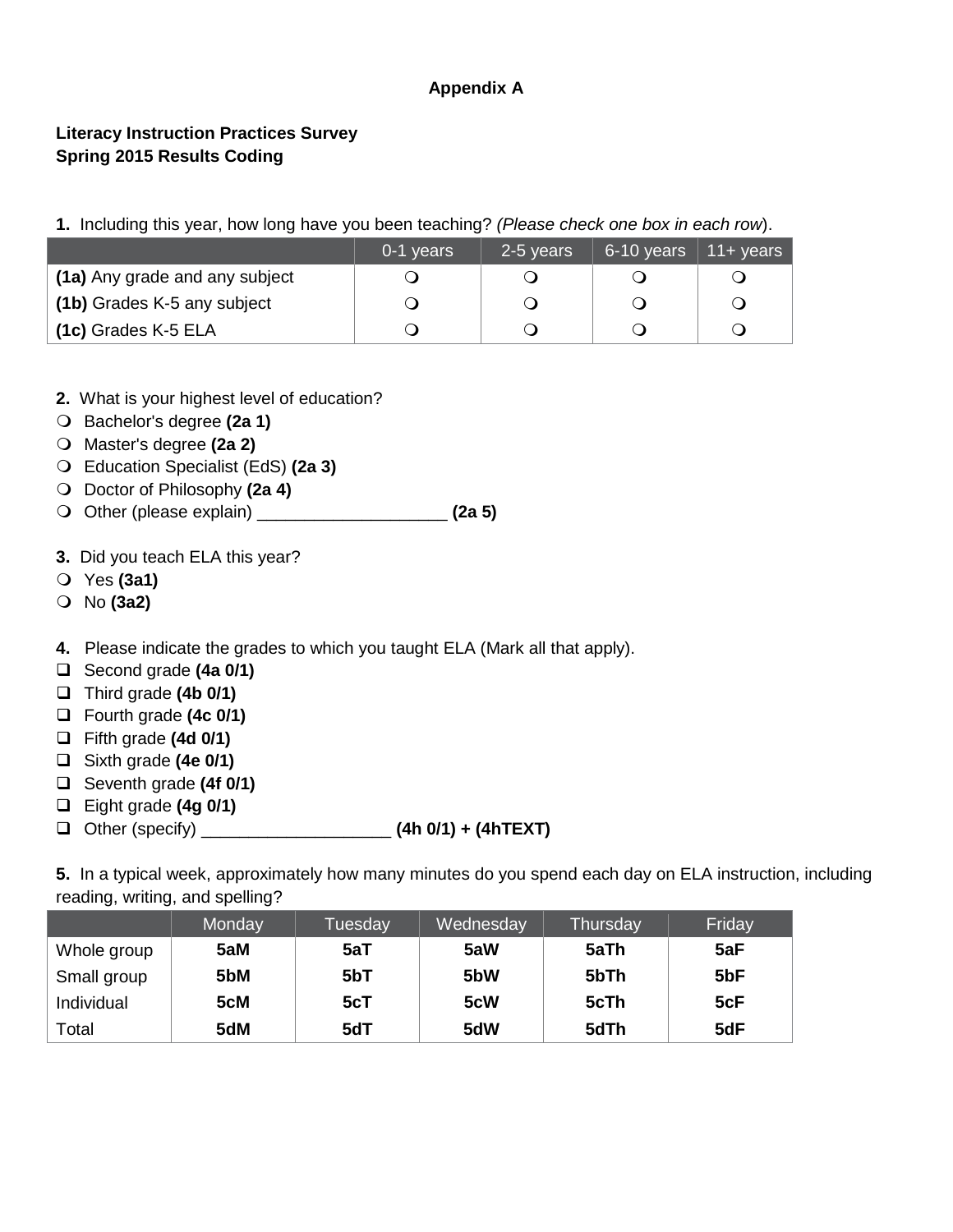**6.** Please describe your use of the following ELA instructional activities - Reading Text in the past year (*Check one box for each statement*).

|                                                                                       |              |                                       |                                                |                                                       | 5            |
|---------------------------------------------------------------------------------------|--------------|---------------------------------------|------------------------------------------------|-------------------------------------------------------|--------------|
|                                                                                       | <b>Daily</b> | Frequently<br>(2-5 times<br>per week) | Occasionally<br>$(2-4 \times s)$<br>per month) | <b>Infrequently</b><br>(once or<br>twice per<br>year) | <b>Never</b> |
| Students read aloud unfamiliar text. (6a)                                             | $\circ$      | O                                     | ∩                                              |                                                       |              |
| Students reread familiar stories multiple times.<br>(6b)                              | $\circ$      | Ω                                     |                                                |                                                       |              |
| I listen to students read aloud without<br>correcting errors. (6c)                    | O            | O                                     | $\Omega$                                       |                                                       |              |
| I listen to students read aloud and correct<br>errors immediately. (6d)               | $\Omega$     | 0                                     |                                                |                                                       |              |
| I stop students while reading and have them<br>self-correct misidentified words. (6e) | $\Omega$     | 0                                     |                                                |                                                       |              |

Please describe your use of the following ELA instructional activities - Reading Text in the past year (*Check one box for each statement*).

|                                                                                                                                          |              |                                             |                                                |                                             | 5            |
|------------------------------------------------------------------------------------------------------------------------------------------|--------------|---------------------------------------------|------------------------------------------------|---------------------------------------------|--------------|
|                                                                                                                                          | <b>Daily</b> | Frequently<br>$(2-5 \times s)$<br>per week) | Occasionally<br>$(2-4 \times s)$<br>per month) | Infrequently<br>(once or twice<br>per year) | <b>Never</b> |
| I provide error correction guidance, without<br>pronouncing the word, when an error occurs<br>during students' reading. (6f)             | $\circ$      |                                             |                                                |                                             |              |
| I discuss new and unusual words before<br>reading. (6g)                                                                                  | Q            | ∩                                           | ∩                                              | 0                                           |              |
| I pre-teach students how to read unfamiliar /<br>multi-syllable vocabulary words before<br>students encounter them in reading text. (6h) | $\circ$      |                                             |                                                |                                             |              |
| Students are given time to read on their own<br>for enjoyment. (6i)                                                                      | $\Omega$     |                                             |                                                | ∩                                           |              |
| I include writing opportunities in reading<br>instruction. (6j)                                                                          | O            |                                             |                                                |                                             |              |
| I provide spelling instruction during reading<br>instruction time. (6k)                                                                  | O            |                                             |                                                |                                             |              |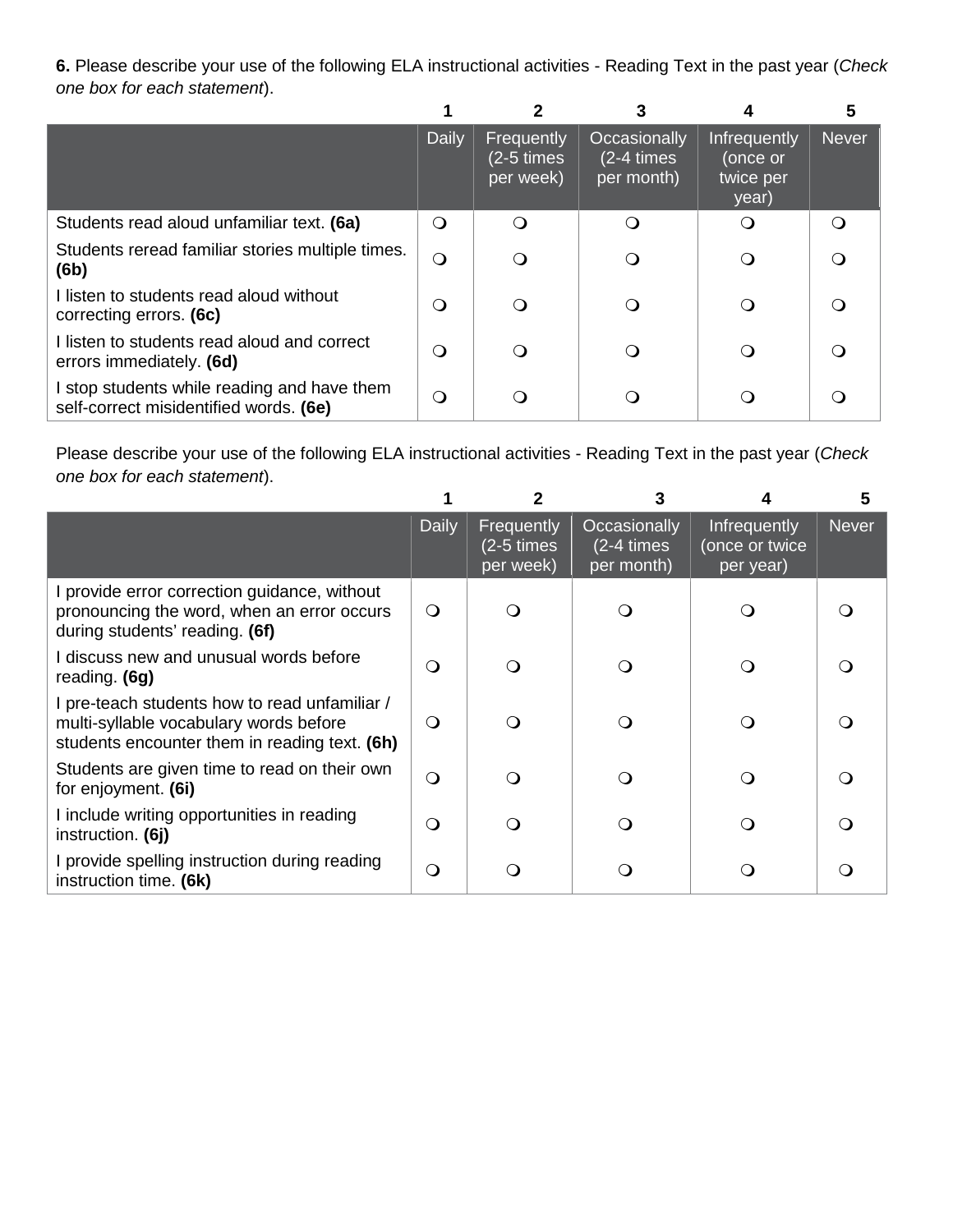**7.** Please describe your use of the following ELA instructional activities - Working with Sounds and Words in the past year (*Check one box for each statement*).

|                                                                                                        |              |                                             |                                                |                                             | 5            |
|--------------------------------------------------------------------------------------------------------|--------------|---------------------------------------------|------------------------------------------------|---------------------------------------------|--------------|
|                                                                                                        | <b>Daily</b> | Frequently<br>$(2-5 \times s)$<br>per week) | Occasionally<br>$(2-4 \times s)$<br>per month) | Infrequently<br>(once or twice<br>per year) | <b>Never</b> |
| I teach students to decode multi-syllabic<br>words in isolation. (7a)                                  | $\bigcirc$   | ∩                                           |                                                |                                             |              |
| I teach decoding skills while reading stories.<br>(7b)                                                 | Q            |                                             |                                                |                                             |              |
| Students say sounds in unfamiliar words as<br>they read and write. (7c)                                | $\Omega$     |                                             |                                                | ∩                                           |              |
| Students memorize sight words. (7d)                                                                    | $\circ$      | ∩                                           |                                                |                                             |              |
| Students read irregularly spelled words and<br>non-sense words in isolation or on flash cards.<br>(7e) | $\Omega$     |                                             |                                                | ( )                                         |              |
| Students practice reading high frequency<br>words for automatically. (7f)                              | $\Omega$     |                                             |                                                |                                             |              |

Please describe your use of the following ELA instructional activities - Working with Sounds and Words in the past year (*Check one box for each statement*).

|                                                                                                   | <b>Daily</b> | Frequently<br>$(2-5 \times s)$<br>per week) | Occasionally<br>$(2-4 \times)$<br>per month) | Infrequently<br>(once or twice<br>per year) | <b>Never</b> |
|---------------------------------------------------------------------------------------------------|--------------|---------------------------------------------|----------------------------------------------|---------------------------------------------|--------------|
| Students use knowledge of root words,<br>prefixes, and suffixes to decode new words.<br>(7g)      | $\Omega$     | ∩                                           |                                              |                                             |              |
| Students use context clues to identify<br>unknown words. (7h)                                     | $\Omega$     |                                             |                                              |                                             |              |
| Students practice reading and writing words<br>as separate syllables. (7i)                        | $\Omega$     |                                             |                                              |                                             |              |
| I encourage students to guess unfamiliar<br>words or insert a word that would make<br>sense. (7j) | $\Omega$     |                                             |                                              |                                             |              |
| I encourage students to look at the picture to<br>read text. (7k)                                 | $\circ$      |                                             |                                              |                                             |              |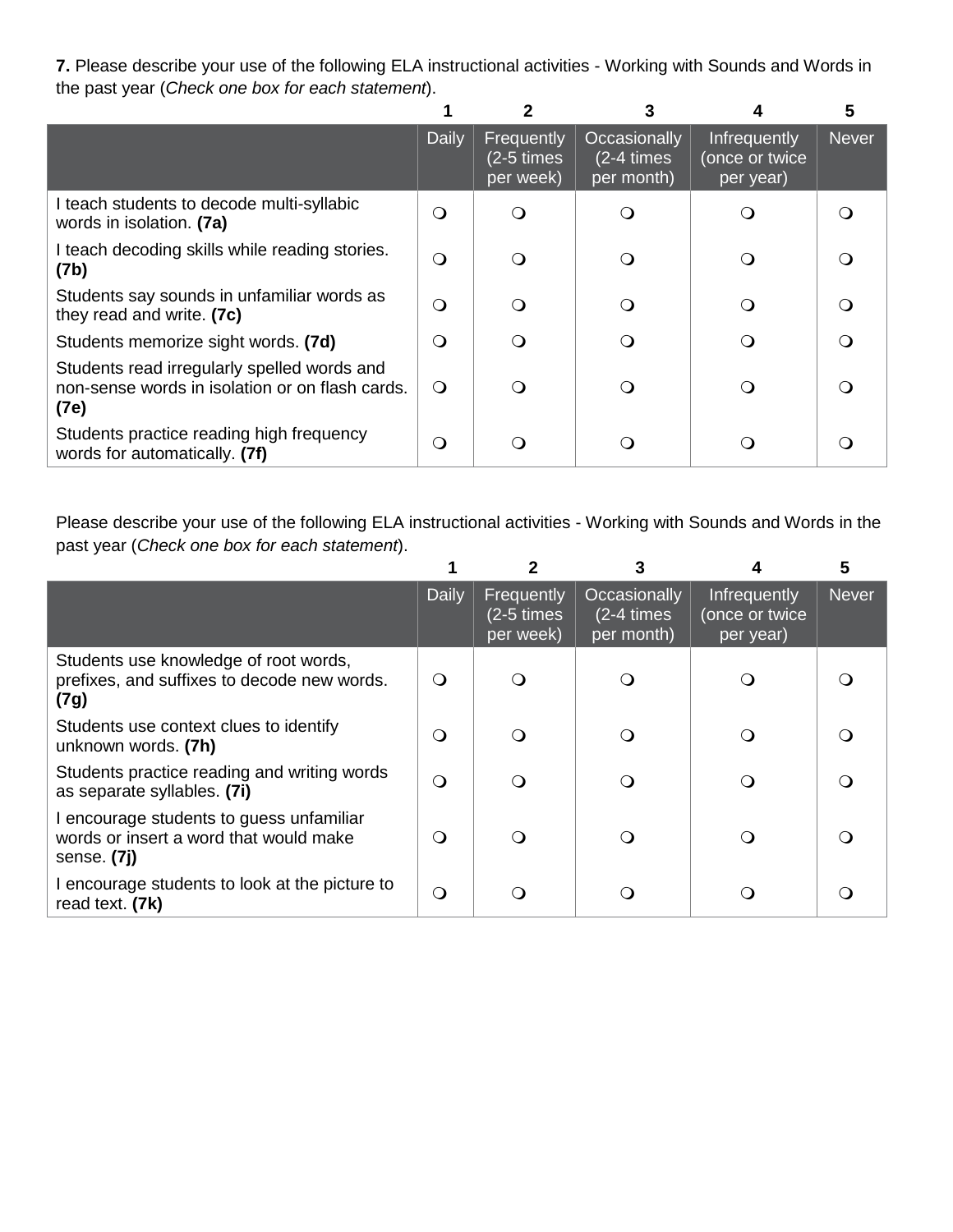**8.** Please describe your use of the following ELA instructional activities - Reading Materials in the past year (*Check one box for each statement*).

|                                                                          |          |                                             |                                                |                                             | 5            |
|--------------------------------------------------------------------------|----------|---------------------------------------------|------------------------------------------------|---------------------------------------------|--------------|
|                                                                          | Daily    | Frequently<br>$(2-5 \times s)$<br>per week) | Occasionally<br>$(2-4 \times s)$<br>per month) | Infrequently<br>(once or twice<br>per year) | <b>Never</b> |
| Use books that are easy to decode. (8a)                                  | $\circ$  | $\Omega$                                    |                                                |                                             |              |
| Use books with patterned predictable<br>language. (8b)                   | $\Omega$ | ∩                                           |                                                |                                             |              |
| As a class we read current event or other non-<br>fiction articles. (8c) | $\Omega$ | ∩                                           |                                                |                                             |              |
| Students read leveled books. (8d)                                        | Q        | ∩                                           |                                                |                                             |              |
| Classroom instruction includes reading novels<br>as a group. (8e)        | O        |                                             |                                                |                                             |              |

Please describe your use of the following ELA instructional activities - Reading Materials in the past year (*Check one box for each statement*).

|                                                                                   | <b>Daily</b> | Frequently<br>$(2-5 \times s)$<br>per week) | Occasionally<br>$(2-4 \times s)$<br>per month) | Infrequently<br>(once or twice<br>per year) | Never |
|-----------------------------------------------------------------------------------|--------------|---------------------------------------------|------------------------------------------------|---------------------------------------------|-------|
| Use core reading series. (8f)                                                     | $\circ$      |                                             |                                                |                                             |       |
| In class students read books that challenge<br>them. $(8g)$                       | $\Omega$     | ∩                                           |                                                |                                             |       |
| Students read books that they have chosen<br>themselves from the library. (8h)    | $\Omega$     | ∩                                           |                                                |                                             |       |
| Students develop reading skills through<br>science and social studies texts. (8i) | $\Omega$     |                                             |                                                |                                             |       |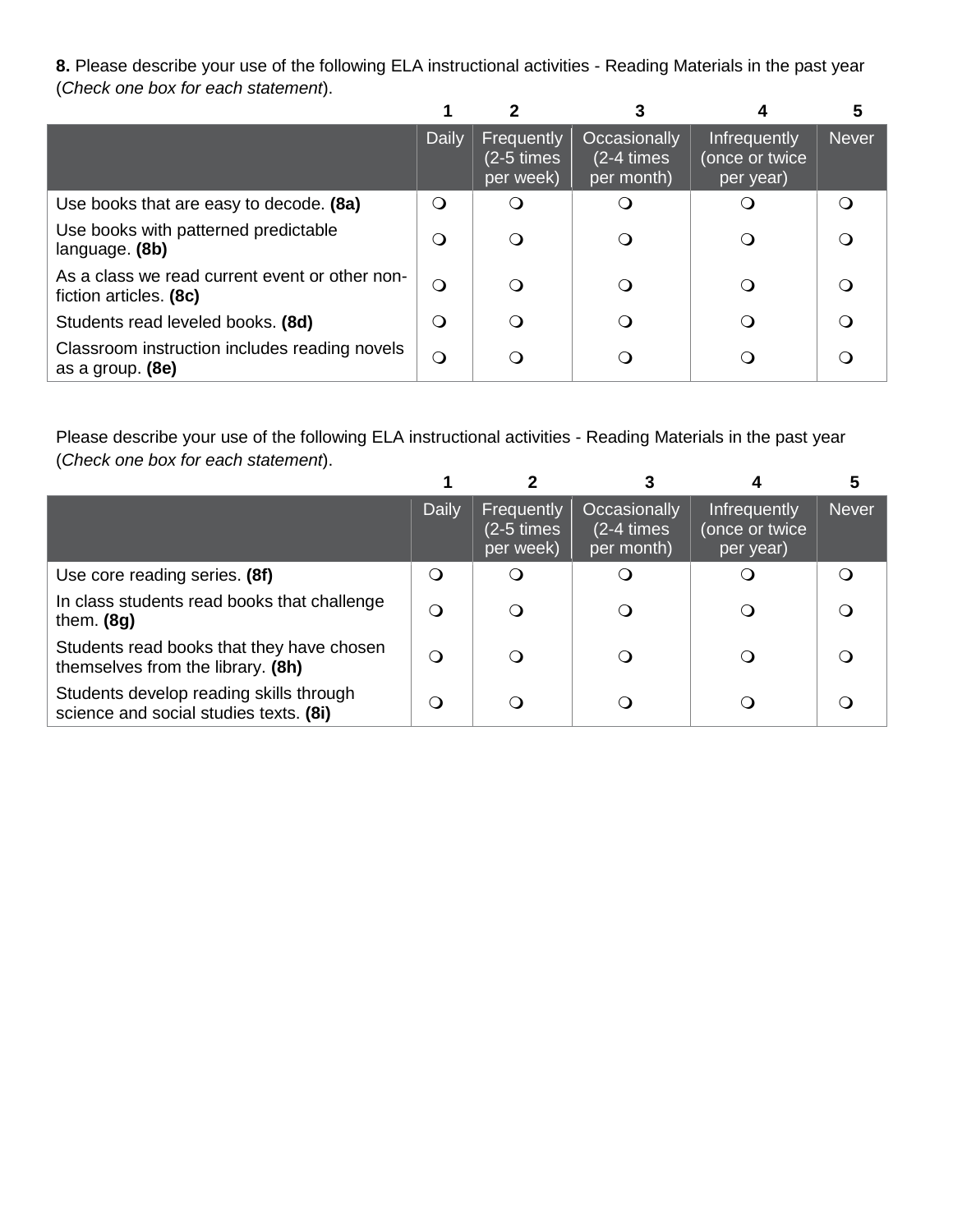**9.** Please describe your use of the following ELA instructional activities - Writing Activities in the past year (*Check one box for each statement*).

|                                                               | <b>Daily</b> | Frequently<br>$(2-5 \times s)$<br>per week) | Occasionally<br>$(2-4 \times)$<br>per month) | Infrequently<br>(once or twice<br>per year) | <b>Never</b> |
|---------------------------------------------------------------|--------------|---------------------------------------------|----------------------------------------------|---------------------------------------------|--------------|
| I dictate sentences/paragraphs for students<br>to write. (9a) | $\bigcirc$   | $\Omega$                                    |                                              |                                             |              |
| Students write vocabulary words in<br>sentences. (9b)         | $\Omega$     |                                             |                                              |                                             |              |
| Use whole-class scaffolded writing. (9c)                      | $\Omega$     |                                             |                                              |                                             |              |
| Students write on white boards or tablets.<br>(9d)            | $\Omega$     |                                             |                                              |                                             |              |
| Students write summary sentences for<br>comprehension. (9e)   | $\Omega$     |                                             |                                              |                                             |              |

Please describe your use of the following ELA instructional activities - Writing Activities in the past year (*Check one box for each statement*).

|                                                                                                                             |          |                                             |                                                |                                             | 5            |
|-----------------------------------------------------------------------------------------------------------------------------|----------|---------------------------------------------|------------------------------------------------|---------------------------------------------|--------------|
|                                                                                                                             | Daily    | Frequently<br>$(2-5 \times s)$<br>per week) | Occasionally<br>$(2-4 \times s)$<br>per month) | Infrequently<br>(once or twice<br>per year) | <b>Never</b> |
| Students use inventive spelling (I encourage<br>students to use their own spellings of new<br>words in their writing). (9f) | $\Omega$ | ∩                                           |                                                |                                             |              |
| I correct capitalization and punctuation<br>mistakes in students' writing. (9g)                                             | $\Omega$ | ∩                                           |                                                |                                             |              |
| I correct spelling errors in students' writing.<br>(9h)                                                                     | $\Omega$ | $\Omega$                                    |                                                |                                             |              |
| Students self-correct spelling errors in their<br>writing. (9i)                                                             | $\Omega$ | ∩                                           |                                                |                                             |              |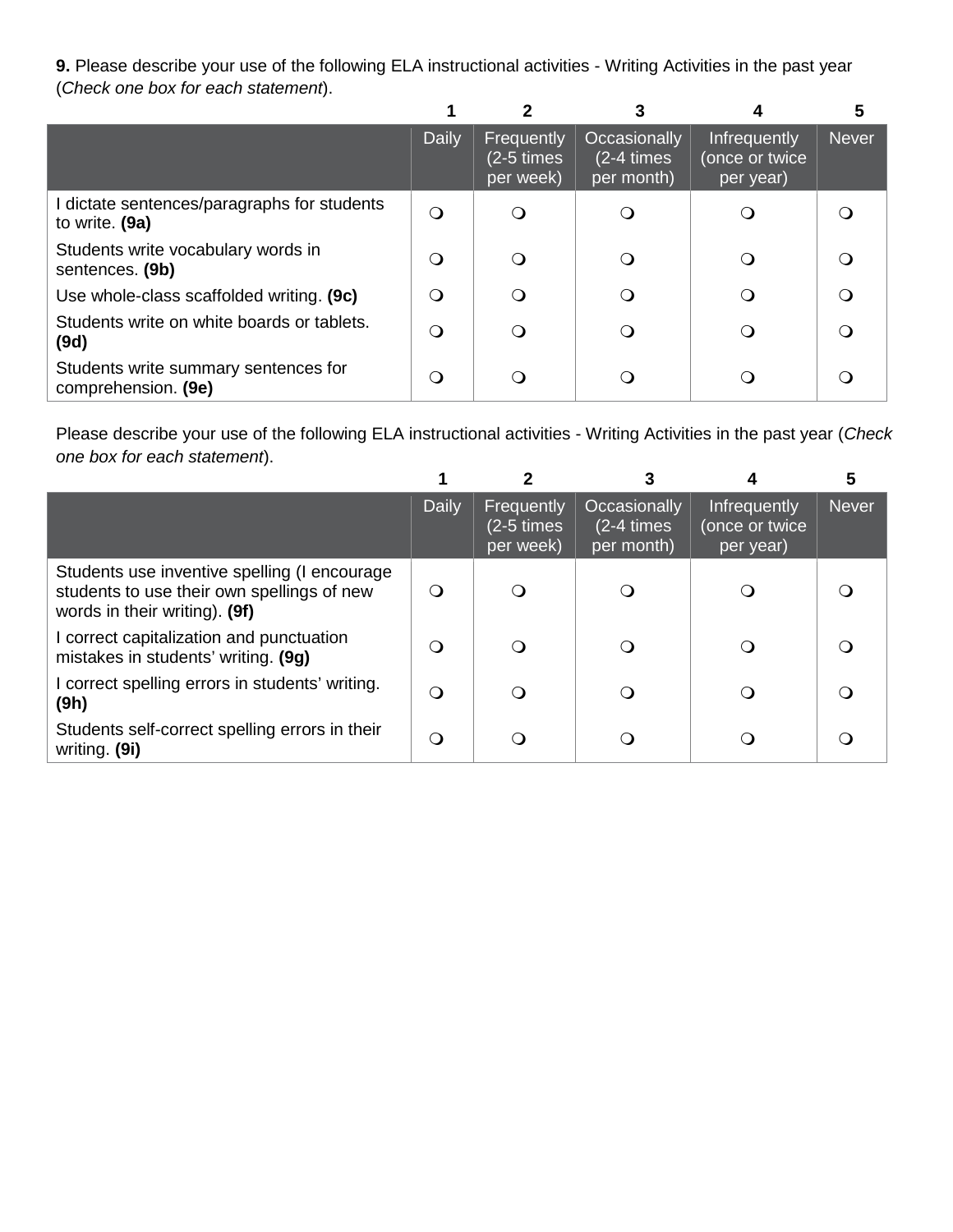**10.** How often do your students who are struggling readers receive each of the following supports? *(Check only one box for each statement*).

|                                                                                         |              |                                             |                                                |                                                    | 5     |
|-----------------------------------------------------------------------------------------|--------------|---------------------------------------------|------------------------------------------------|----------------------------------------------------|-------|
|                                                                                         | <b>Daily</b> | Frequently<br>$(2-5 \times s)$<br>per week) | Occasionally<br>$(2-4 \times s)$<br>per month) | <b>Infrequently</b><br>(once or twice<br>per year) | Never |
| Diagnostic assessment to determine core<br>deficits. (10a)                              | $\Omega$     |                                             |                                                |                                                    |       |
| Extra instruction and practice in the<br>classroom with phonemic awareness. (10b)       | $\Omega$     |                                             |                                                |                                                    |       |
| Extra instruction and practice in the<br>classroom with decoding. (10c)                 | $\Omega$     |                                             |                                                |                                                    |       |
| Extra instruction and practice in the<br>classroom with reading fluency. (10d)          | $\Omega$     |                                             |                                                |                                                    |       |
| Extra instruction and practice in the<br>classroom with reading comprehension.<br>(10e) | ∩            |                                             |                                                |                                                    |       |

How often do your students who are struggling readers receive each of the following supports? (*Check only one box for each statement*).

|                                                                  |          |                                             |                                                |                                             | 5            |
|------------------------------------------------------------------|----------|---------------------------------------------|------------------------------------------------|---------------------------------------------|--------------|
|                                                                  | Daily    | Frequently<br>$(2-5 \times s)$<br>per week) | Occasionally<br>$(2-4 \times s)$<br>per month) | Infrequently<br>(once or twice<br>per year) | <b>Never</b> |
| Extra content area/subject-matter<br>instructional time. (10f)   | O        |                                             |                                                |                                             |              |
| Use materials that supplement the core<br>reading program. (10g) | $\Omega$ |                                             |                                                |                                             |              |
| Placement in different level of core reading<br>program. (10h)   | $\Omega$ |                                             |                                                |                                             |              |
| Placement in separate core reading program.<br>(10i)             | $\Omega$ |                                             |                                                |                                             |              |

How often do your students who are struggling readers receive each of the following supports? (*Check only one box for each statement*).

|                                                                      |              |                                             |                                          |                                                | 5            |
|----------------------------------------------------------------------|--------------|---------------------------------------------|------------------------------------------|------------------------------------------------|--------------|
|                                                                      | <b>Daily</b> | Frequently<br>$(2-5 \times s)$<br>per week) | Occasionally<br>(2-4 times<br>per month) | Infrequently<br>(once or<br>twice per<br>year) | <b>Never</b> |
| Student(s) work one-to-one with a reading<br>specialist. (10j)       | $\Omega$     | O                                           |                                          |                                                |              |
| Student(s) work in a small group with a<br>reading specialist. (10k) | $\Omega$     | $\Omega$                                    | Ő                                        |                                                |              |
| Student(s) work with more advanced peer(s).<br>(10L)                 | $\circ$      | $\Omega$                                    | O                                        |                                                |              |
| Special materials are given to parents to<br>provide practice. (10m) | $\Omega$     | Q                                           |                                          |                                                |              |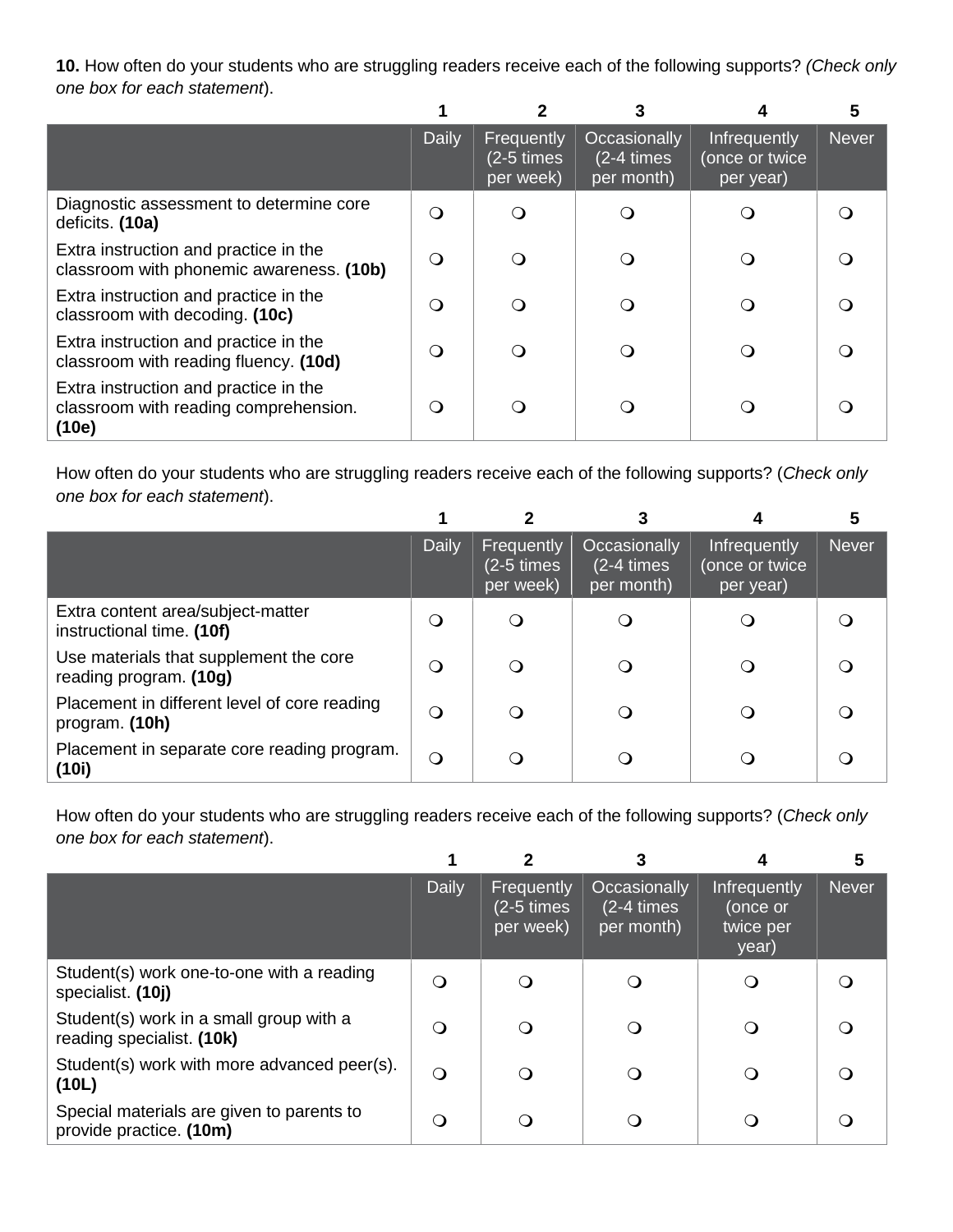**11.** Please indicate the extent to which you agree or disagree with each statement. (*Check one box for each statement*).

|                                                                                            | Strongly<br>Agree | Agree | <b>Disagree</b> | Strongly<br><b>Disagree</b> |
|--------------------------------------------------------------------------------------------|-------------------|-------|-----------------|-----------------------------|
| I have a good understanding of how children acquire<br>language and literacy skills. (11a) |                   |       |                 |                             |
| I know how to assess the progress of my students in<br>reading. (11b)                      |                   |       |                 |                             |

**12.** How well prepared do you feel you are to teach each of the following dimensions of literacy? (*Check one box for each statement*).

 **1 2 3 4 5**

|                             | Not at all<br>prepared | Insufficiently<br>prepared | Adequately<br>prepared | Well<br>prepared | <b>Extremely</b><br>well prepared |
|-----------------------------|------------------------|----------------------------|------------------------|------------------|-----------------------------------|
| Phonemic awareness<br>(12a) |                        | Q                          |                        |                  |                                   |
| Decoding (12b)              |                        | Q                          |                        | ၪ                | $\cup$                            |
| Vocabulary (12c)            |                        | Q                          |                        |                  |                                   |
| Comprehension(12d)          |                        | Q                          |                        |                  |                                   |

How well prepared do you feel you are to teach each of the following dimensions of literacy? (*Check one box for each statement*).

|                        | Not at all<br>prepared | Insufficiently<br>prepared | Adequately<br>prepared | Well<br>prepared | <b>Extremely</b><br>well prepared |
|------------------------|------------------------|----------------------------|------------------------|------------------|-----------------------------------|
| Fluency building (12e) |                        |                            |                        |                  |                                   |
| Spelling (12f)         |                        |                            |                        |                  |                                   |
| Writing (12g)          |                        |                            |                        |                  |                                   |
| Handwriting (12h)      |                        |                            |                        |                  |                                   |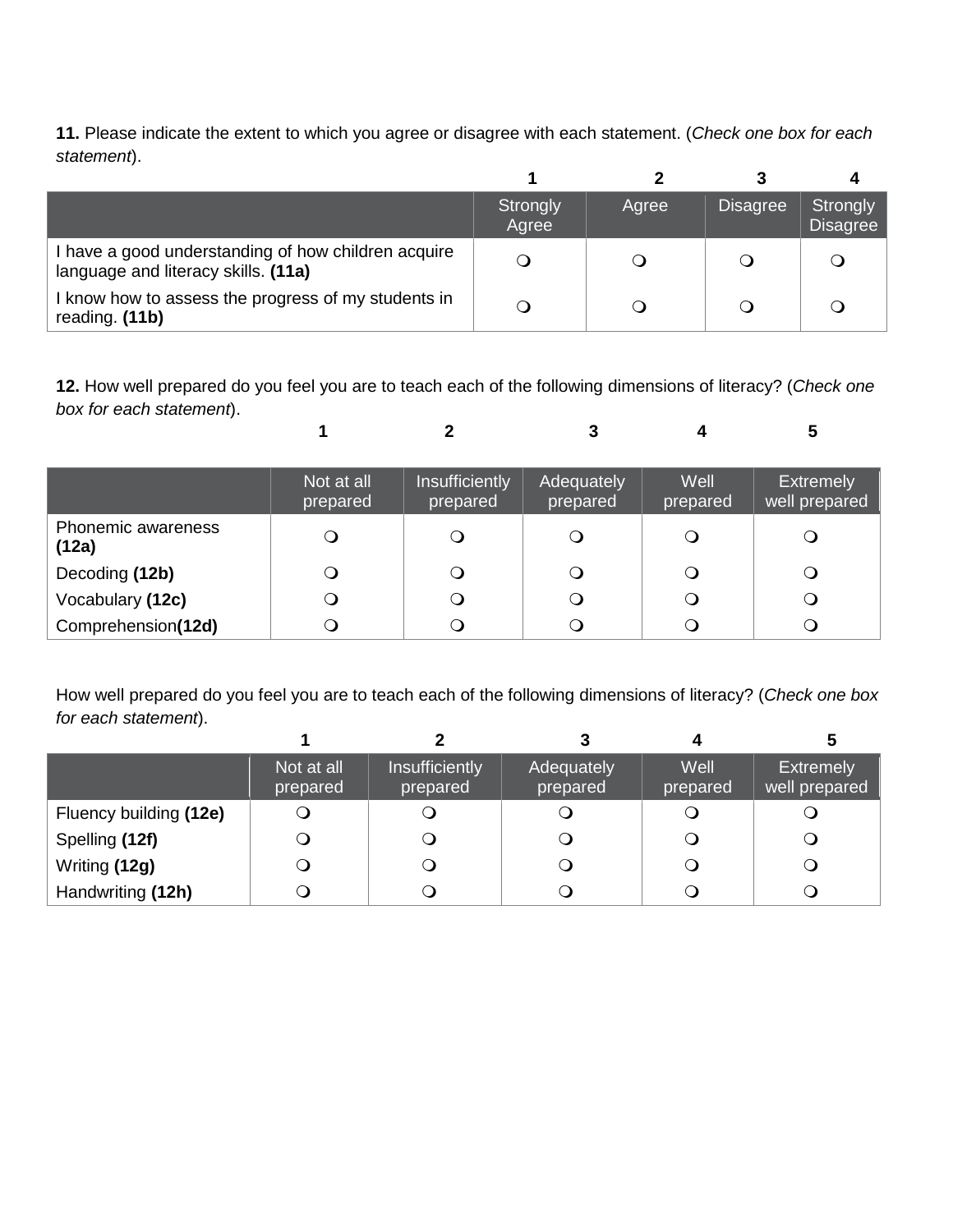**13.** How well prepared do you feel to handle each of the following situations? (*Check one box for each statement*).  **1 2 3 4 5**

|                                                                                        | Not at all<br>prepared | Insufficiently<br>prepared | Adequately<br>prepared | Well<br>prepared | <b>Extremely</b><br>well<br>prepared |
|----------------------------------------------------------------------------------------|------------------------|----------------------------|------------------------|------------------|--------------------------------------|
| Help bring a struggling reader to<br>grade level. (13a)                                |                        |                            | O                      |                  |                                      |
| Help provide adequate challenge for<br>students performing above grade<br>level. (13b) |                        | $\Omega$                   | $\Omega$               |                  |                                      |
| Diagnose the challenges faced by<br>struggling readers. (13c)                          |                        |                            |                        |                  |                                      |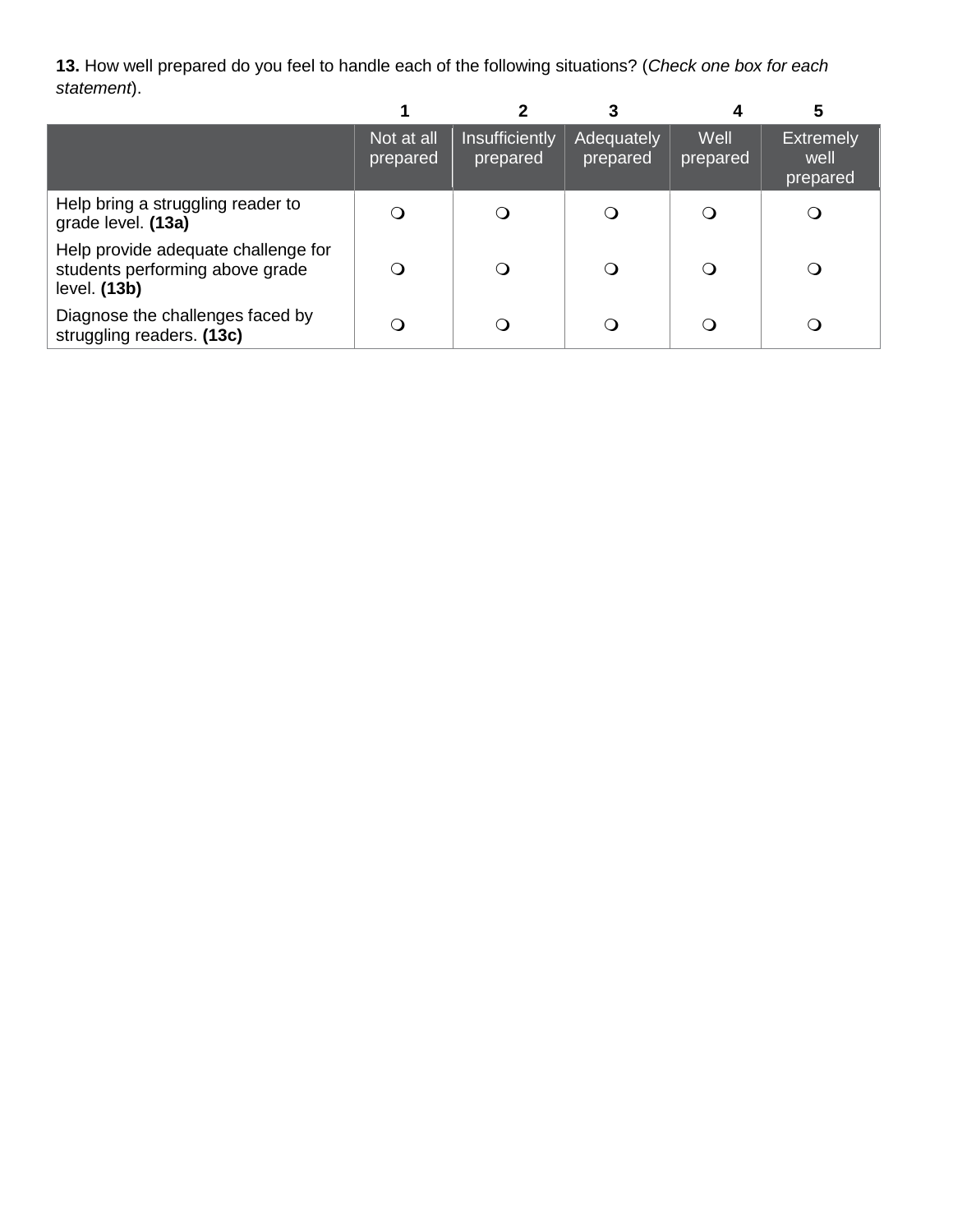**14.** Please indicate how often you have received these supports during this past academic year. (*Check one box for each statement*).

|                                                                                                                      | <b>Daily</b> | Frequently<br>$(2-5 \times s)$<br>per week) | Occasionally<br>$(2-4 \times)$<br>per month) | <b>Infrequently</b><br>(once or twice<br>per year) | <b>Never</b> |
|----------------------------------------------------------------------------------------------------------------------|--------------|---------------------------------------------|----------------------------------------------|----------------------------------------------------|--------------|
| Received mentoring by a reading coach*.<br>(14a)                                                                     | $\Omega$     |                                             | 0                                            |                                                    |              |
| Received help with diagnostic testing for<br>individual students. (14b)                                              | O            |                                             | 0                                            |                                                    |              |
| Received help in coordinating reading<br>interventions for struggling readers. (14c)                                 | $\bigcirc$   |                                             | $\cup$                                       |                                                    |              |
| Received help using assessment data to<br>determine topics that require additional<br>instruction or practice. (14d) | O            |                                             | 0                                            |                                                    |              |

Please indicate how often you have received these supports during this past academic year. (*Check one box for each statement*).

|                                                                                                           | <b>Daily</b> | Frequently<br>$(2-5 \times s)$<br>per week) | Occasionally<br>$(2-4 \times)$<br>per month) | Infrequently<br>(once or twice<br>per year) | <b>Never</b> |
|-----------------------------------------------------------------------------------------------------------|--------------|---------------------------------------------|----------------------------------------------|---------------------------------------------|--------------|
| Attended grade-level or subject-specific<br>meetings in my school devoted to reading.<br>(14e)            | $\Omega$     | Ő                                           |                                              |                                             |              |
| Accessed online videos, webinars or other<br>online resources to enhance my teaching<br>of reading. (14f) | $\Omega$     | Q                                           |                                              |                                             |              |
| Utilized new methods of teaching reading<br>as a result of professional development<br>this year. $(14g)$ | ∩            |                                             |                                              |                                             |              |

\*A **reading coach** is someone whose primary role is to **provide ongoing training and support to classroom teachers** in the delivery of effective reading instruction. This assistance may include planning instruction, providing demonstration lessons, observing and providing feedback, using assessment results to guide instruction, etc.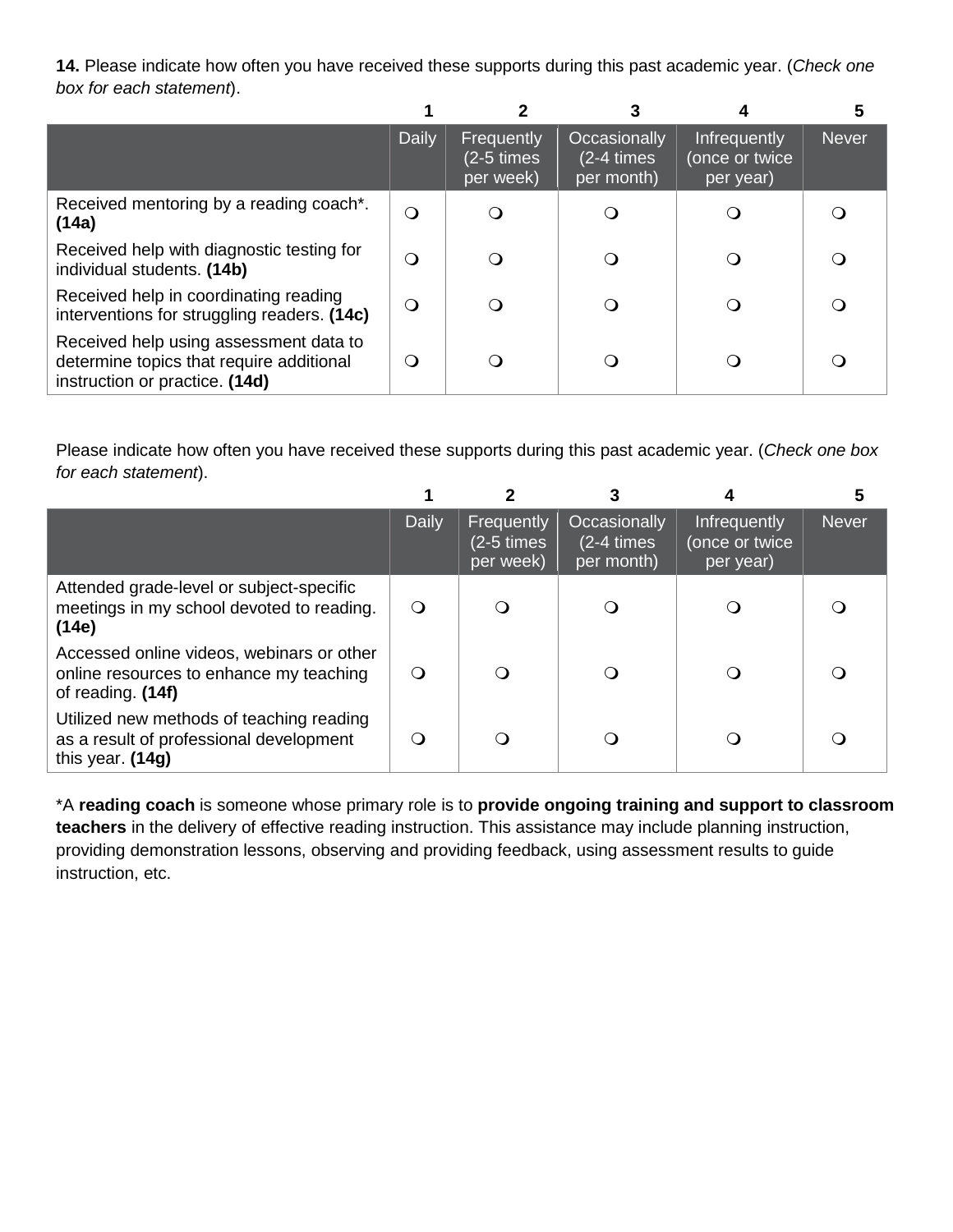**15.** Did you take any University-based courses in the teaching of reading or writing in the past 12 months (including last summer)? (*Check one box*).

Yes **(15a 1)**

No **(15a 2)**

**16.** How many courses did you enroll in? \_\_\_\_\_\_\_\_ **(16a)**

**17.** Other than coursework, did you receive any other professional development in the teaching of reading or writing in the past 12 months (including last summer)? (*Check one box*).

- Yes **(17a 1)**
- No **(17a 2)**
- **18.** How much time did you devote to this professional development in the past 12 months? Number of days \_\_\_\_\_\_\_\_ **(18a)** Average hours per day \_\_\_\_\_\_**(18b)**

**19.** Have you heard of or received training in Evidence-Based Literacy Instruction (EBLI)? (*Please check one box*).

- Heard of EBLI **(19a 1)**
- Received training in EBLI **(19a 2)**
- Have not heard of or received training in EBLI **(19a 3)**

**20.** If you have any comments on your previous responses, please use the space below to share them. **(20a)**

**21.** Did you utilize the Evidence-Based Literacy Instruction Program when teaching students this year? **(21a)**

Yes

No

- **22.** When did you attend the Evidence-Based Literacy Instruction 3-day training session?
- Summer 2014 **(22a 1)**
- Fall 2014 **(22a 2)**
- Winter 2015 **(22a 3)**
- Other \_\_\_\_\_\_\_\_\_\_\_\_\_\_\_\_\_\_\_\_ **(22a 4) + 22TEXT**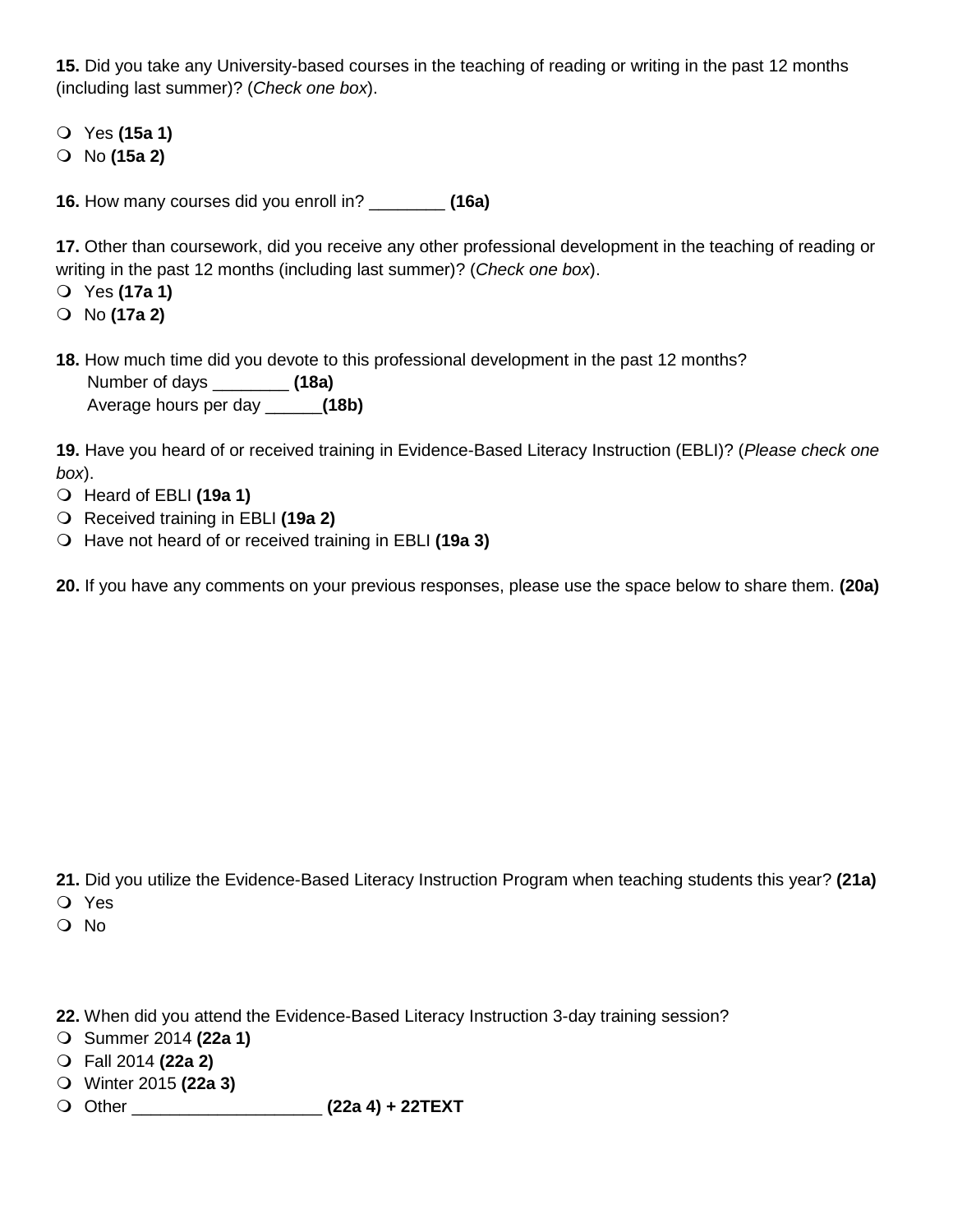**23.** Please indicate your overall agreement with each of the following statements about the Evidence-Based Literacy Instruction 3-day training session.

|                                                                                                                                                          | Strongly<br>agree | Agree            | <b>No</b><br>opinion | <b>Disagree</b> | <b>Strongly</b><br>disagree |
|----------------------------------------------------------------------------------------------------------------------------------------------------------|-------------------|------------------|----------------------|-----------------|-----------------------------|
| Questions or reservations I had regarding Evidence-<br>Based Literacy Instruction were answered or addressed<br>during the 3-day training session. (23a) | Ő                 | $\left( \right)$ | 0                    |                 |                             |
| I received all necessary materials to implement<br>Evidence-Based Literacy Instruction effectively upon<br>completion of the training session. (23b)     |                   | ∩                | ∩                    |                 |                             |
| After completing the training, I felt confident in my<br>ability to teach my students using the Evidence-Based<br>Literacy Instruction method. (23c)     |                   |                  |                      |                 |                             |

**24.** Did you receive any additional Evidence-Based Literacy Instruction training after the initial 3-day training session?

- Yes **(24a 1)**
- No **(24a 2)**

**25.** Did you utilize the Evidence-Based Literacy Instruction Online Member's Area at any point throughout the year?

- Yes **(25a 1)**
- No **(25a 2)**

**26.** Please indicate your agreement with each of the following statements regarding the Evidence-Based Literacy Instruction Online Member's Area.

|                                                                                                     | Strongly<br>agree | Agree  | <b>No</b><br>opinion | <b>Disagree</b> | Strongly<br>disagree |
|-----------------------------------------------------------------------------------------------------|-------------------|--------|----------------------|-----------------|----------------------|
| Member's Area resources are easy to find and<br>access. (26a)                                       |                   | $\cup$ |                      |                 |                      |
| Evidence-Based Literacy Instruction training<br>prepared me to know how to use the system.<br>(26b) |                   | Q      |                      |                 |                      |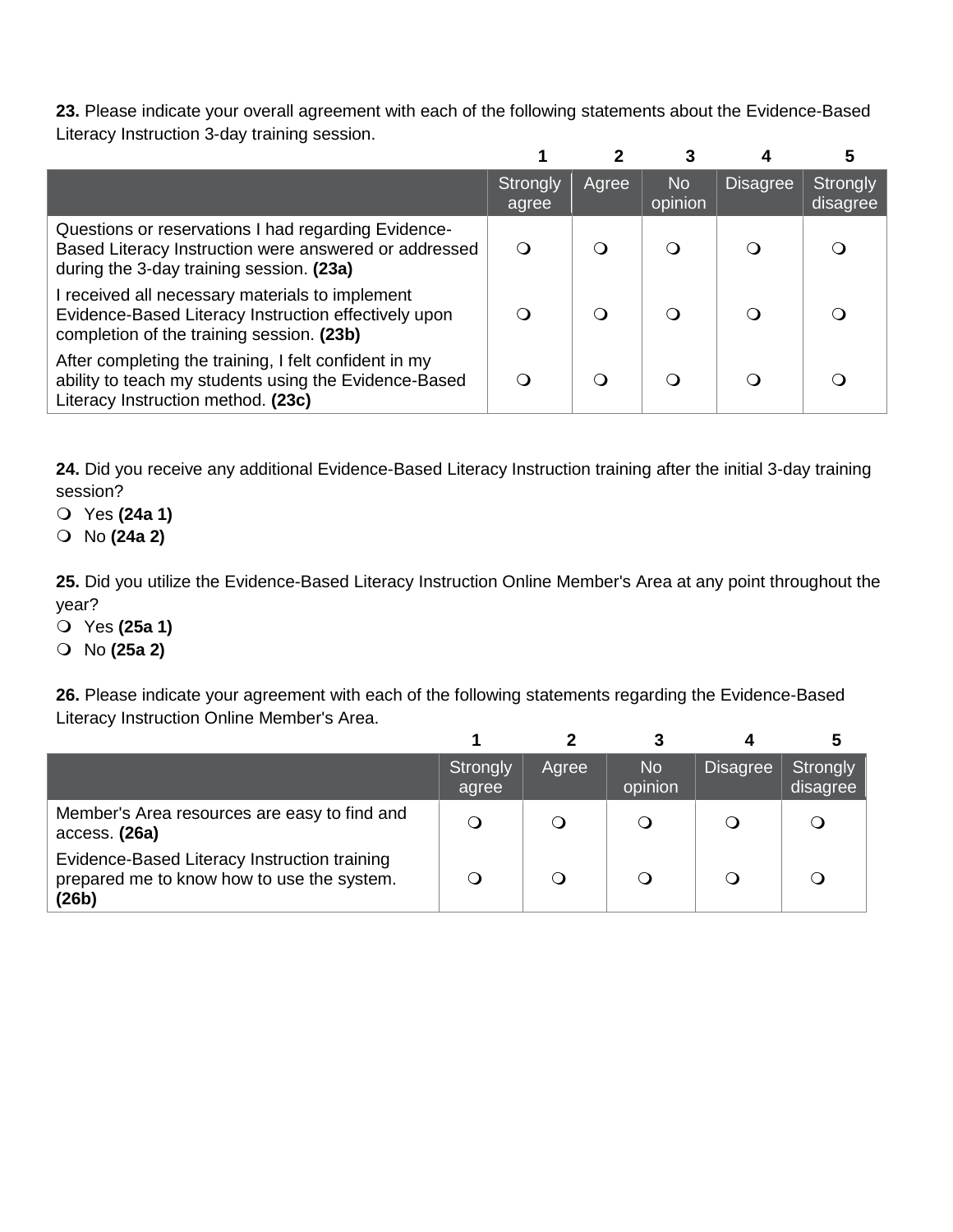**27.** Please indicate how often you accessed or utilized each of the following Evidence-Based Literacy Instruction Online Member's Area resources.

|                                                                         | <b>Daily</b> | Frequently<br>$(2-5 \times s)$<br>per week) | Occasionally<br>(2-4 times per<br>month) | <b>Infrequently</b><br>(once or twice<br>per year) | <b>Never</b> |
|-------------------------------------------------------------------------|--------------|---------------------------------------------|------------------------------------------|----------------------------------------------------|--------------|
| Instructional Videos (27a)                                              | ∩            | ( )                                         |                                          |                                                    |              |
| Helpful Hints Videos (27b)                                              | ∩            | $\Omega$                                    |                                          |                                                    |              |
| Authentic Lesson Template (27c)                                         | ∩            | ່ 1                                         |                                          |                                                    |              |
| <b>EBLI Implementation Recommendations</b><br>(27d)                     | $\Omega$     | 0                                           |                                          |                                                    |              |
| <b>EBLI Recommended Resources (27e)</b>                                 | ∩            | ി                                           |                                          |                                                    |              |
| Webinars (27f)                                                          |              |                                             |                                          |                                                    |              |
| Other resources (e.g. activities,<br>worksheets, templates, etc.) (27g) | ∩            |                                             |                                          |                                                    |              |

**28.** Please indicate how helpful you found each of the following Evidence-Based Literacy Instructions Online Member's Area resources.

|                                                                         |                 | 2              |            |                     |             |
|-------------------------------------------------------------------------|-----------------|----------------|------------|---------------------|-------------|
|                                                                         | Very<br>helpful | <b>Helpful</b> | No opinion | Somewhat<br>helpful | Not helpful |
| Instructional Videos (28a)                                              |                 |                | ∩          |                     |             |
| Helpful Hints Videos (28b)                                              |                 |                |            |                     |             |
| Authentic Lesson Template (28c)                                         |                 |                |            |                     |             |
| <b>EBLI Implementation</b><br>Recommendations (28d)                     |                 |                | ∩          |                     |             |
| <b>EBLI Recommended Resources (28e)</b>                                 | ∩               |                | ∩          |                     |             |
| Webinars (28f)                                                          |                 |                |            |                     |             |
| Other resources (e.g. activities,<br>worksheets, templates, etc.) (28g) |                 |                |            |                     |             |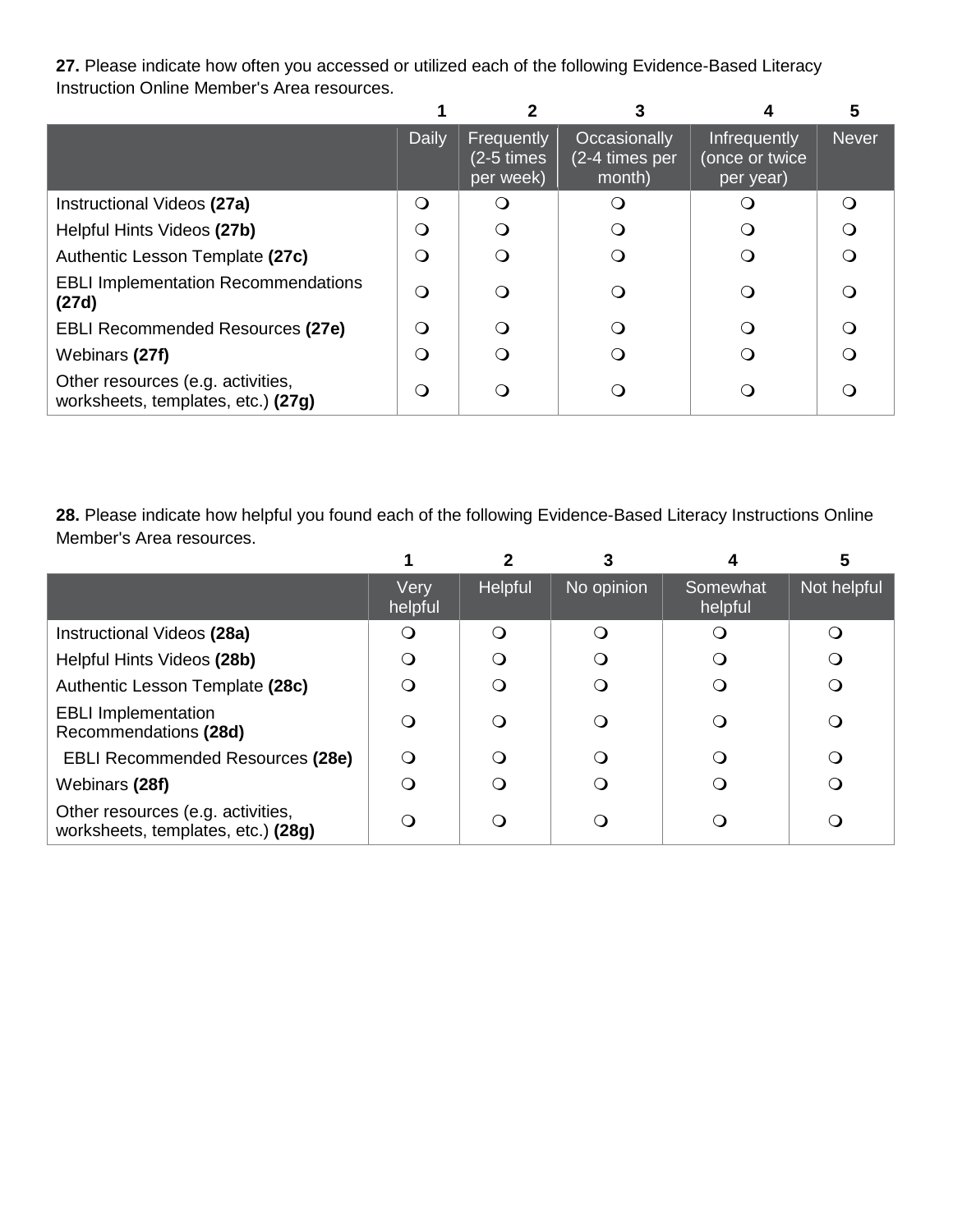**29**. What kinds of resources were not available in the Member's Area, but would have been useful to you if they had been? **(29a)**

**30.** Did you receive sufficient support to implement the Evidence-Based Literacy Instruction program in your classroom this year?

- Yes **(30a 1)**
- No **(30a 2)**

If not, please tell us what could have been improved. **(30TEXT)**

**31.** Do you feel that the Evidenced-Based Literacy Instruction program helped you to positively impact student reading or writing ability?

- Yes **(31a 1)**
- No **(31a 2)**

Please describe the program's impact upon student reading or writing ability. **(31b)**

Please indicate the basis for your comments (*check all that apply*).

- O Direct observation in my classroom. (31c 1)
- Reading level assessments. Please enter name of assessment below. \_\_\_\_\_\_\_\_\_\_\_\_\_\_\_\_\_\_\_\_ **(31c 2)** + **(31d)**
- Academic performance. Please enter name of assessment(s) below. \_\_\_\_\_\_\_\_\_\_\_\_\_\_\_\_\_\_\_\_ **(31c3)** + **(31d)**
- Other \_\_\_\_\_\_\_\_\_\_\_\_\_\_\_\_\_\_\_\_ **(31c 4)** + **(31d)**

**32.** Do you feel that the Evidenced-Based Literacy Instruction program helped you to positively impact student behavior this year?

- Yes **(32a 1)**
- No **(32a 2)**

Please describe the changes in student behavior. **(32b)**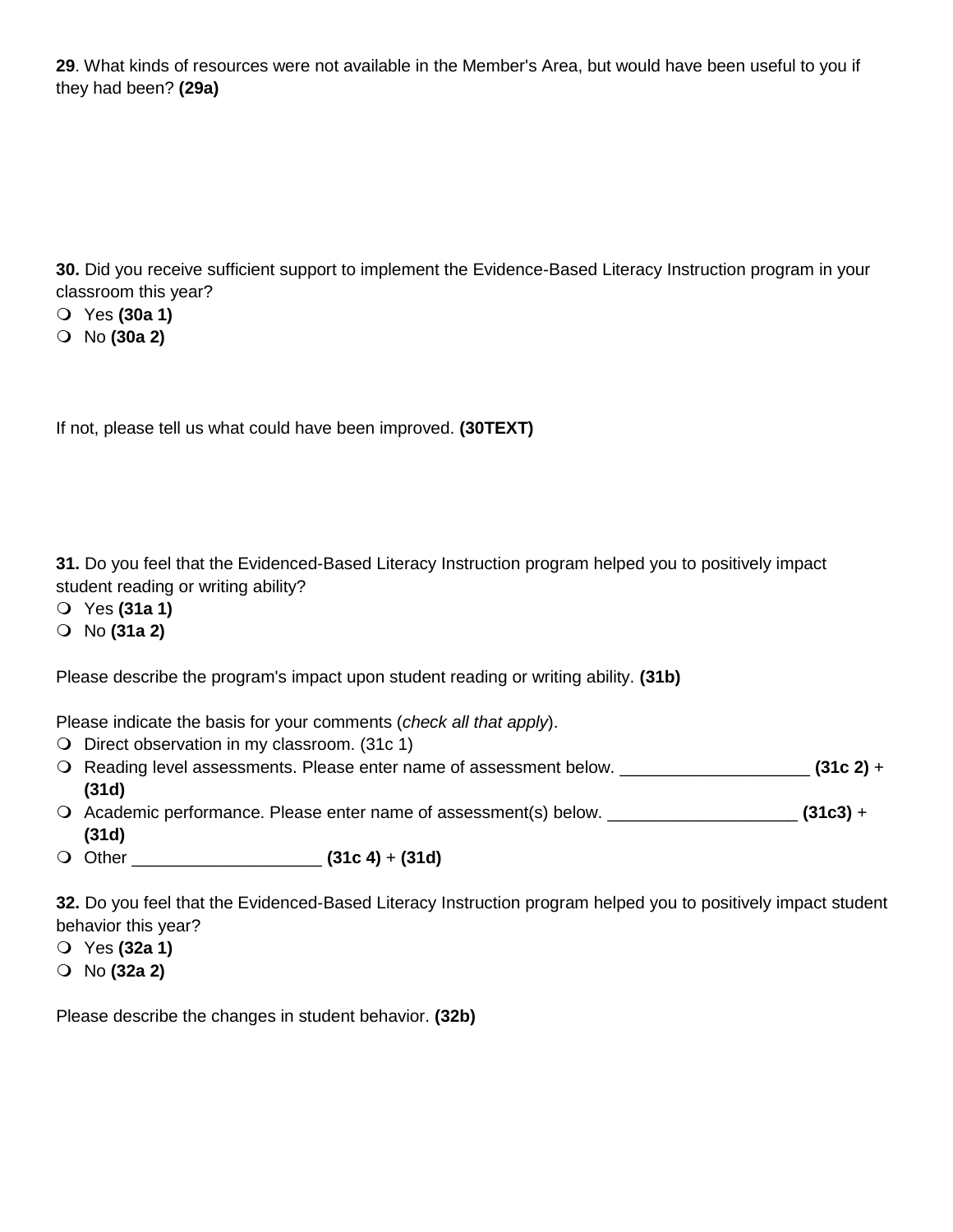**33.** Overall, how satisfied are you with the Evidence-Based Literacy Instruction program?

- Very satisfied **(33a 1)**
- Satisfied **(33a 2)**
- Neutral **(33a 3)**
- Dissatisfied **(33a 4)**
- Very dissatisfied**(33a 5)**

**34.** Would you recommend the Evidence-Based Literacy Instruction program to others in your network?

- Yes **(34a 1)**
- No **(34a 2)**

**35.** Please provide any final thoughts that you would like to share regarding your experience with the Evidence-Based Literacy Instruction program this year. **(35a)**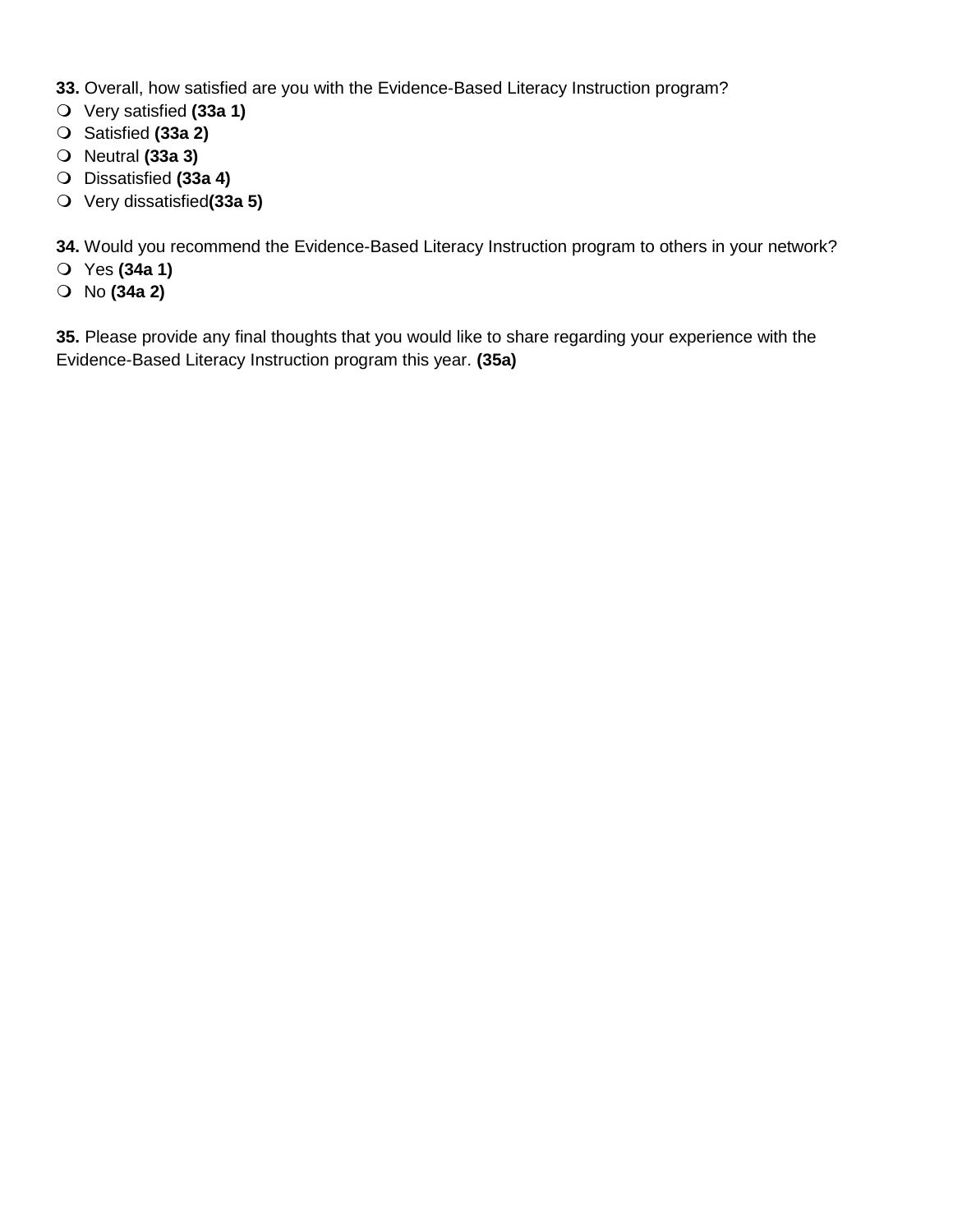## **Appendix B**

Each composite score is created by averaging the set of binary variables that indicate whether a teacher engages in certain activities at least weekly. Take the composite score for "Reading Text" as an example. This score comes from responses to the following 8 questions: 6a-e, 6g, 6i and 6j. For each question, a binary variable is coded as 1 if a teacher reports engaging in the activity at least weekly. Otherwise, the binary variable is coded with a value of 0. The composite score then is the average of the 8 binary variables.

The remaining composite scores are constructed similarly, but vary in terms of the questions upon which each score is based.

The composite score for "Working with Sounds and Words" is based on responses to 7a-c, 7e-i and 7k. The composite score for "Reading Materials" is based on responses to 8a, 8b, 8d, 8f, 8h and 8i. The composite score for "Writing Activities" is based on responses to 9b-9i.

A similar rule is used to calculate the score for teachers' engagement in a practice explicitly encouraged or discouraged by EBLI. By averaging the binary variables for question 6a, 6d, 6g, 6i, 6j, 7b, 7c, 7i, 9c-e and 9g-i, we obtain the composite score for "Teachers' engagement in a practice encouraged by EBLI". By averaging the binary variables for question 6b, 6c, 6e, 7e-h, 7k and 9f, we obtain the composite score for "Teachers' engagement in a practice discouraged by EBLI".

The last two composite scores for "Encouraged (Discouraged) Practices" are generated from a different set of questions. The binary variables from responses to 6f, 6h, 6k, 7a, 8c, 8e and 8g are used to calculate the "Encouraged Practices" composite measure, and the binary variables from responses to 7d and 7j are used to calculate the "Discouraged Practices" composite measure.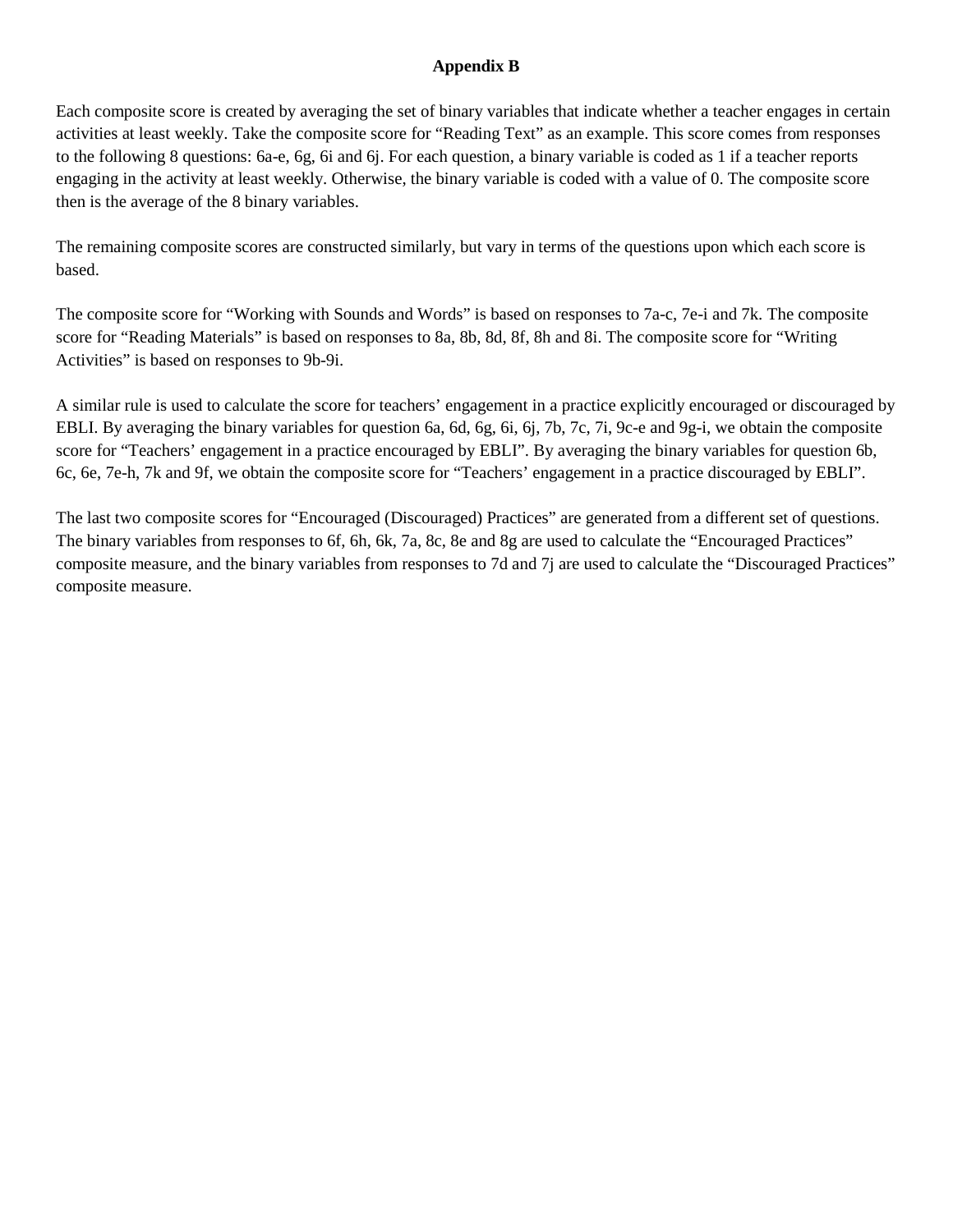## **Appendix C**

The following is an example of a visit that was assigned a score of "3":

*"XXX taught MS Spelling of the words mosquitoes and exaggerated like a champ! I shared that XXX can forego the clapping and just cue on the board. XXX moves very quickly; the students are fantastic and automatic with the EBLI process so easily move quickly with her! XXX taught EBLI Split Word Reading perfectly then taught read/read back small group. The process is pristine, with both teacher and students… This too is an amazing, model classroom for EBLI instruction!"* 

The following is an example of a visit that was assigned a score of "2":

"*XXX is doing well with teaching EBLI though XXX does a lot of extra talking. XXX taught the vocabulary graphic organizer whole class then did read/read back small group… XXX is using blend and word family flash cards with her lower students (pl ane, sk ate). I encouraged XXX to do sound lines and have the students segment all the sounds. XXX was not open to that as she thinks those students are not capable. We did some refining with read/read back and XXX applied it immediately."* 

#### The following is an example of a visit that was assigned a score of "1":

*"XXX is just going through the motions of EBLI. XXX says that XXX is doing so many 'reading initiatives' that XXX is confused herself. I am certain her students are confused too!! … it is very apparent the students are not at all familiar with the process of EBLI. They don't say as they write, they are used to making syllable and sound lines independently (and incorrectly!) and making it 'look like' EBLI. We tried read/read back and the teacher stayed at the front and just gave the students the words when they paused or stumbled. There are so many problems with the instruction for this class that it seemed rather fruitless to try to fix all of them."*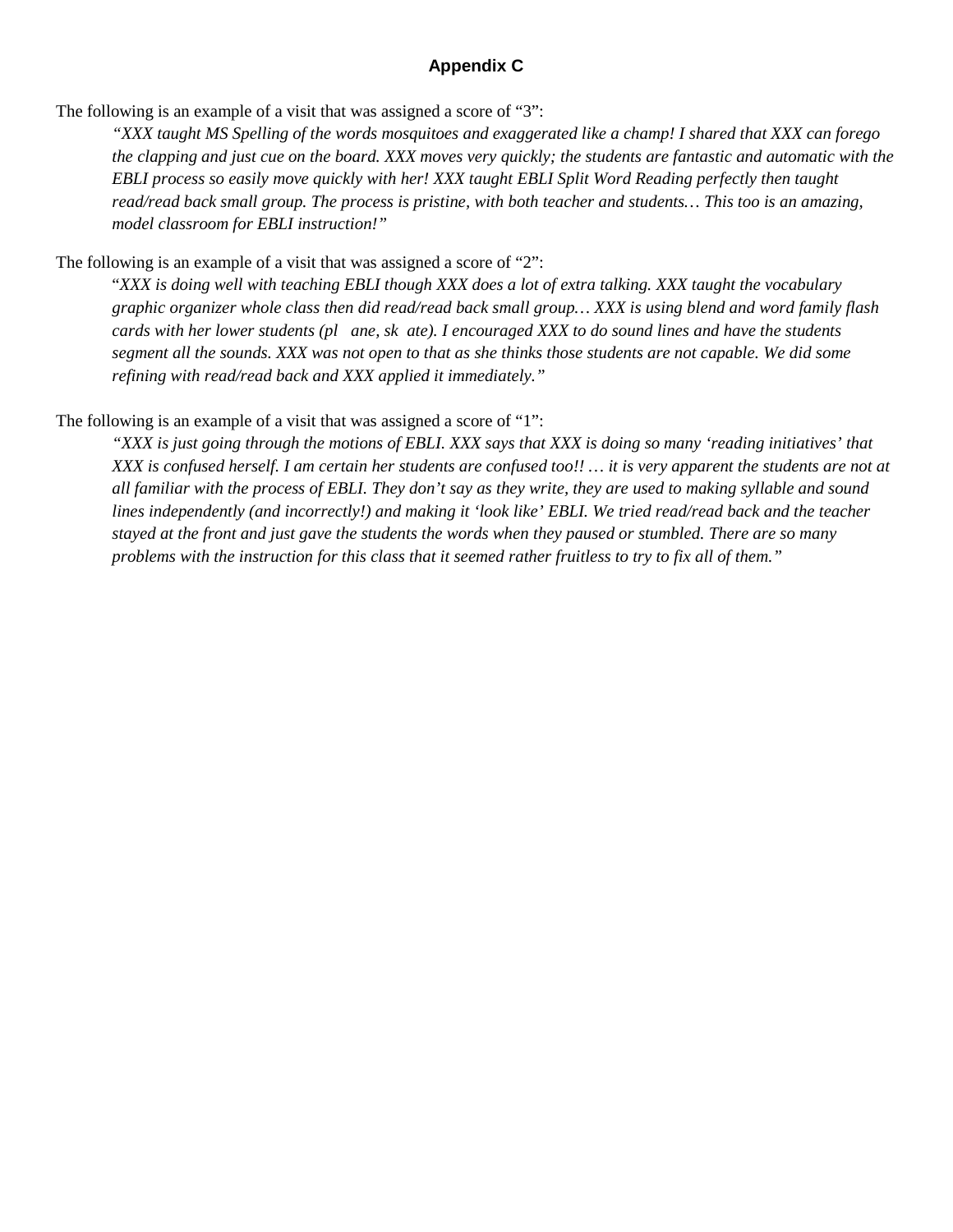|                                            |                      |                   | <b>Traditional public school</b> |
|--------------------------------------------|----------------------|-------------------|----------------------------------|
|                                            |                      | <b>Other GVSU</b> | comparisons for the              |
|                                            | <b>Study Schools</b> | <b>Schools</b>    | study schools                    |
| <b>Student Demographics</b>                |                      |                   |                                  |
| Female                                     | 0.497                | 0.492             | 0.516                            |
| <b>Black</b>                               | 0.631                | 0.530             | 0.684                            |
| Caucasian                                  | 0.283                | 0.325             | 0.178                            |
| Asian                                      | 0.024                | 0.065             | 0.067                            |
| Hispanic                                   | 0.056                | 0.073             | 0.067                            |
| Limited english proficient                 | 0.030                | 0.053             | 0.098                            |
| Special education                          | 0.105                | 0.114             | 0.129                            |
| Subsidized meals                           | 0.736                | 0.677             | 0.814                            |
| <b>Academic Achievement</b>                |                      |                   |                                  |
| Average reading score (std)                | $-0.213$             | $-0.186$          | $-0.461$                         |
| fraction proficient in reading             | 0.587                | 0.592             | 0.459                            |
| Average math score (std)                   | $-0.201$             | $-0.151$          | $-0.545$                         |
| fraction proficient in math                | 0.342                | 0.367             | 0.207                            |
| On state watch list for bottom 5%          |                      |                   |                                  |
| performing schools                         | 0.000                | 0.129             | 0.412                            |
| Average enrollment per grade in grades 2-5 | 74                   | 83                | 76                               |

#### **Table 1 - Summary Statistics**

Notes: Demographics based on 2014-15 school year. Standardized test scores are from Fall 2013. All statistics are weighted by student enrollment in the school. Source for priority school list: http://www.michigan.gov/documents/mde/2013-14\_Priority\_Schools\_465225\_7.pdf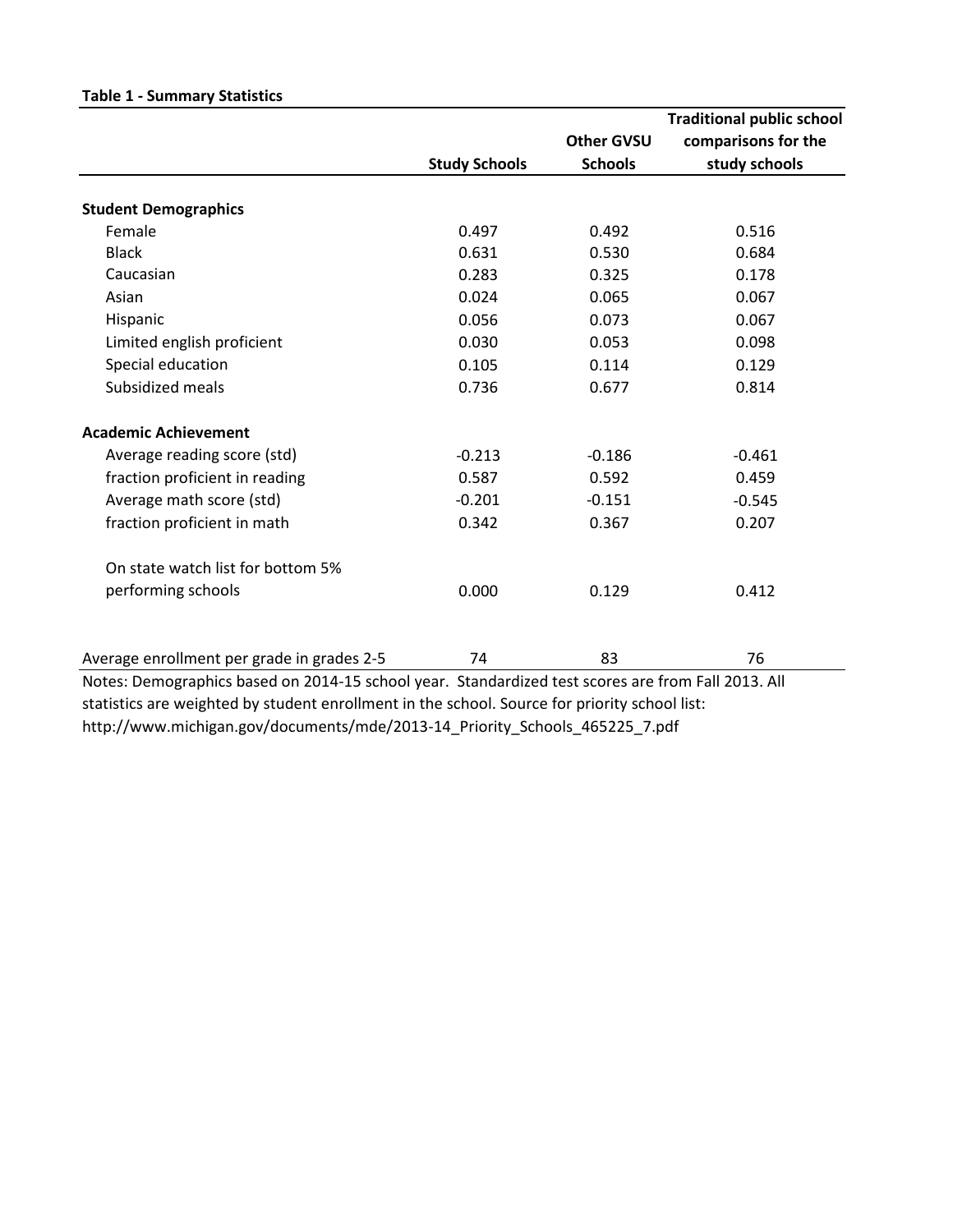**Table 2 - Covariate Balance between Treatment and Control Classes**

|                                                          | <b>Treatment</b> | Control                       |                |         |
|----------------------------------------------------------|------------------|-------------------------------|----------------|---------|
|                                                          |                  | Classes (n=22) Classes (n=41) | $Diff = T - C$ | p-value |
| <b>Student Background</b>                                |                  |                               |                |         |
| Female                                                   | 0.499            | 0.491                         | 0.013          | 0.376   |
| <b>Black</b>                                             | 0.584            | 0.590                         | $-0.017$       | 0.218   |
| Caucasian                                                | 0.267            | 0.276                         | $-0.002$       | 0.884   |
| Asian                                                    | 0.017            | 0.013                         | 0.004          | 0.500   |
| Hispanic                                                 | 0.056            | 0.063                         | $-0.005$       | 0.683   |
| Multiple races                                           | 0.065            | 0.053                         | 0.015          | 0.148   |
| Special education                                        | 0.096            | 0.108                         | $-0.019$       | 0.123   |
| Received 1-on-1 tutoring                                 | 0.030            | 0.033                         | $-0.003$       | 0.582   |
| <b>Class Characteristics</b>                             |                  |                               |                |         |
| Fall class size<br>Two teachers in the class at the same | 25.3             | 25.3                          | $-0.668*$      | 0.072   |
| time (i.e., team teaching)                               | 0.032            | 0.057                         | $-0.027$       | 0.545   |
| Teacher changed during the school                        | 0.000            | 0.095                         | $-0.089**$     | 0.040   |
| <b>Spring 2014 NWEA Exams</b>                            |                  |                               |                |         |
| Reading score missing                                    | 0.232            | 0.215                         | 0.011          | 0.490   |
| Reading score                                            | 190.944          | 191.467                       | $-0.967$       | 0.121   |
| Math score missing                                       | 0.230            | 0.216                         | 0.008          | 0.602   |
| Math score                                               | 195.417          | 194.706                       | 0.126          | 0.841   |
| <b>Fall 2014 NWEA Exams</b>                              |                  |                               |                |         |
| Reading score                                            | 185.134          | 187.664                       | $-2.435***$    | 0.000   |
| Math score                                               | 189.737          | 190.437                       | $-0.833$       | 0.264   |

Notes: Unless otherwise noted, the statistics reflect only those students who were present in the classroom in Fall 2014. Columns 3 and 4 reflect estimates of the treatment indicator from an OLS regression that includes randomization block fixed effects, with standard errors clustered at the classroom level.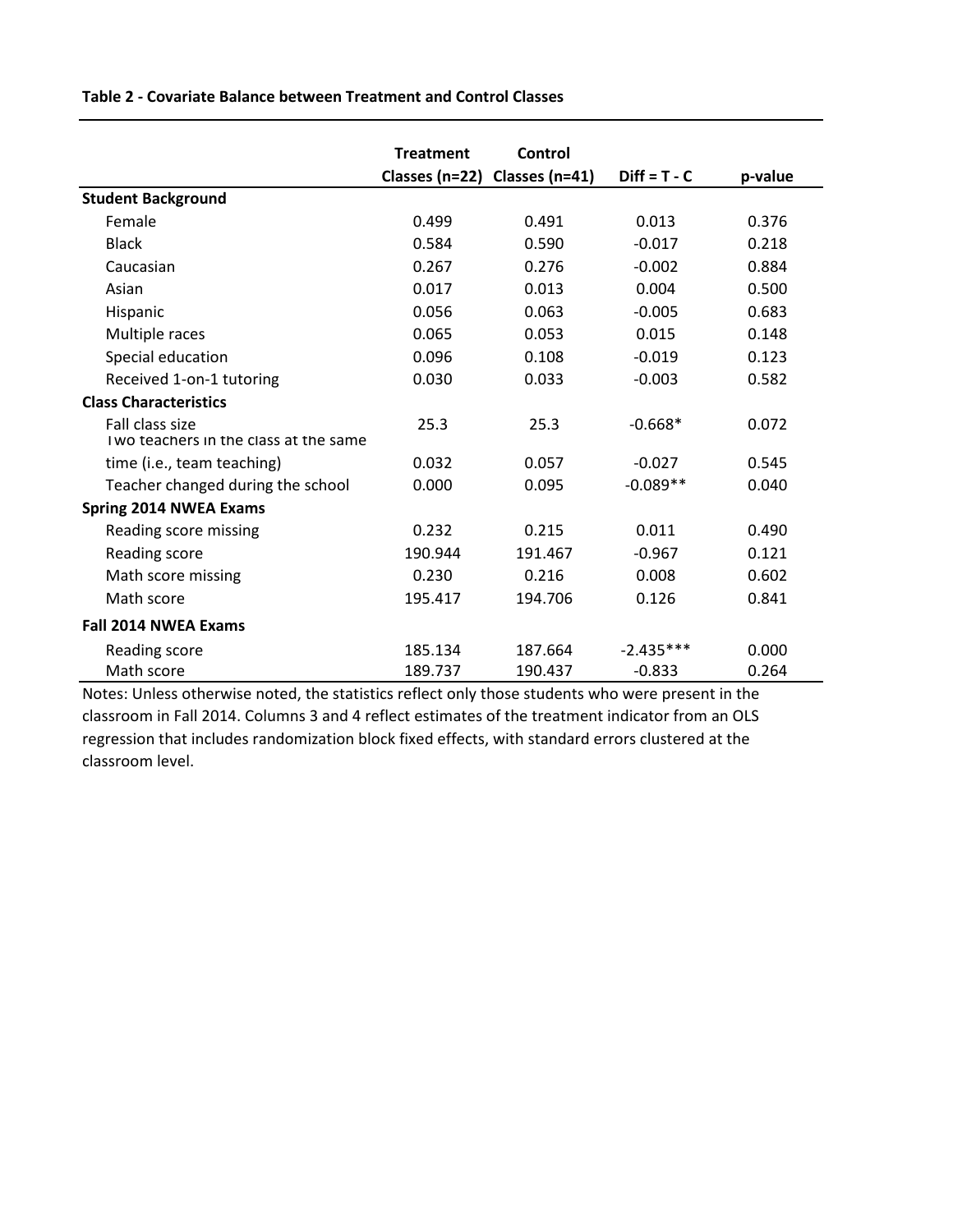Table 3 - The Effect of EBLI Training on Student Achievement

|                                               |          | Took Spring 2015<br><b>Reading Test</b> | Spring 2015 Reading Score<br>(standardized) |                          | Spring 2015 Score<br>(standardized) |         | <b>Took Winter</b><br>2015 Reading<br>Test | Winter 2015<br><b>Reading Score</b><br>(standardized) |
|-----------------------------------------------|----------|-----------------------------------------|---------------------------------------------|--------------------------|-------------------------------------|---------|--------------------------------------------|-------------------------------------------------------|
|                                               | (1)      | (2)                                     | (3)                                         | (4)                      | (5)                                 | (6)     | (7)                                        | (8)                                                   |
| <b>Treatment class</b>                        | $-0.004$ | 0.004                                   | $-0.143***$                                 | $-0.032$                 | $-0.163**$                          |         | $0.086*$                                   | $-0.015$                                              |
|                                               | (0.010)  | (0.012)                                 | (0.048)                                     | (0.032)                  | (0.066)                             |         | (0.045)                                    | (0.032)                                               |
| Treatment class * Reading                     |          |                                         |                                             |                          |                                     |         |                                            |                                                       |
| Score                                         |          |                                         |                                             |                          | 0.024                               | 0.047   |                                            |                                                       |
|                                               |          |                                         |                                             |                          | (0.066)                             | (0.057) |                                            |                                                       |
| Demographic and prior<br>achievement controls | No       | Yes                                     | No                                          | Yes                      | No                                  | Yes     | Yes                                        | Yes                                                   |
| Controls interacted with<br>reading test      | --       |                                         | $\overline{\phantom{a}}$                    | $\overline{\phantom{a}}$ | $-$                                 | Yes     | $\hspace{0.05cm}$ – $\hspace{0.05cm}$      | $\qquad \qquad -$                                     |
| <b>Block fixed effects</b>                    | Yes      | Yes                                     | Yes                                         | Yes                      | Yes                                 | No      | Yes                                        | Yes                                                   |
| <b>Student fixed effects</b>                  | No       | No                                      | No                                          | No                       | <b>No</b>                           | Yes     | No                                         | No                                                    |
| Number of students                            | 1,537    | 1,537                                   | 1,454                                       | 1,454                    | 2,908                               | 2,908   | 1,457                                      | 1,355                                                 |
| Number of classes                             | 63       | 63                                      | 63                                          | 63                       | 63                                  | 63      | 63                                         | 60                                                    |
| Control mean                                  | 0.952    | 0.952                                   | 0.007                                       | 0.007                    | 0.012                               | 0.012   | 0.903                                      | 0.419                                                 |
| Control s.d.                                  | 0.214    | 0.214                                   | 0.994                                       | 0.994                    | 0.992                               | 0.992   | 0.296                                      | 0.957                                                 |

Notes: All models include randomization block fixed effects. Controls include all of the student demographics and class characteristics shown in Table 1, as well as spring and fall 2014 math and reading NWEA scores, and the date on which the outcome test was taken. All covariates are allowed to vary with grade level. Standard errors are clustered by class.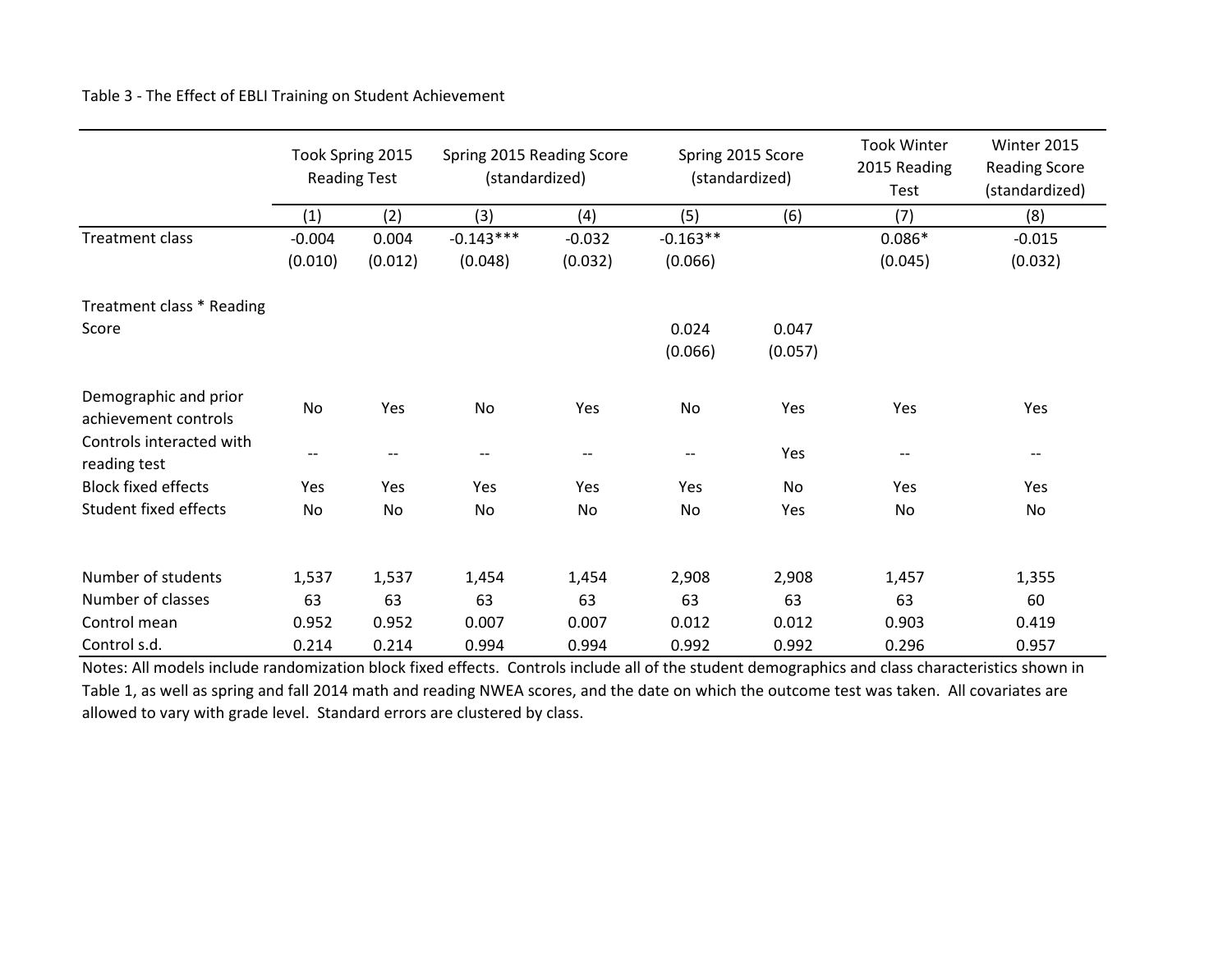|                    | <b>Bottom Half of Fall</b><br><b>Reading Scores in the</b><br><b>Class</b> | <b>Top Half of Fall</b><br><b>Reading Scores in the</b><br><b>Class</b> | <b>Male</b> | Female   | <b>Non-Black</b> | <b>Black</b> |
|--------------------|----------------------------------------------------------------------------|-------------------------------------------------------------------------|-------------|----------|------------------|--------------|
| Treatment          | $-0.048$                                                                   | 0.000                                                                   | $-0.118**$  | $-0.031$ | $-0.132**$       | $-0.014$     |
|                    | (0.050)                                                                    | (0.048)                                                                 | (0.056)     | (0.034)  | (0.050)          | (0.048)      |
| Number of students | 668                                                                        | 758                                                                     | 726         | 727      | 603              | 850          |
| Number of classes  | 63                                                                         | 63                                                                      | 63          | 63       | 53               | 59           |
| Control mean       | $-0.597$                                                                   | 0.534                                                                   | $-0.066$    | 0.082    | 0.349            | $-0.235$     |
| Control s.d.       | (0.863)                                                                    | (0.788)                                                                 | (1.024)     | (0.958)  | (0.979)          | (0.933)      |
|                    | Grade 2                                                                    | Grade 3                                                                 | Grade 4     | Grade 5  |                  |              |
| Treatment          | $-0.071$                                                                   | $-0.056$                                                                | $-0.028$    | 0.033    |                  |              |
|                    | (0.074)                                                                    | (0.036)                                                                 | (0.056)     | (0.086)  |                  |              |
| Number of students | 375                                                                        | 371                                                                     | 376         | 331      |                  |              |
| Number of classes  | 17                                                                         | 15                                                                      | 17          | 15       |                  |              |
| Control mean       | 0.010                                                                      | $-0.006$                                                                | 0.025       | $-0.002$ |                  |              |
| Control s.d.       | (0.984)                                                                    | (0.996)                                                                 | (1.001)     | (1.002)  |                  |              |

## **Table 4 - The Effect of EBLI Training on Student Achievement, by Subgroup**

Notes: The outcome measure in all cases is the spring 2015 NWEA reading score, standardized to the mean and standard deviation of the control group. The specification is identical to that shown in column 4 of Table 3. In the top panel standard errors are clustered by class. In the bottom panels, standard errors are adjusted to account for a random class effect because the number of clusters is small.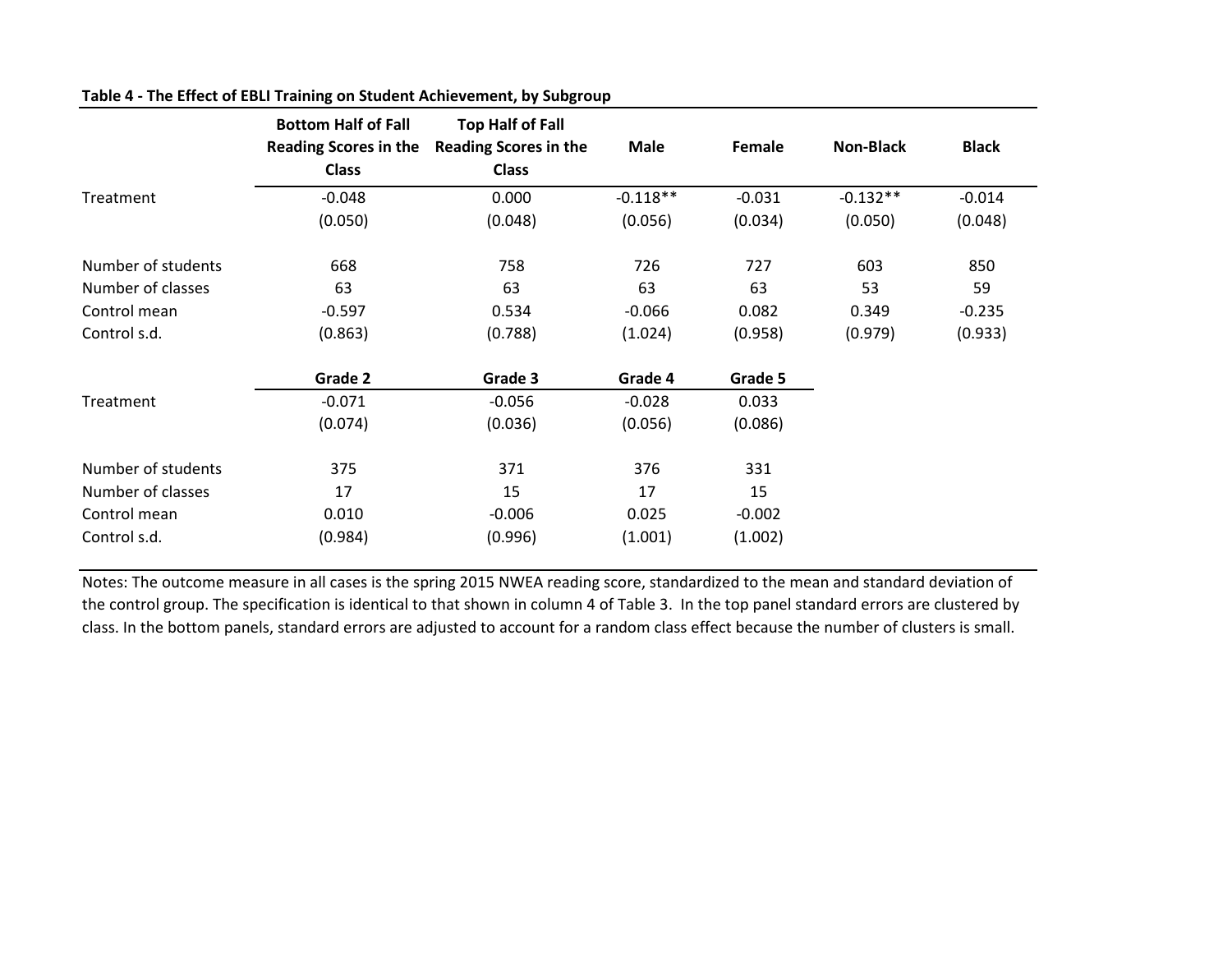#### **Table 5 - Usage and Satisfaction among Treatment Teachers**

| <b>General Satisification with the EBLI training</b>                                                                                           | Percent agree or strongly<br>agree |
|------------------------------------------------------------------------------------------------------------------------------------------------|------------------------------------|
| Questions or reservations I had regarding Evidence-<br>Based Literacy Instruction were answered or                                             |                                    |
| addressed during the 3-day training session.<br>I received all necessary materials to implement                                                | 75%                                |
| Evidence-Based Literacy Instruction effectively upon<br>completion of the training session.                                                    | 80%                                |
| After completing the training, I felt confident in my<br>ability to teach my students using the Evidence-Based<br>Literacy Instruction method. | 70%                                |
| Member's Area resources are easy to find and access.<br>(confirm that 100% claimed to use them)                                                | 100%                               |
| Did you receive sufficient support to implement the<br>Evidence-Based Literacy Instruction program in your<br>classroom this year?             | 85%                                |
| EBLI helped to positively impact my students' reading<br>and/or writing ability.<br>EBLI helped to positively impact my students'              | 65%                                |
| behavior.<br>Overall, how satisfied are you with the Evidence-                                                                                 | 45%                                |
| Based Literacy Instruction program?                                                                                                            | 55%                                |
|                                                                                                                                                | <b>Percent recommend</b>           |
| Would you recommend the Evidence-Based Literacy<br>Instruction program to others in your network                                               | 75%                                |

| <b>Usage of Online Resources</b>                               | Occassionally (2-4 times per<br>month) | Frequently (at least 2-4 times per<br>week) | % indicating<br>that the<br>resource was<br>helpful or very<br>helpful |
|----------------------------------------------------------------|----------------------------------------|---------------------------------------------|------------------------------------------------------------------------|
| <b>Instructional Videos</b>                                    | 55%                                    | 45%                                         | 95%                                                                    |
| Helpful Hints Video                                            | 50%                                    | 30%                                         | 60%                                                                    |
| Authentic Lesson Template                                      | 40%                                    | 40%                                         | 85%                                                                    |
| <b>EBLI Implementation Recommendations</b>                     | 40%                                    | 30%                                         | 60%                                                                    |
| <b>EBLI Recommended Resources</b>                              | 25%                                    | 50%                                         | 65%                                                                    |
| Webinars                                                       | 20%                                    | 10%                                         | 35%                                                                    |
| Other resources (e.g. activities, worksheets, templates, etc.) | 35%                                    | 60%                                         | 80%                                                                    |

Notes: Based on sample of 20 trained treatment teachers who completed the Spring 2015 survey.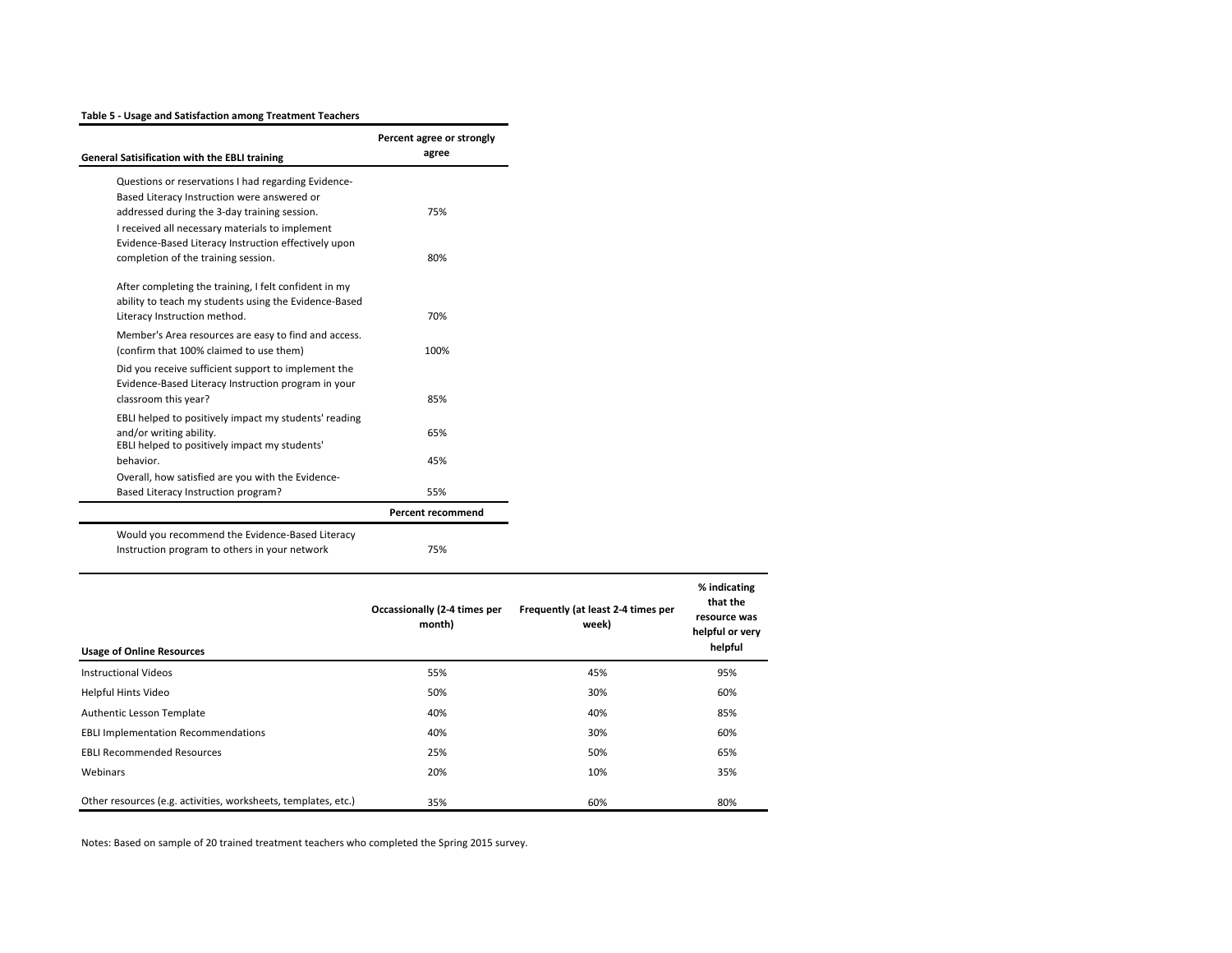|                                                                         | Control | <b>Treatment</b> | Diff: T-C | p-value |
|-------------------------------------------------------------------------|---------|------------------|-----------|---------|
| Did you take any University-based course in the teaching of reading or  |         |                  |           |         |
| writing in the past 12 months (including last summer)?                  |         |                  |           |         |
|                                                                         | 0.194   | 0.200            | 0.025     | 0.865   |
| Other than coursework, did you receive any other professional           |         |                  |           |         |
| development in the teaching of reading or writing in the past 12 months |         |                  |           |         |
| (including last summer)?                                                | 0.533   | 0.800            | 0.212     | 0.169   |
| Total hours spent in reading PD (conditional on answering yes above)    |         |                  |           |         |
|                                                                         | 21.5    | 43.7             | 8.08      | 0.318   |
| Total hours spent in reading PD (unconditional on answering yes above)  |         |                  |           |         |
|                                                                         | 11.1    | 34.5             | 29.37*    | 0.084   |
| Fraction who agree or strongly agree with the following statements      |         |                  |           |         |
| about professional develompent and support for teaching reading:        |         |                  |           |         |
|                                                                         |         |                  |           |         |
| I have a good understanding of how children acquire language and        |         |                  |           |         |
| literacy skills.                                                        | 0.931   | 1.000            | 0.051     | 0.294   |
| I know how to assess the progress of my students in reading.            |         |                  |           |         |
|                                                                         | 0.931   | 0.950            | 0.017     | 0.856   |
| How well prepared do you feel you are to teach each of the following    |         |                  |           |         |
| dimensions of literacy? (fraction reporting they feel well or extremely |         |                  |           |         |
| well prepared)                                                          |         |                  |           |         |
| Phonemic awareness                                                      |         |                  |           |         |
|                                                                         | 0.387   | 0.700            | $0.294*$  | 0.088   |
| Decoding                                                                |         |                  |           |         |
|                                                                         | 0.516   | 0.700            | 0.168     | 0.233   |
| Vocabulary                                                              |         |                  |           |         |
|                                                                         | 0.742   | 0.750            | $-0.0672$ | 0.660   |
| Comprehension                                                           |         |                  |           |         |
|                                                                         | 0.774   | 0.850            | 0.000     | 1.000   |
| Fluency building                                                        |         |                  |           |         |
|                                                                         | 0.548   | 0.700            | 0.143     | 0.385   |
| Spelling                                                                |         |                  |           |         |
|                                                                         | 0.645   | 0.700            | $-0.0252$ | 0.856   |
| Writing                                                                 |         |                  |           |         |
|                                                                         | 0.581   | 0.400            | $-0.269$  | 0.108   |
| Handwriting                                                             |         |                  |           |         |
|                                                                         | 0.516   | 0.400            | $-0.151$  | 0.341   |
| How well prepared do you feel to handle each of the following           |         |                  |           |         |
| situations? (fraction reporting well or extremely well prepared)        |         |                  |           |         |
|                                                                         |         |                  |           |         |
| Help bring a struggling reader to grade level.                          |         |                  |           |         |
|                                                                         | 0.516   | 0.500            | $-0.067$  | 0.694   |
| Help provide adequate challenge for students performing above           |         |                  |           |         |
| grade level.                                                            | 0.645   | 0.650            | $-0.008$  | 0.961   |
| Diagnose the challenges faced by struggling readers.                    |         |                  |           |         |
|                                                                         | 0.548   | 0.600            | 0.008     | 0.963   |

## **Table 6 - Teacher Experiences with Professional Development and Self-Confidence about Teaching Reading**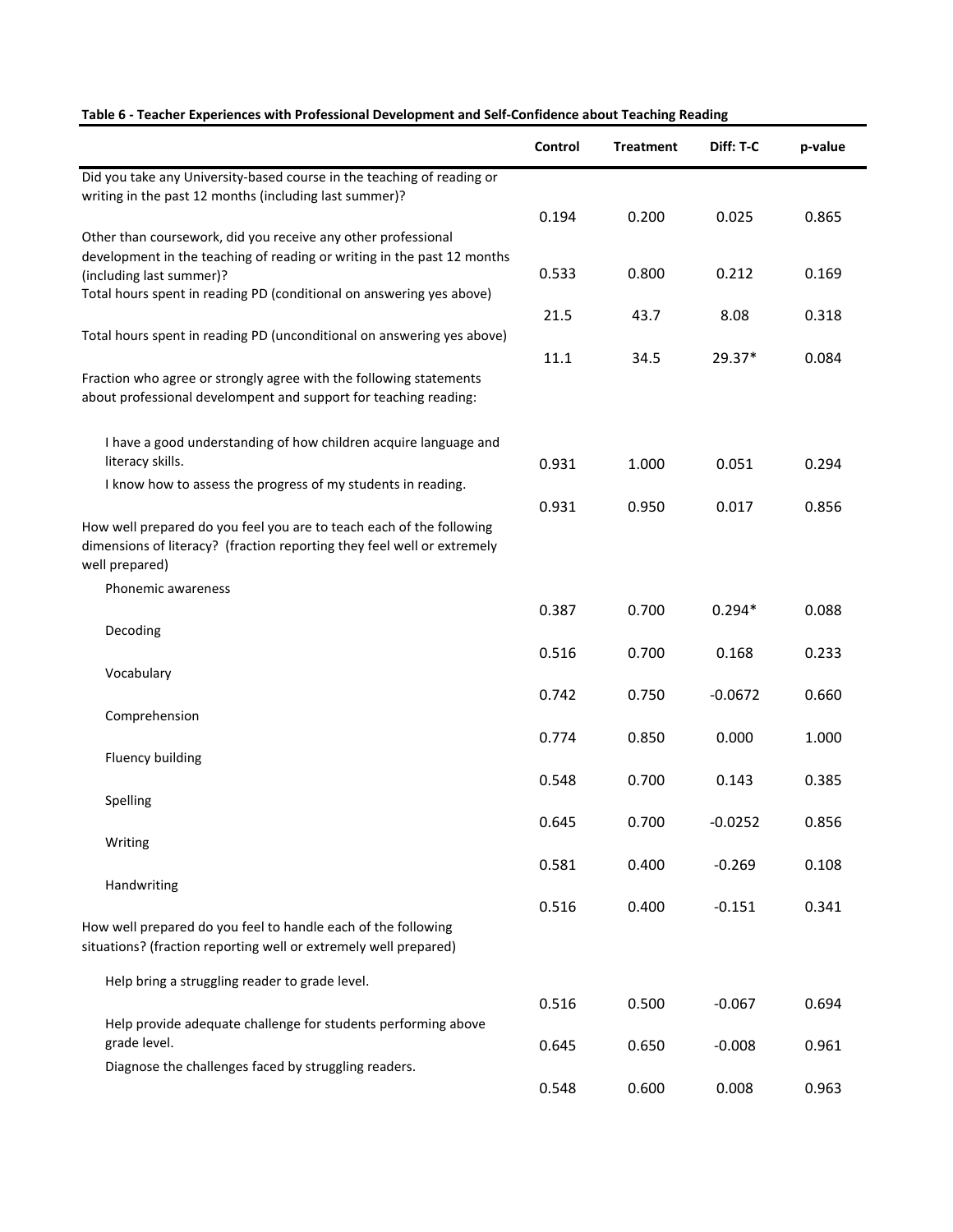|  | Table 6 ctd. - Teacher Experiences with Professional Development and Self-Confidence about Teaching Reading |  |
|--|-------------------------------------------------------------------------------------------------------------|--|
|--|-------------------------------------------------------------------------------------------------------------|--|

|                                                                                                             | Control | <b>Treatment</b> | Diff: T-C  | p-value |
|-------------------------------------------------------------------------------------------------------------|---------|------------------|------------|---------|
| Fraction reporting each of the following activities occurred at least once<br>a month                       |         |                  |            |         |
| Received mentoring by a reading coach                                                                       |         |                  |            |         |
|                                                                                                             | 0.194   | 0.350            | 0.067      | 0.645   |
| Received help with diagnostic testing for individual students                                               |         |                  |            |         |
|                                                                                                             | 0.290   | 0.250            | $-0.008$   | 0.951   |
| Received help in coordinating reading interventions for struggling                                          |         |                  |            |         |
| readers.                                                                                                    | 0.226   | 0.500            | $0.269*$   | 0.058   |
| Received help using assessment data to determine topics that<br>require additional instruction or practice. | 0.290   | 0.600            | $0.378***$ | 0.007   |
| Attended grade-level or subject-specific meetings in my school                                              |         |                  |            |         |
| devoted to reading.                                                                                         | 0.355   | 0.400            | 0.076      | 0.616   |
| Accessed online videos, webinars or other online resources to                                               |         |                  |            |         |
| enhance my teaching of reading.                                                                             | 0.290   | 0.450            | 0.067      | 0.676   |
| Utilized new methods of teaching reading as a result of professional                                        |         |                  |            |         |
| development this year.                                                                                      | 0.419   | 0.850            | $0.412***$ | 0.008   |
|                                                                                                             |         |                  |            |         |
| Total number of teachers                                                                                    | 43      | 22               |            |         |
| # of teachers took survey                                                                                   | 33      | 20               |            |         |
| % of teachers took survey                                                                                   | 76.7%   | 90.9%            | $0.196**$  | 0.039   |

Notes: Based on sample of teachers who completed the Spring 2015 survey. Columns 3 and 4 reflect estimates of the treatment indicator from an OLS regression that includes randomization block fixed effects, with robust standard errors.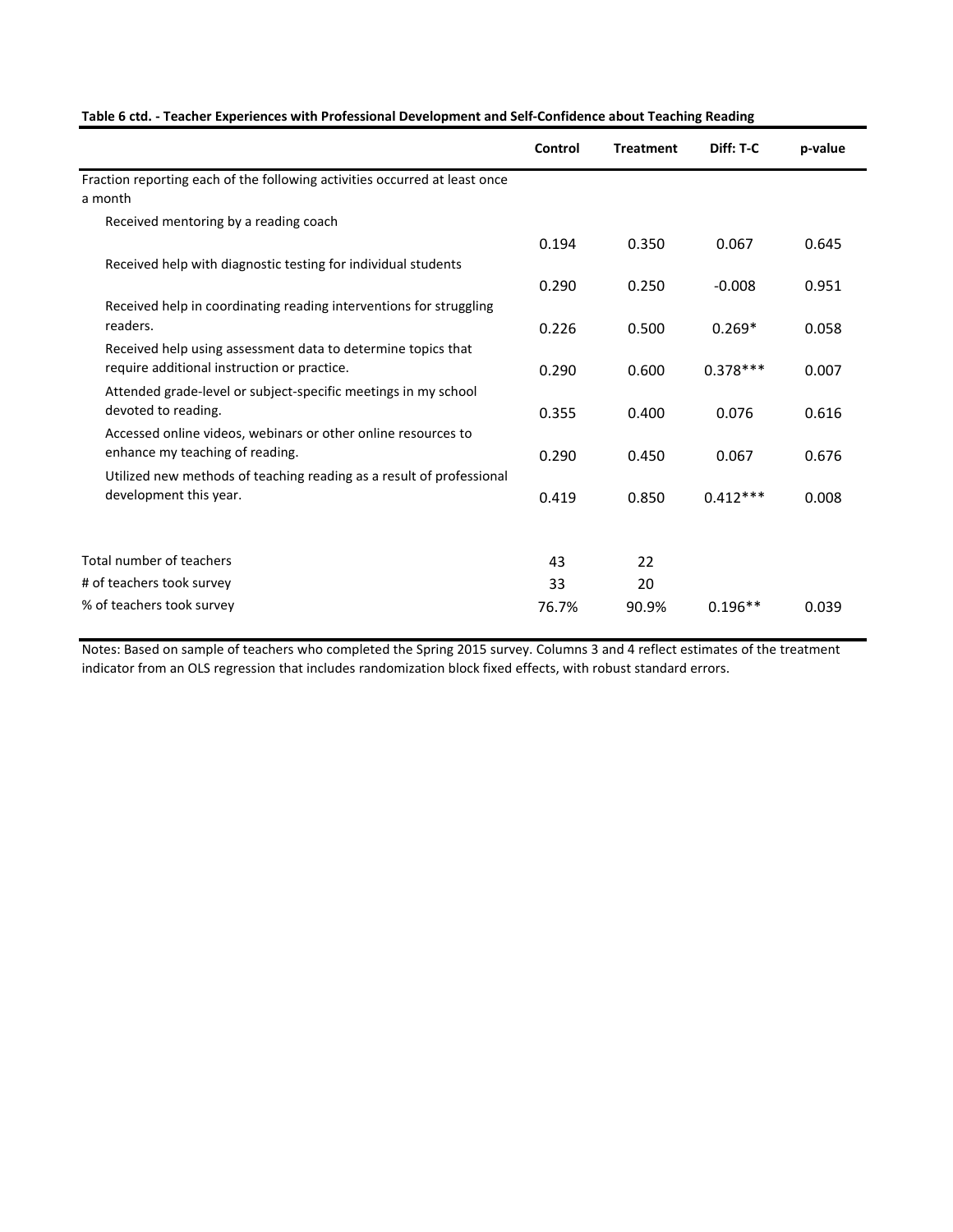## **Table 7 - Teacher use of evidence-based literacy practices**

|                                                                                     | Fraction of evidence-based practices that the<br>teacher uses weekly |                  |                       |                |
|-------------------------------------------------------------------------------------|----------------------------------------------------------------------|------------------|-----------------------|----------------|
| <b>Practice Type</b>                                                                | Control                                                              | <b>Treatment</b> | Diff: T-C             | p-value        |
| <b>Reading Text</b>                                                                 | 0.772                                                                | 0.806            | 0.019                 | 0.719          |
| Working w/ Sounds and Words                                                         | 0.595                                                                | 0.669            | 0.012                 | 0.853          |
| <b>Reading Materials</b>                                                            | 0.713                                                                | 0.642            | $-0.068$              | 0.273          |
| <b>Writing Activites</b>                                                            | 0.638                                                                | 0.656            | $-0.001$              | 0.989          |
| Practices explicitly encouraged by EBLI<br>Practices explicitly discouraged by EBLI | 0.709<br>0.517                                                       | 0.764<br>0.225   | 0.023<br>$-0.308$ *** | 0.657<br>0.009 |

Notes: Based on sample of teachers who completed the Spring 2015 survey. Columns 3 and 4 reflect estimates of the treatment indicator from an OLS regression that includes randomization block fixed effects, with robust standard errors. See Appendix B for the constructions of the measures.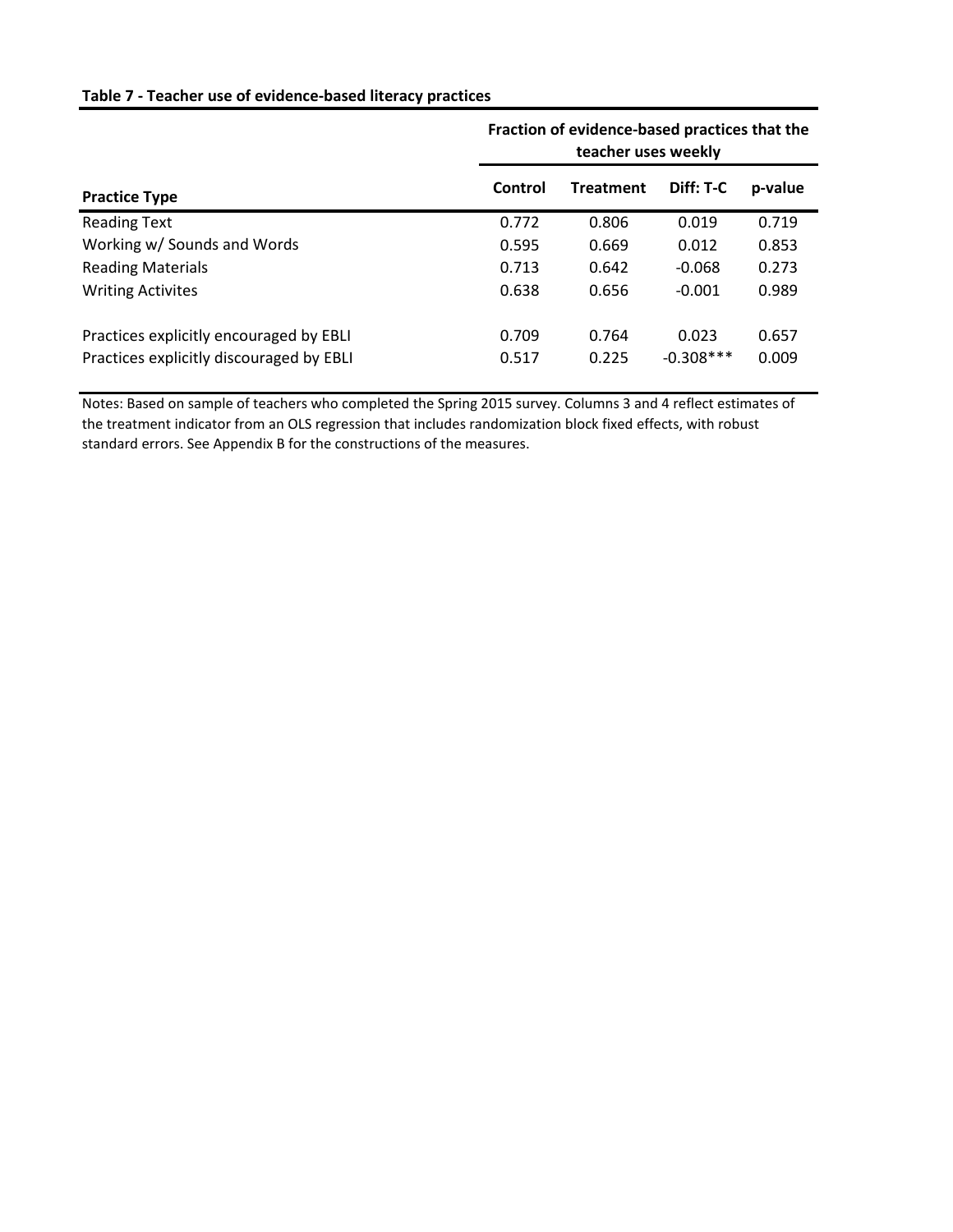Table 8 - The Effect of EBLI Training by Quality of Implementation

|                                               | Spring 2015<br><b>Reading Score</b> | Spring 2015 Score |
|-----------------------------------------------|-------------------------------------|-------------------|
|                                               | (1)                                 | (2)               |
| Treatment                                     | $-0.110**$                          |                   |
|                                               | (0.042)                             |                   |
| <b>Treatment x Moderate Quality</b>           | 0.091                               |                   |
|                                               | (0.074)                             |                   |
| <b>Treatment x High Quality</b>               | $0.117*$                            |                   |
|                                               | (0.059)                             |                   |
| <b>Treatment x Read</b>                       |                                     | $-0.015$          |
|                                               |                                     | (0.069)           |
| Treatment x Moderate Quality x Read           |                                     | 0.130             |
|                                               |                                     | (0.098)           |
| Treatment x High Quality x Read               |                                     | 0.035             |
|                                               |                                     | (0.148)           |
| Demographic and prior achievement<br>controls | Yes                                 | Yes               |
| <b>Block fixed effects</b>                    | Yes                                 | <b>No</b>         |
| Student fixed effects                         | No                                  | Yes               |
| Number of students                            | 1,454                               | 2,908             |
| Number of classes                             | 63                                  | 63                |
| Control mean                                  | 199.956                             | 202.666           |
| Control s.d.                                  | 16.982                              | 17.623            |

Notes: All models include randomization block fixed effects. See text for description of the specifications.